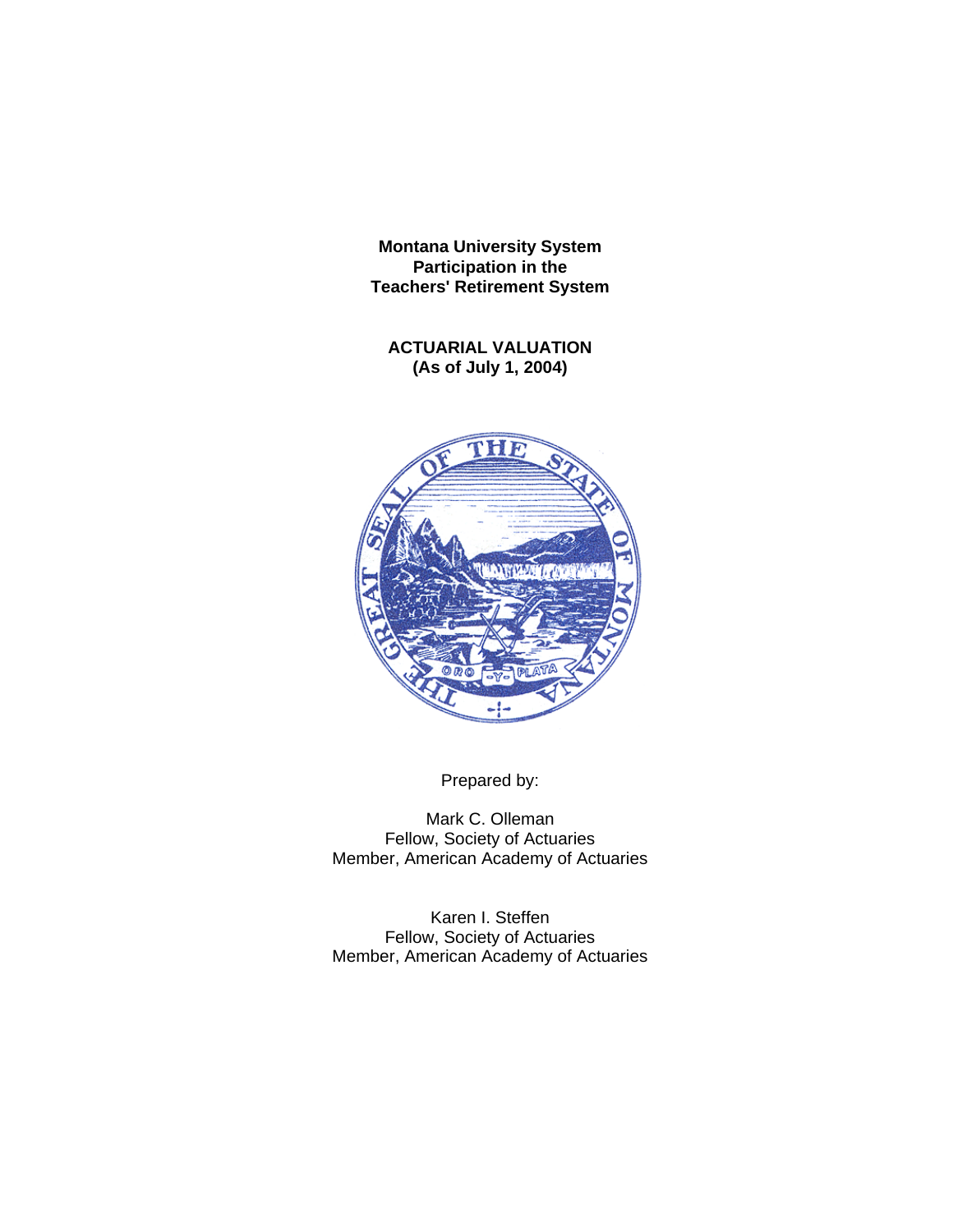A MILLIMAN GLOBAL FIRM



1301 Fifth Avenue, Suite 3800 Seattle, WA 98101-2605 Tel +1 206 624.7940 Fax +1 206 623.3485 www.milliman.com

November 3, 2004

Teachers' Retirement Board State of Montana 1500 Sixth Avenue Helena, Montana 59620-0139

Dear Members of the Board:

At your request, we have completed the actuarial valuation of the Montana University System (MUS) members' participation in the Teachers' Retirement System of the State of Montana as of July 1, 2004. The results of the valuation are contained in the following report; they are summarized in Section 1.

In preparing this report, we relied, without audit, on information (some oral and some in writing) supplied by the System's staff. This information includes, but is not limited to, statutory provisions, employee data, and financial information. In our examination of these data, we have found them to be reasonably consistent and comparable with data used for other purposes. It should be noted that if any data or other information is inaccurate or incomplete, our calculations may need to be revised.

On the basis of the foregoing, we hereby certify that, to the best of our knowledge and belief, this report is complete and accurate and has been prepared in accordance with generally recognized and accepted actuarial principles and practices which are consistent with the principles prescribed by the Actuarial Standards Board (ASB) and the Code of Professional Conduct and Qualification Standards for Public Statements of Actuarial Opinion of the American Academy of Actuaries.

We further certify that all costs, liabilities, rates of interest, and other factors for the System have been determined on the basis of actuarial assumptions and methods which are individually reasonable (taking into account the experience of the System and reasonable expectations); and which, in combination, offer our best estimate of anticipated experience affecting the System. Nevertheless, the emerging costs will vary from those presented in this report to the extent that actual experience differs from that projected by the actuarial assumptions. The Board of Trustees has the final decision regarding the appropriateness of the assumptions and adopted them as indicated in Appendix A.

Actuarial computations presented in this report are for purposes of determining the recommended contributions to amortize the Past Service Liability of the Montana University System. The calculations in the enclosed report have been made on a basis consistent with our understanding of the System's funding requirements and goals. Determinations for purposes other than meeting these requirements may be significantly different from the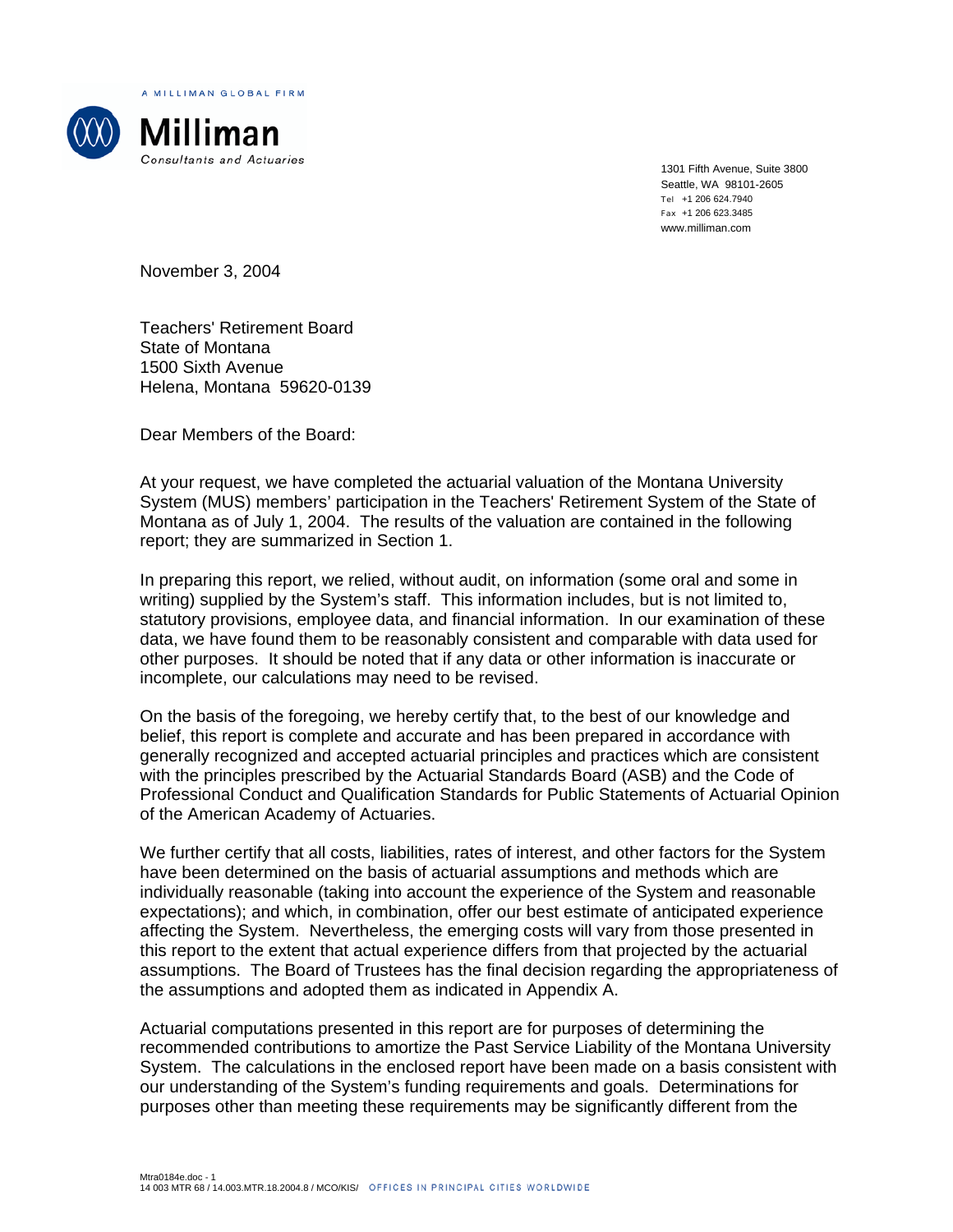

Teachers' Retirement Board November 3, 2004 Page Two

results contained in this report. Accordingly, additional determinations may be needed for other purposes. Any distribution of this report must be in its entirety including this cover letter, unless prior written consent from Milliman is obtained.

We would like to express our appreciation to Mr. David L. Senn, Executive Director of the System, and to members of his staff, who gave substantial assistance in supplying the data on which this report is based.

We, Mark C. Olleman and Karen I. Steffen, are members of the American Academy of Actuaries and Fellows of the Society of Actuaries, and meet the Qualification Standards of the American Academy of Actuaries to render the actuarial opinion contained herein.

We respectfully submit the following report, and we look forward to discussing it with you.

Respectfully submitted,

Mark COlleman

Mark C. Olleman, F.S.A., M.A.A.A. Karen I. Steffen, F.S.A., M.A.A.A. Actuary **Consulting Actuary** 

MCO/KIS/nlo

 $K$ an 2.  $\delta t$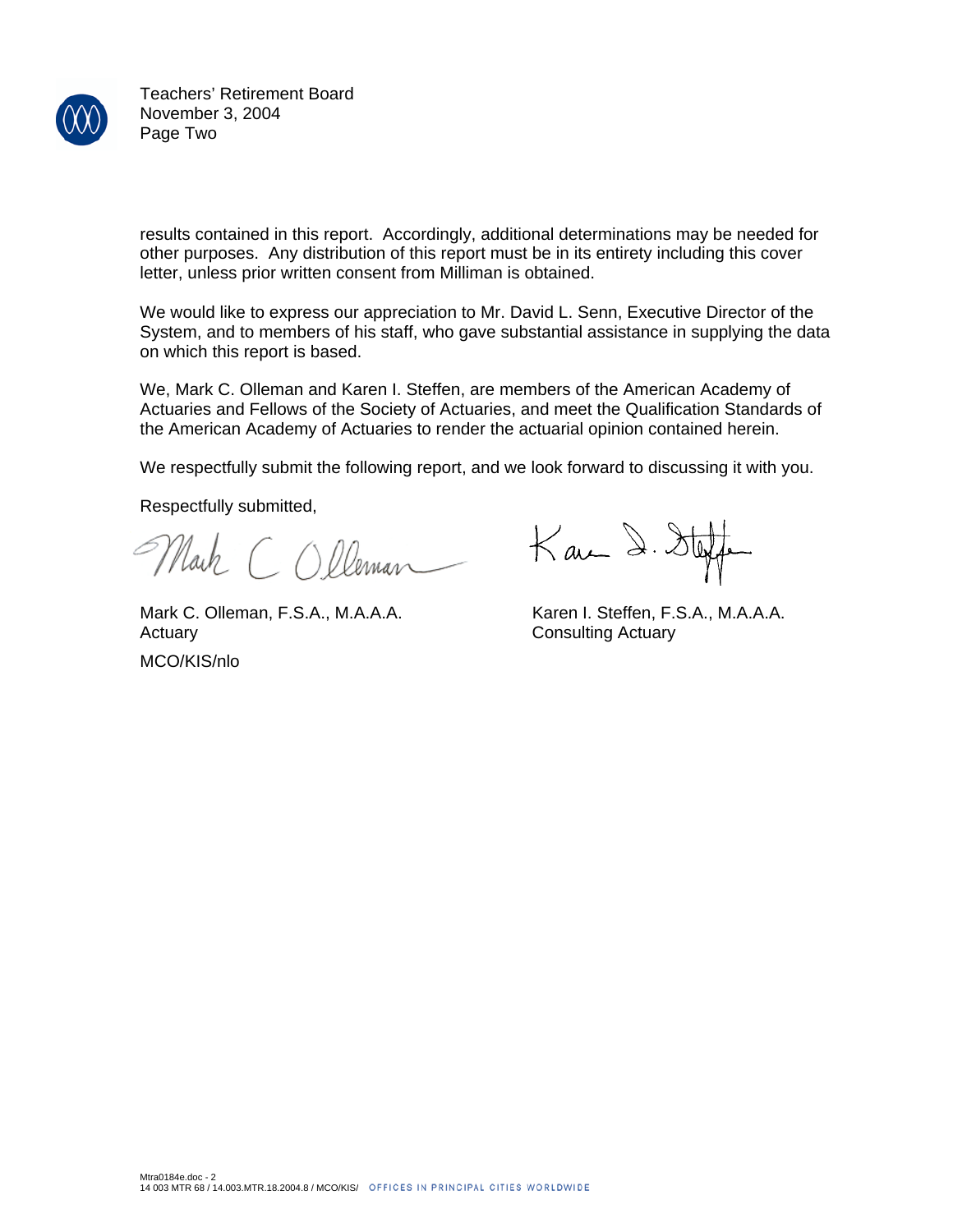# **Table of Contents**

|                                                                                        | Page |
|----------------------------------------------------------------------------------------|------|
|                                                                                        |      |
|                                                                                        |      |
|                                                                                        |      |
|                                                                                        |      |
|                                                                                        |      |
| Table 2 Actuarial Present Value of Future Benefits for Contributing Members, Former    |      |
|                                                                                        |      |
| Table 3 Recommended Supplemental Contribution Rate As a Percentage of Salary 10        |      |
|                                                                                        |      |
|                                                                                        |      |
|                                                                                        |      |
|                                                                                        |      |
|                                                                                        |      |
| Table A-6 Other Terminations of Employment Among Members Not Eligible to Retire20      |      |
| Table A-7 Probability of Retaining Membership in the System Upon Vested Termination21  |      |
|                                                                                        |      |
|                                                                                        |      |
| Table C-1 Active Members - Full Time Distribution of Employees and Salaries as of July |      |
|                                                                                        |      |
|                                                                                        |      |



This work product was prepared solely for the Montana University System Participation in the Montana Teachers' Retirement System. It may not be appropriate to use for other purposes. Milliman does not intend to benefit and assumes no duty or liability to other parties who receive this work.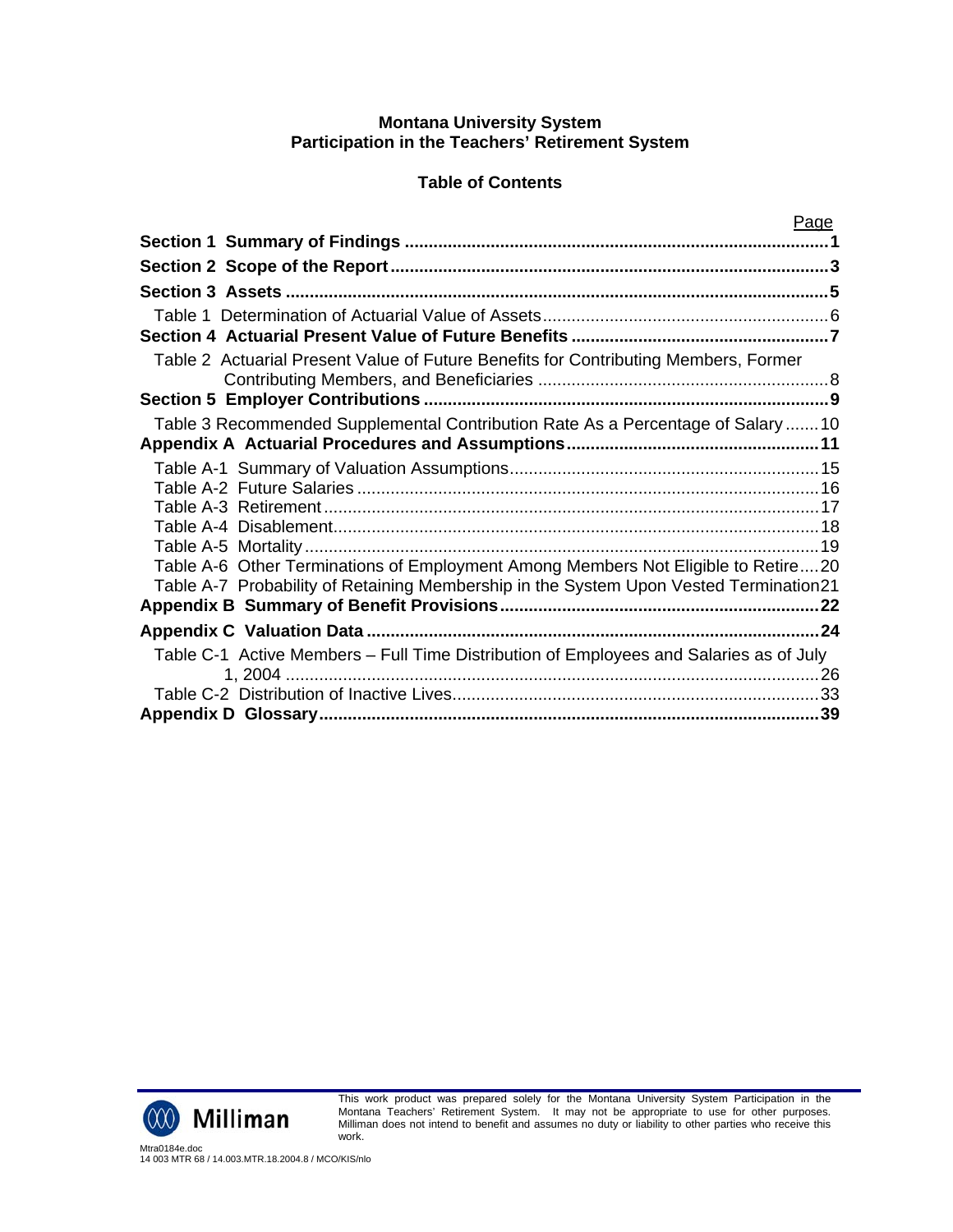# **Section 1**

# **Summary of Findings**

We have been asked to perform an actuarial valuation of the Montana University System (MUS) to determine its financial position and determine the supplemental contribution rate necessary to amortize the Past Service Liability of the university system members by July 1, 2033. This valuation is required by MCA, Section 19-21-203. The valuation assumptions are the same as those used in our July 1, 2004 Actuarial Valuation of the Teachers' Retirement System.

In this valuation, we studied the MUS members independently of the non-MUS members to determine the contribution rate needed to independently amortize the Past Service Liability of the MUS members by July 1, 2033. We have projected that the current 4.04% contribution rate made by the Board of Regents needs to be increased as follows starting July 1, 2005 to amortize the Past Service Liability of the MUS members by July 1, 2033. We have calculated the costs both including and excluding the 1.5% GABA passed in 1999 in the Past Service Liability.

| Current<br>Contribution<br>Rate | Supplemental Contribution Rate Beginning July 1,<br>2005 to Amortize Past Service Liability by July 1,<br>2033 |                    |  |
|---------------------------------|----------------------------------------------------------------------------------------------------------------|--------------------|--|
|                                 | 1.5% GABA Excluded                                                                                             | 1.5% GABA Included |  |
| 4.04%                           | $5.09\%$                                                                                                       | 7.23%              |  |

The required supplemental contribution rates determined by future MUS actuarial valuations will depend upon the actual experience of the System. Differences between actual experience and the experience predicted by the actuarial assumptions will have an impact on the funding of the University System's Past Service Liability. Future improvements to the MUS members' benefits will also have an impact on funding.

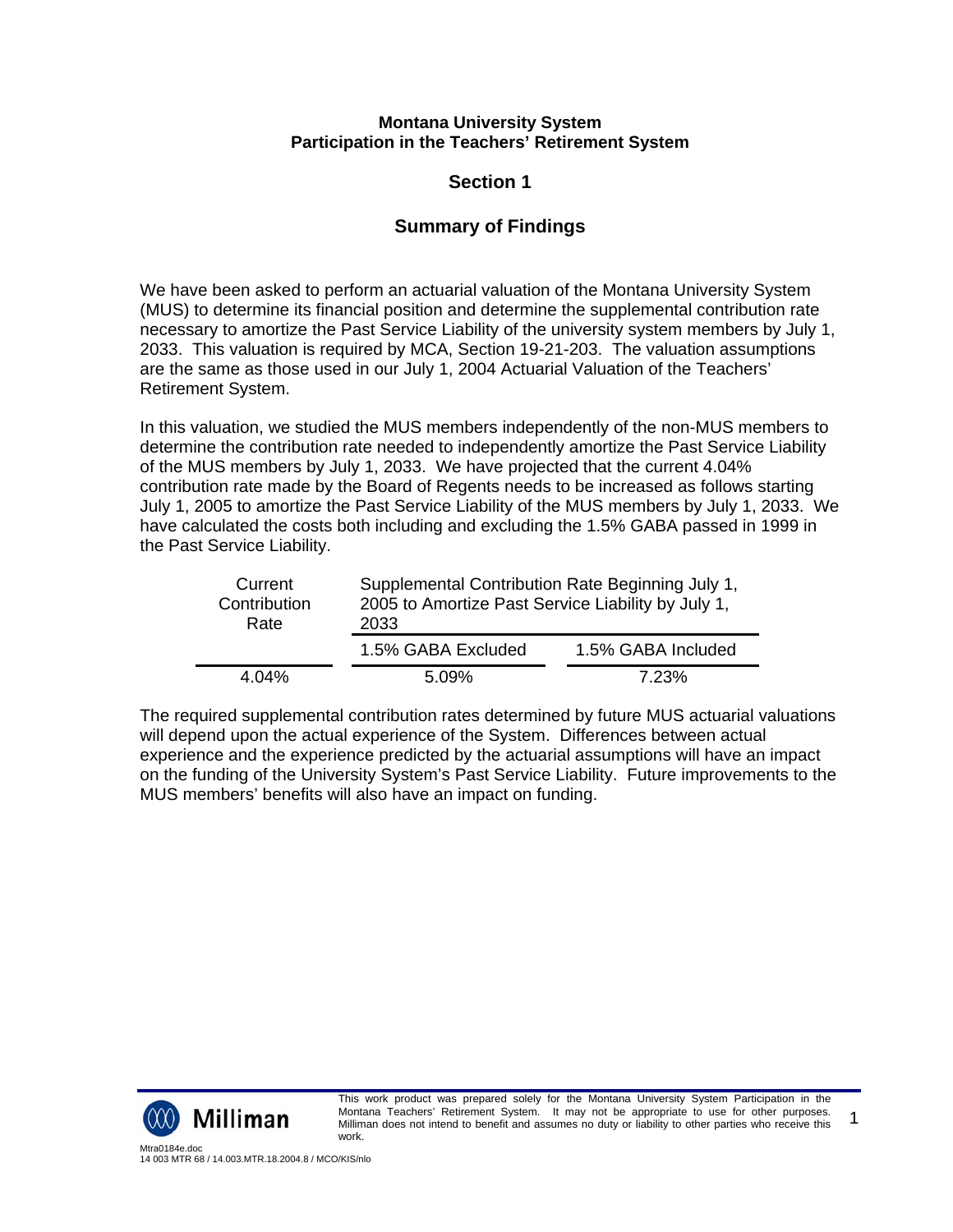The effect of changes since the July 1, 2000 MUS valuation can be distributed as follows:

#### **Impact of changes on the Supplemental Contribution Rate**

| July 1, 2000 MUS Valuation Supplemental Rate with GABA            | 5.62%  |
|-------------------------------------------------------------------|--------|
| Expected Increase (Contribution Rate Below 5.62%)                 | 0.25   |
| New Demographic Assumptions Adopted in July 1, 2002 TRS Valuation | 0.03   |
| New Economic Assumptions Adopted in July 1, 2004 TRS Valuation    | 0.55   |
| Asset Loss                                                        | 1.10   |
| Liability Gain                                                    | (0.32) |
| July 1, 2004 Supplemental Rate with GABA                          | 7.23%  |
| 1.5% GABA excluded                                                | (2.14) |
| July 1, 2004 Supplemental Rate without GABA                       | 5.09%  |

The remaining sections of this report describe the methodology and results of this actuarial valuation.



This work product was prepared solely for the Montana University System Participation in the Montana Teachers' Retirement System. It may not be appropriate to use for other purposes. Milliman does not intend to benefit and assumes no duty or liability to other parties who receive this work. 2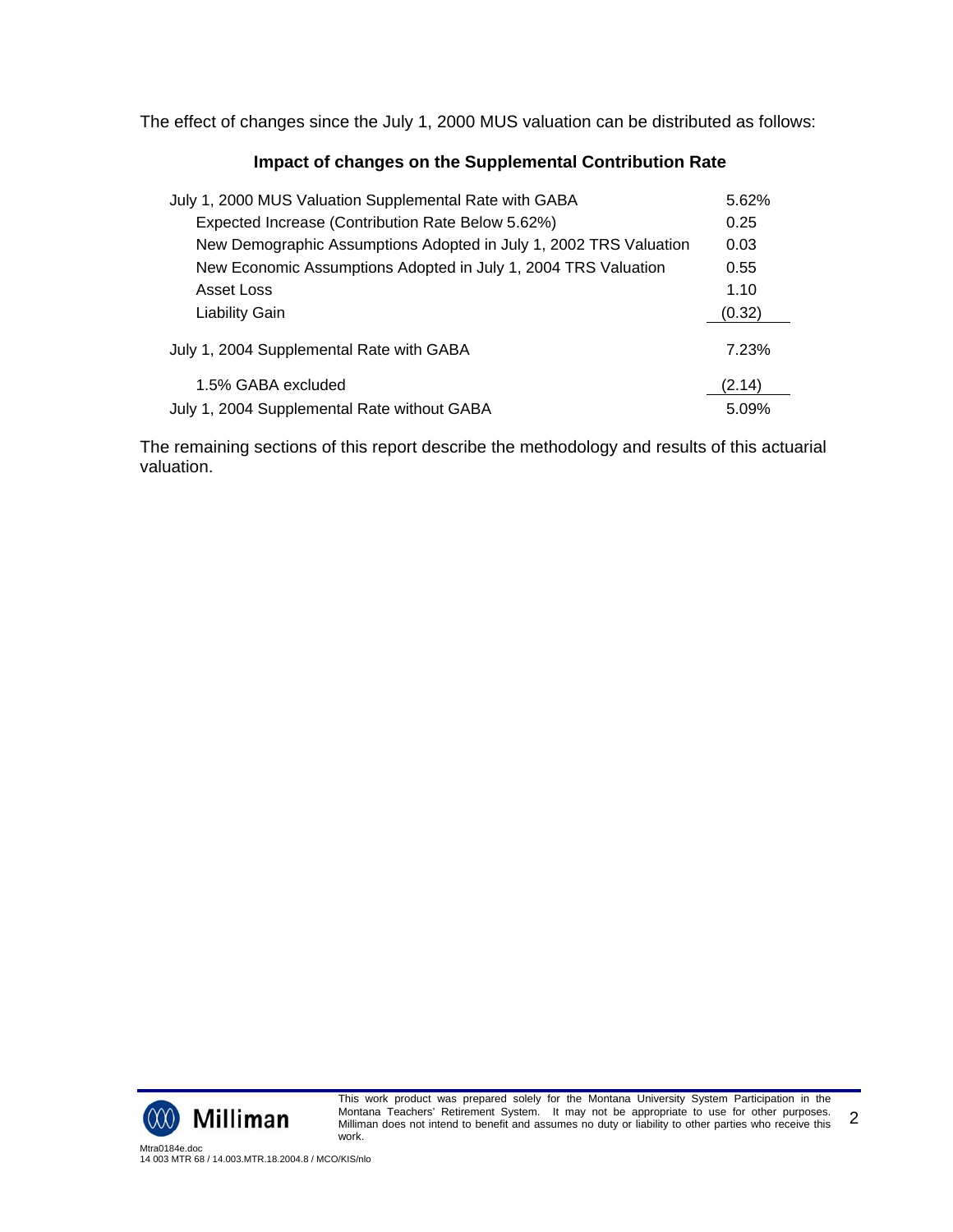# **Section 2**

# **Scope of the Report**

This actuarial valuation is performed in compliance with Section 19-20-621 of MCA, which reads as follows:

"Montana university system optional retirement program supplemental contributions.

- (1) Each employer within the university system with employees participating in the optional retirement program under Title 19, chapter 21, shall contribute to the teachers' retirement system a supplemental employer contribution sufficient to amortize, by July 1, 2033, the Past Service Liability of the teachers' retirement system for the university system members.
- (2) The optional retirement program supplemental employer contribution as a percentage of the total compensation of all employees participating in the program must increase to:
	- (a) 2.81% beginning July 1, 1997;
	- (b) 3.12% beginning July 1, 1998;
	- (c) 3.42% beginning July 1, 1999;
	- (d) 3.73% beginning July 1, 2000; and
	- (e) 4.04% beginning July 1, 2001.
- (3) The board shall periodically review the supplemental employer contribution rate and recommend adjustments to the legislature as needed to maintain the amortization of the university system's Past Service Liability by July 1, 2033."

This legislation was the result of the creation of the Optional Retirement Program (ORP) for employees of the Montana University System (MUS), which was established January 1, 1988. Subsequent to the establishment of ORP, MUS employees could elect to join ORP or TRS. To prevent an adverse impact on TRS, a supplemental contribution rate of 4.503% of earned compensation of MUS employees who participated in ORP was contributed to TRS. Legislation in 1993 removed the MUS election and required all new MUS employees hired after July 1, 1993 to join ORP. The supplemental contribution rate has been reset twice. It was first reset to 2.503%. It was most recently reset to the schedule shown above in MCA 19-20-621, which was based on the July 1, 1996 MUS valuation.

This report presents the actuarial valuation of the MUS members in the Teachers' Retirement System as of July 1, 2004.

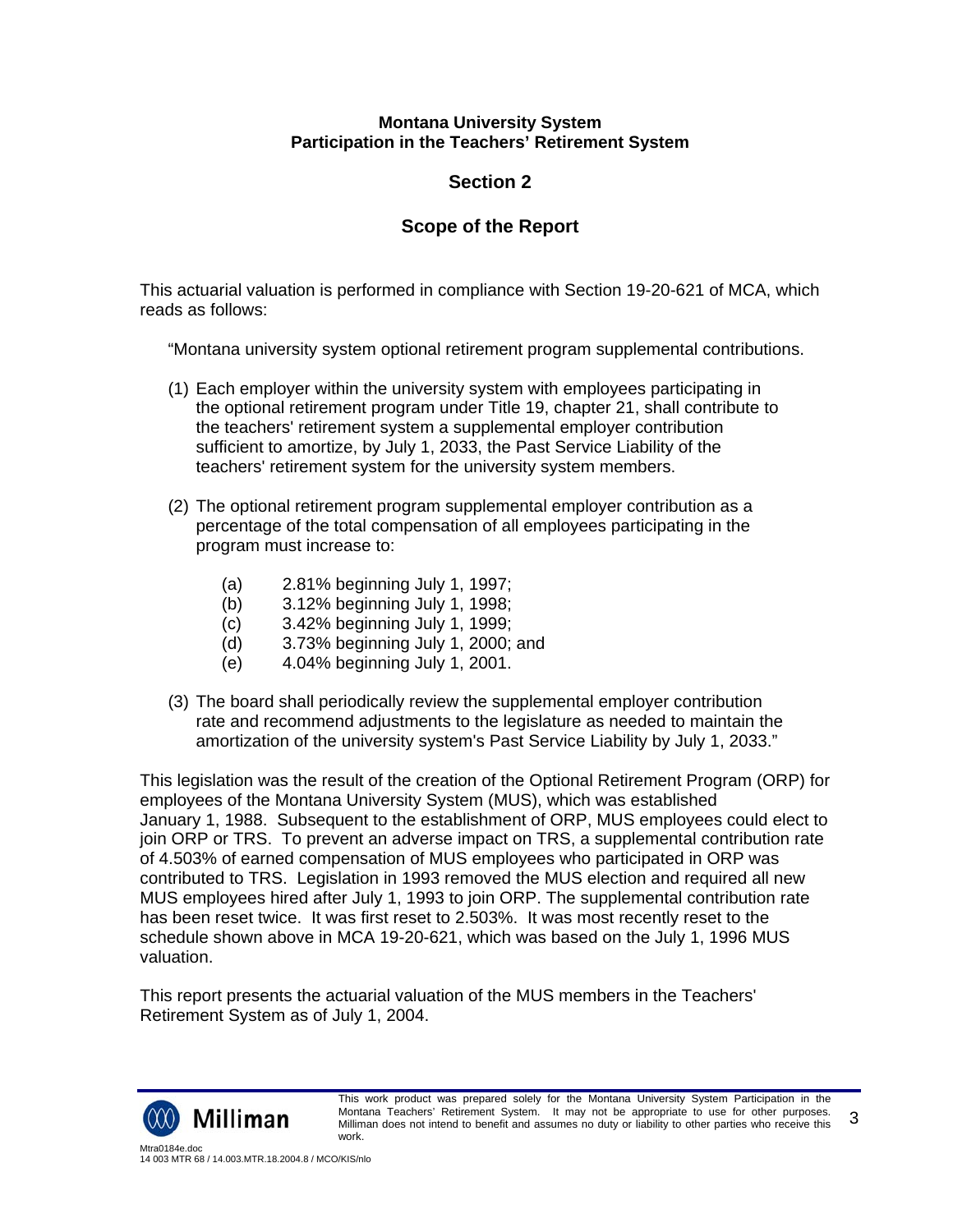A summary of the findings resulting from this valuation is presented in the previous section. Section 3 describes the assets of the System; Sections 4 and 5 describe how the obligations of the System are to be met under the actuarial cost method in use.

The actuarial procedures and assumptions used in this valuation are described in Appendix A.

The current benefit structure, as determined by the provisions of the governing law on July 1, 2004, is summarized in Appendix B. Schedules of valuation data classifying the data used in the valuation by category (contributing members, former contributing members, and beneficiaries) make up Appendix C. Appendix D is a glossary of actuarial terms used in this report.



This work product was prepared solely for the Montana University System Participation in the Montana Teachers' Retirement System. It may not be appropriate to use for other purposes. Milliman does not intend to benefit and assumes no duty or liability to other parties who receive this work. 4

Mtra0184e.doc 14 003 MTR 68 / 14.003.MTR.18.2004.8 / MCO/KIS/nlo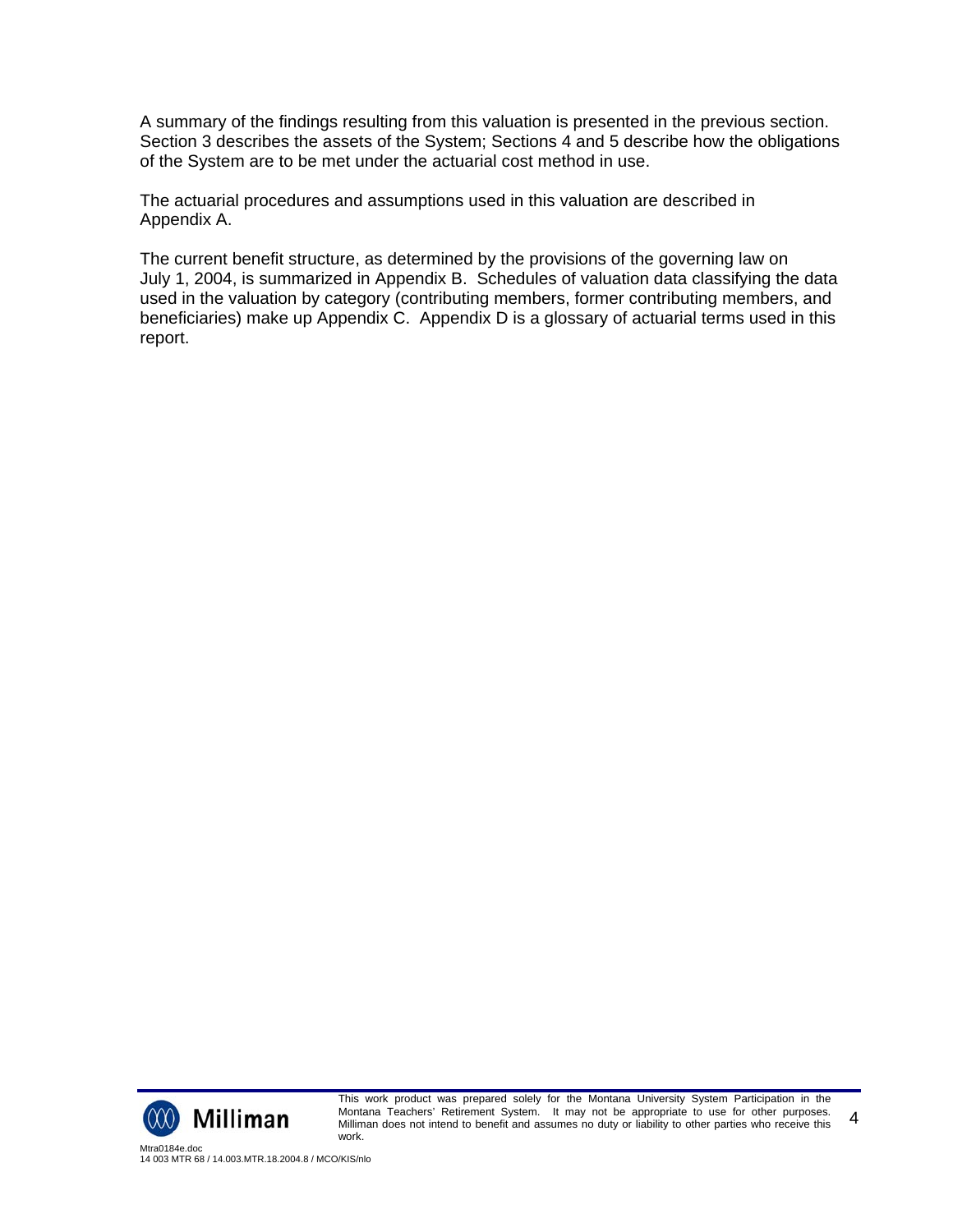# **Section 3**

## **Assets**

In many respects, an actuarial valuation can be regarded as an inventory process. The inventory is taken as of the actuarial valuation date, which for this valuation is July 1, 2004. On that date the assets available for the payment of benefits are appraised. These assets are compared with the actuarial liabilities. The actuarial process thus leads to a method of determining what contributions by members and their employers are needed to strike a balance.

The asset valuation method was adopted beginning with the July 1, 2000 valuation. The expected return is determined each year based on the beginning of year market value and actual cash flows during the year. Any difference between the expected market value return and the actual market value return is recognized evenly over a period of five years.

Table 1 summarizes the actuarial value of the net assets available for benefits on July 1, 2004. The values have been separated into MUS and non-MUS based on additional financial data reported to us by TRS, which were accepted without audit. The determination of the MUS assets on the actuarial basis is based on the ratio of the market value of the MUS assets to the market value of the total TRS assets reported to us. The market value of the MUS assets was reported to us both with and without past GABA benefits being subtracted out. We used these two market values to derive the two different actuarial values shown in Table 1.



This work product was prepared solely for the Montana University System Participation in the Montana Teachers' Retirement System. It may not be appropriate to use for other purposes. Milliman does not intend to benefit and assumes no duty or liability to other parties who receive this work. 5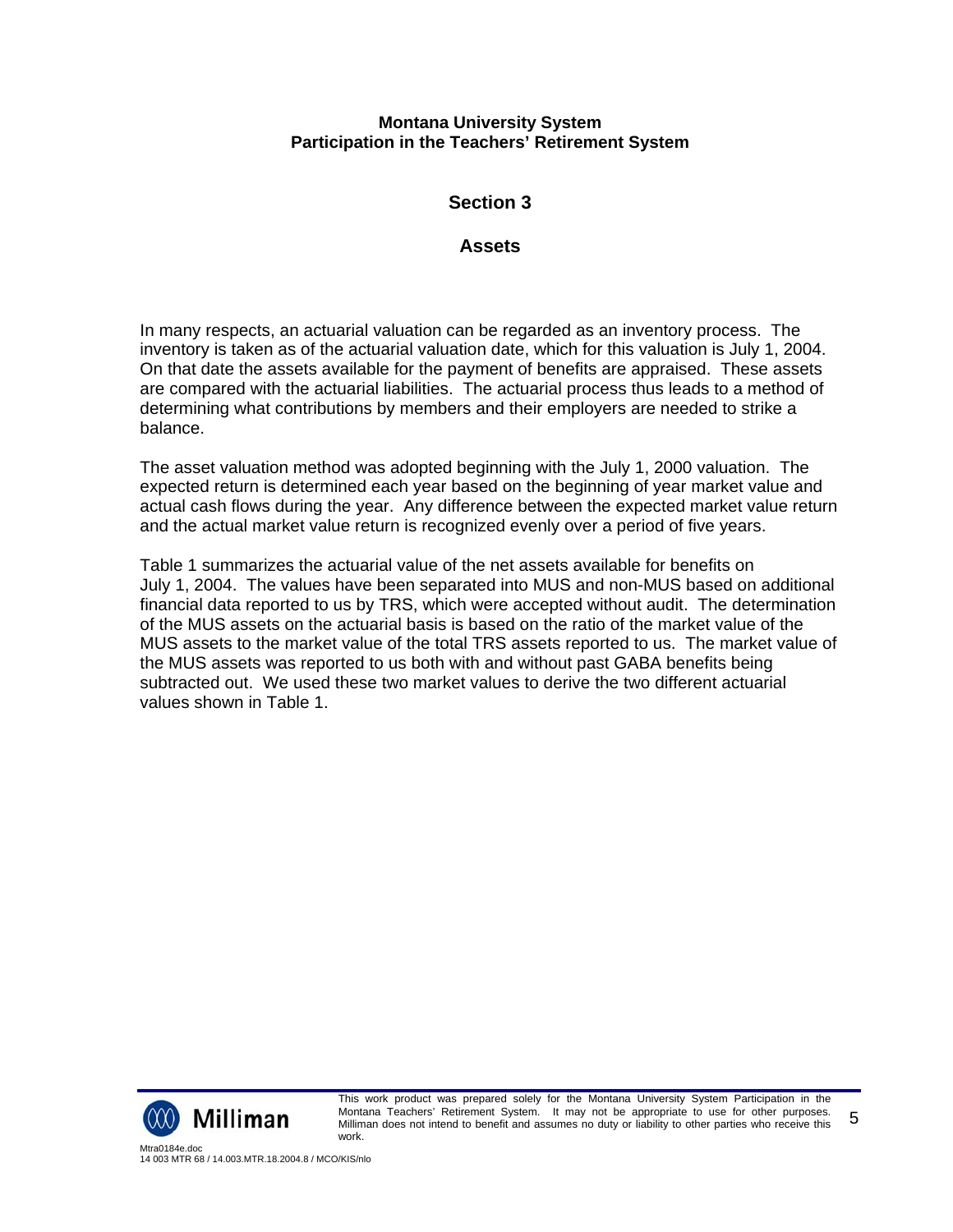#### **Table 1**

## **Determination of Actuarial Value of Assets July 1, 2004**

|                                                           |                                                                                                                                                                                                                                                                                                                                                                                                                                                                                                                                     |                                                   | \$              | 167,963,268                                                                   |
|-----------------------------------------------------------|-------------------------------------------------------------------------------------------------------------------------------------------------------------------------------------------------------------------------------------------------------------------------------------------------------------------------------------------------------------------------------------------------------------------------------------------------------------------------------------------------------------------------------------|---------------------------------------------------|-----------------|-------------------------------------------------------------------------------|
|                                                           |                                                                                                                                                                                                                                                                                                                                                                                                                                                                                                                                     |                                                   | \$              | 279,396,768                                                                   |
|                                                           |                                                                                                                                                                                                                                                                                                                                                                                                                                                                                                                                     |                                                   | \$              | 111,433,500                                                                   |
| Gains/(losses) $-2003$                                    |                                                                                                                                                                                                                                                                                                                                                                                                                                                                                                                                     |                                                   | \$              | (37, 239, 499)                                                                |
| Gains/(losses) $-2002$                                    |                                                                                                                                                                                                                                                                                                                                                                                                                                                                                                                                     |                                                   | \$              | (338, 875, 181)                                                               |
| Gains/(losses) - 2001                                     |                                                                                                                                                                                                                                                                                                                                                                                                                                                                                                                                     |                                                   | \$              | (310, 524, 198)                                                               |
|                                                           |                                                                                                                                                                                                                                                                                                                                                                                                                                                                                                                                     |                                                   | \$              | (3,684,142)                                                                   |
| $[1/5 C + 1/5 D + 1/5 E + 1/5 F + 1/5 G]$                 |                                                                                                                                                                                                                                                                                                                                                                                                                                                                                                                                     |                                                   | \$              | (115, 777, 904)                                                               |
|                                                           |                                                                                                                                                                                                                                                                                                                                                                                                                                                                                                                                     |                                                   |                 |                                                                               |
|                                                           |                                                                                                                                                                                                                                                                                                                                                                                                                                                                                                                                     |                                                   | \$              | 2,481,697,476                                                                 |
| Contributions less benefits<br>Expected investment return | \$                                                                                                                                                                                                                                                                                                                                                                                                                                                                                                                                  | (48, 186, 830)<br>167,963,268                     |                 |                                                                               |
| Recognized investment gains/(losses)                      |                                                                                                                                                                                                                                                                                                                                                                                                                                                                                                                                     |                                                   |                 | 3,998,534                                                                     |
|                                                           |                                                                                                                                                                                                                                                                                                                                                                                                                                                                                                                                     |                                                   |                 | 2,485,696,010                                                                 |
| <b>Unrecognized Loss</b>                                  |                                                                                                                                                                                                                                                                                                                                                                                                                                                                                                                                     |                                                   |                 | (130, 851, 811)                                                               |
| Value + Unrecognized Gain)                                |                                                                                                                                                                                                                                                                                                                                                                                                                                                                                                                                     |                                                   | \$              | 2,354,844,199                                                                 |
|                                                           |                                                                                                                                                                                                                                                                                                                                                                                                                                                                                                                                     | <b>MUS</b>                                        |                 | <b>Non-MUS</b>                                                                |
|                                                           | \$                                                                                                                                                                                                                                                                                                                                                                                                                                                                                                                                  | 252,008,289                                       | \$              | 2,102,835,910                                                                 |
|                                                           | \$                                                                                                                                                                                                                                                                                                                                                                                                                                                                                                                                  | 266,011,653                                       | \$              | 2,219,684,357                                                                 |
|                                                           |                                                                                                                                                                                                                                                                                                                                                                                                                                                                                                                                     | <b>MUS</b>                                        |                 | <b>Non-MUS</b>                                                                |
| July 1, 2004 Market Value of Assets                       | \$                                                                                                                                                                                                                                                                                                                                                                                                                                                                                                                                  | 255,862,623                                       | \$              | 2,098,981,576                                                                 |
|                                                           |                                                                                                                                                                                                                                                                                                                                                                                                                                                                                                                                     |                                                   |                 |                                                                               |
|                                                           | Actual investment return - Year Ended 6/30/2004<br>Gains/(losses) $-2004$ [B $-$ A]<br>Gains/(losses) - 2000<br>H. Gains/(losses) recognized at July 1, 2004<br><b>Determination of Actuarial Assets</b><br>Actuarial value of assets July 1, 2003<br>Actuarial value of assets July 1, 2004<br>Market Value of Assets July 1, 2004 (Actuarial<br><b>GABA Benefits Allocated to MUS Assets</b><br>July 1, 2004 Market Value of Assets<br>July 1, 2004 Actuarial Value of Assets<br><b>GABA Benefits Not Allocated to MUS Assets</b> | Expected investment return - Year Ended 6/30/2004 | (115, 777, 904) | Determination of Recognized Investment Gains and Losses - Five-Year Smoothing |

*Note: The actuarial value of assets is equal to the expected value plus a five-year smoothing of market value gains and losses.*



This work product was prepared solely for the Montana University System Participation in the Montana Teachers' Retirement System. It may not be appropriate to use for other purposes. Milliman does not intend to benefit and assumes no duty or liability to other parties who receive this work. 6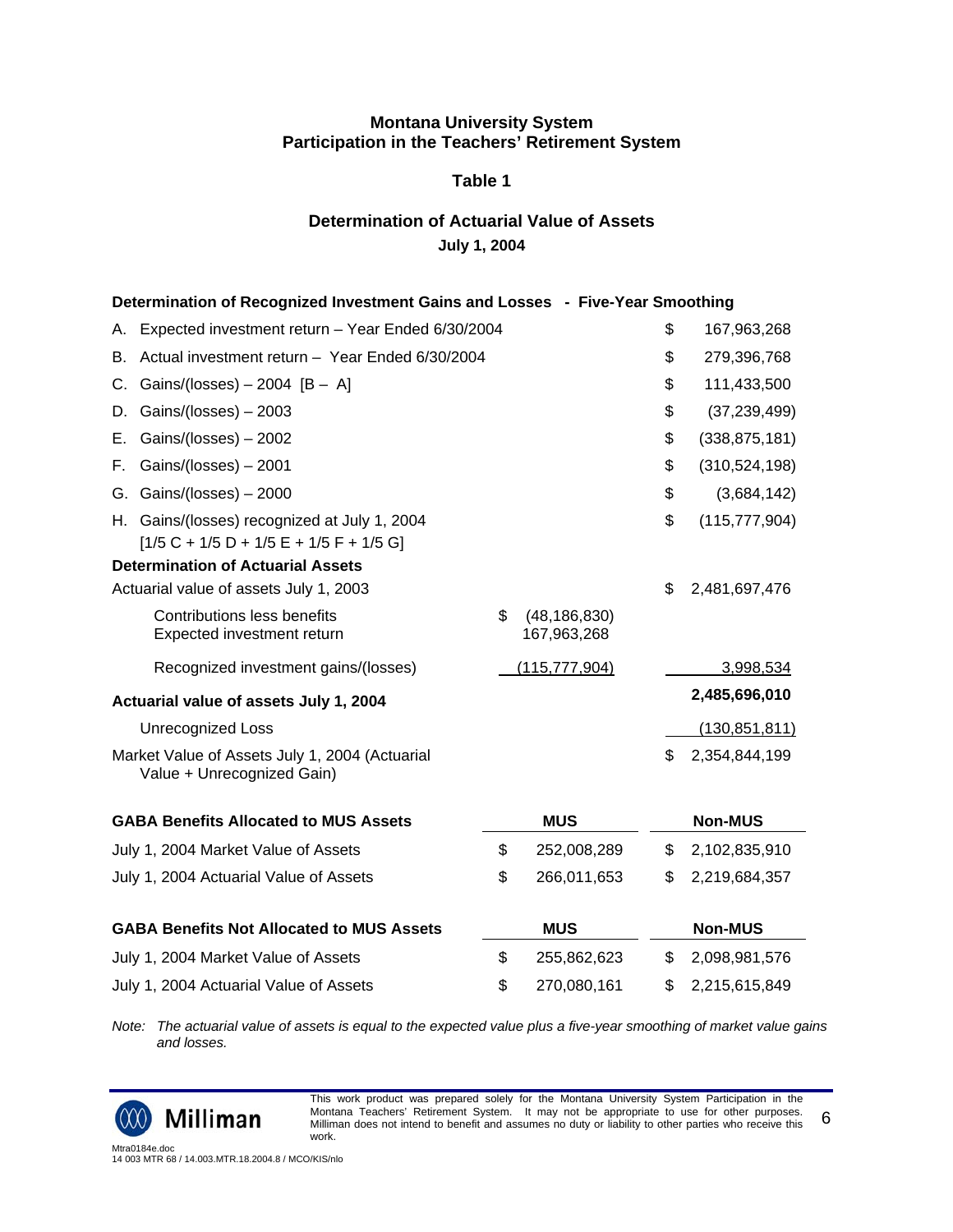# **Section 4**

# **Actuarial Present Value of Future Benefits**

In the previous section, an actuarial valuation was related to an inventory process and an analysis was given of the inventory of assets of the System as of the valuation date, July 1, 2004. In this section, the discussion will focus on the commitments of the System, which will be referred to as the actuarial present value of future benefits.

Table 2 contains an analysis of the actuarial present value of all future benefits for contributing members, for former contributing members, and for beneficiaries. The analysis is shown separately for MUS and non-MUS members. The total liabilities shown equal those shown in the regular July 1, 2004 TRS actuarial valuation report. The footnote provides the actuarial present value of all future benefits for the MUS members if the 1.5% GABA is excluded.

The actuarial liabilities summarized in Table 2 include the actuarial present value of all future benefits expected to be paid with respect to each member. For an active member, this value includes a measure of both benefits already earned and future benefits to be earned. Thus, for all members, active and retired, the value extends over benefits earnable and payable for the rest of their lives and, if an optional benefit is chosen, for the lives of their surviving beneficiaries.

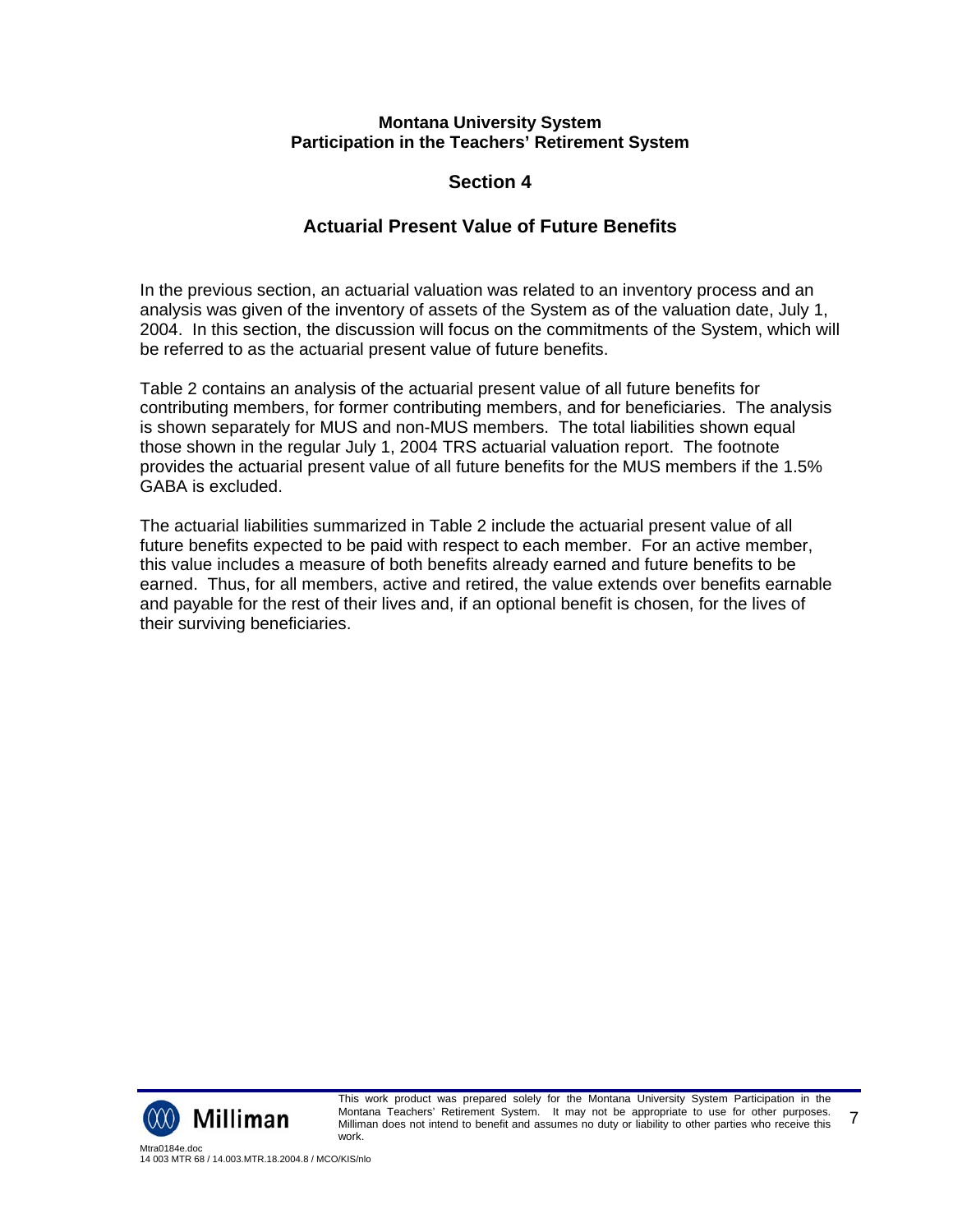#### **Table 2**

### **Actuarial Present Value of Future Benefits for Contributing Members, Former Contributing Members, and Beneficiaries**

#### **July 1, 2004 (All amounts are actuarial present values in millions)**

|         |                                                                                                                           | <b>MUS</b>                        | Non-MUS                                 | Total                                   |
|---------|---------------------------------------------------------------------------------------------------------------------------|-----------------------------------|-----------------------------------------|-----------------------------------------|
| $A_{-}$ | Active members                                                                                                            |                                   |                                         |                                         |
|         | Service retirement<br>Disability retirement<br>Survivors' benefits<br>Vested retirement<br>Refund of member contributions | 194.2<br>1.0<br>6.6<br>0.6<br>0.4 | 1,619.1<br>20.5<br>36.1<br>30.9<br>31.3 | 1,813.3<br>21.5<br>42.7<br>31.5<br>31.7 |
|         | Total                                                                                                                     | \$<br>202.8                       | \$1,737.9                               | \$1,940.7                               |
| В.      | Inactive members and annuitants                                                                                           |                                   |                                         |                                         |
|         | Service retirement                                                                                                        | 272.8                             | 1,402.3                                 | 1,675.1                                 |
|         | Disability retirement<br>Beneficiaries*                                                                                   | 1.1<br>23.9                       | 16.0<br>83.3                            | 17.1<br>107.2                           |
|         | Vested terminated members                                                                                                 | 8.1                               | 46.5                                    | 54.6                                    |
|         | Nonvested terminated members                                                                                              | 0.6                               | 10.7                                    | 11.3                                    |
|         | Total                                                                                                                     | \$<br>306.5                       | \$<br>1,558.8                           | \$1,865.3                               |
| C.      | Grand total**                                                                                                             | \$<br>509.3                       | \$<br>3,296.7                           | \$3,806.0                               |

*\* Includes survivors of active and retired members, and children's benefits.*

*\*\* The Grand total Actuarial Present Value of Future Benefits for MUS members without GABA is \$454,600,000.*

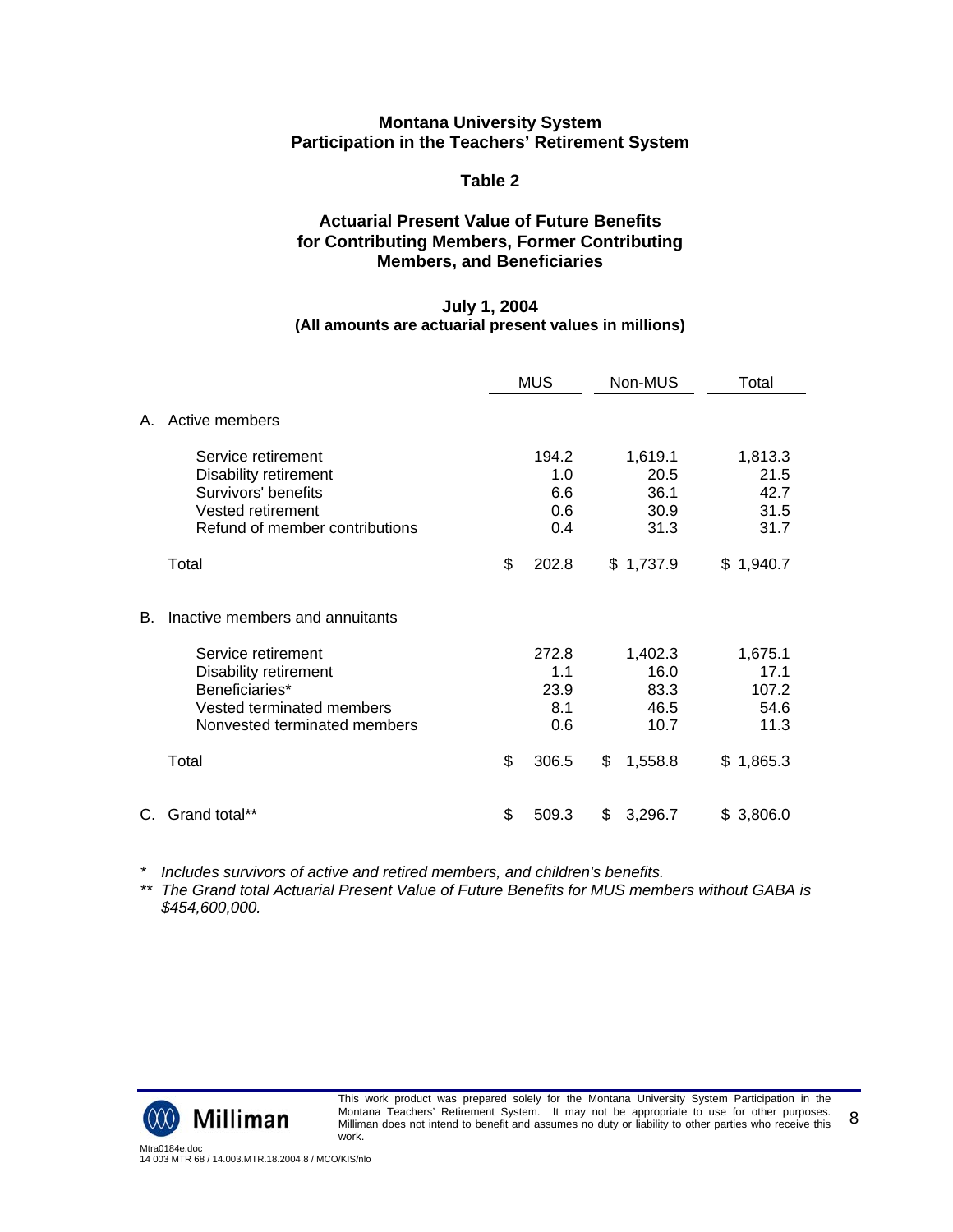# **Section 5**

# **Employer Contributions**

In the previous two sections, attention has been focused on the assets and actuarial liabilities of the System. A comparison of Tables 1 and 2 indicates that there is a shortfall in current assets to meet the total present value of future benefits, both for TRS in total and for the assets and liabilities attributable to the MUS members. This is the universal experience in all but a fully closed-down fund where no further contributions of any sort are anticipated.

In a defined benefit plan, there will always be a difference between the actuarial liabilities and the assets. This difference has to be funded with future contributions and investment returns. An actuarial valuation sets a schedule of future contributions that will deal with this funding in an orderly fashion.

The method used to determine the incidence of the contributions in various years is called the actuarial cost method. For the MUS valuation, the funding of the MUS benefits was based on a derivation of an aggregate cost method. The excess of the Actuarial Present Value of Future Benefits of the MUS members over the Actuarial Value of Assets and Present Value of Future Contributions made by the MUS members and their employers is allocated as a level percent of the salaries of members in the ORP between the valuation date and July 1, 2033.

Table 3 shows how the Past Service Liability was derived for the MUS members. Lines A and B show, respectively, the total present value of future benefits and the portion of the total liability that is expected to be paid to TRS from future contributions, both employer and employee, based on the current contribution rates. Line C shows the assets available for benefits. Line D shows the remaining Past Service Liability yet to be funded by additional supplemental contributions.

Table 3 shows the derivation of the percentage of future ORP salaries required to fund the remaining Past Service Liability for the MUS members. The MUS Past Service Liability from Line D is adjusted for anticipated contributions and interest during the fiscal year ending June 30, 2005 on Lines E and F to provide an estimated MUS Past Service Liability of \$213.8 million as of June 30, 2005. Line I shows that a contribution rate of 7.23% of ORP salaries commencing July 1, 2005 would be necessary to amortize the Past Service Liability for all MUS benefits, including GABA, by June 30, 2033. If the cost of funding GABA for the MUS members is not included in the past service liability, then the supplemental contribution rate would be 5.09%.

The Past Service Liability at any date after establishment of a system is affected by any actuarial gains or losses arising when the actual experience of the system varies from the experience anticipated by the actuarial assumptions used in the valuations. To the extent actual experience as it develops differs from the assumptions used, so also will the actual emerging costs differ from the estimated costs.



This work product was prepared solely for the Montana University System Participation in the Montana Teachers' Retirement System. It may not be appropriate to use for other purposes. Milliman does not intend to benefit and assumes no duty or liability to other parties who receive this work. 9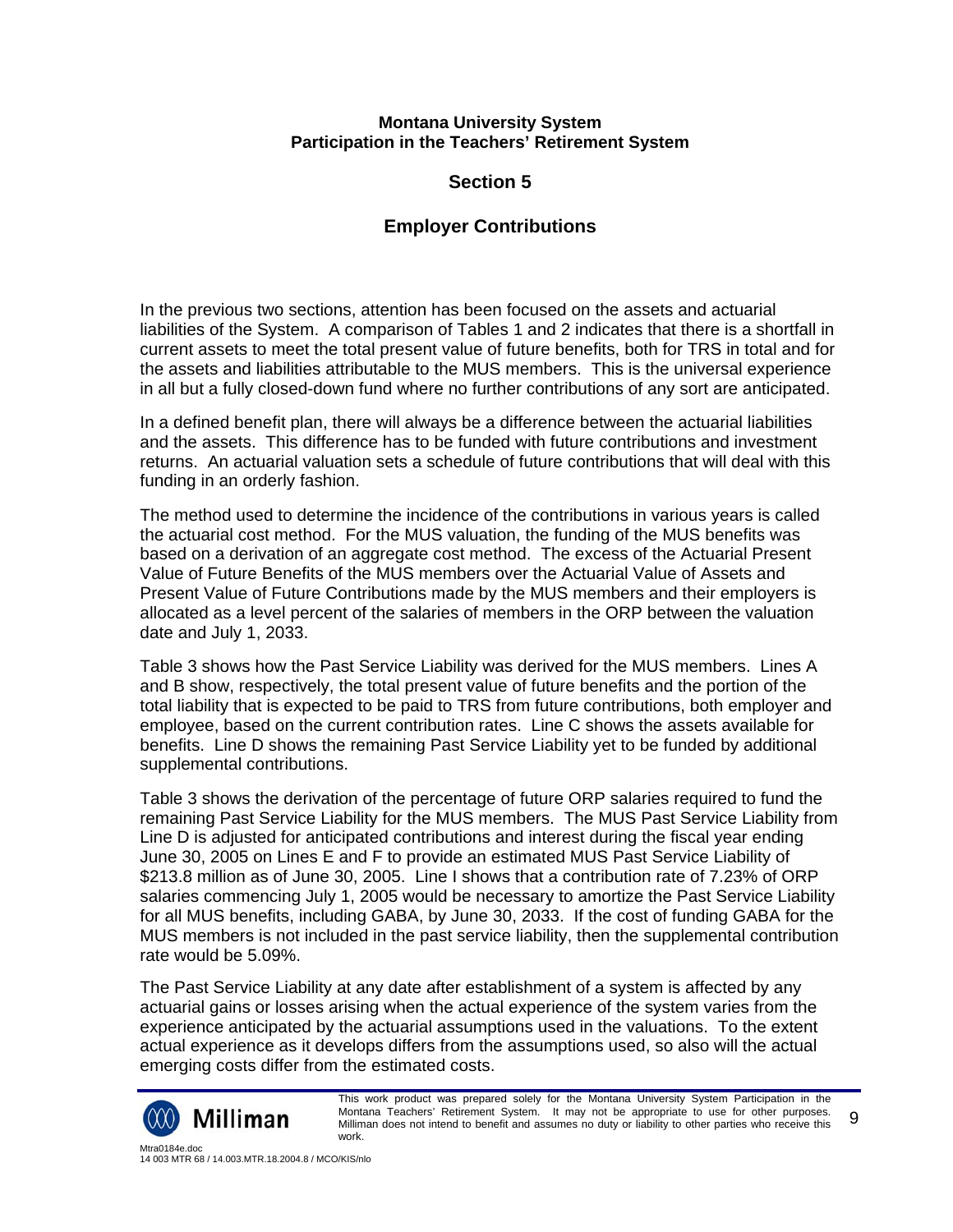## **Table 3**

# **Recommended Supplemental Contribution Rate As a Percentage of Salary (All Dollar Amounts in Millions)**

|              |                                                                                                                                        | Including GABA                  |                                 | Excluding<br><b>GABA</b>        |
|--------------|----------------------------------------------------------------------------------------------------------------------------------------|---------------------------------|---------------------------------|---------------------------------|
|              |                                                                                                                                        | July 1, 2004<br><b>MUS Only</b> | July 1, 2000<br><b>MUS Only</b> | July 1, 2004<br><b>MUS Only</b> |
|              | A. Actuarial present value of future benefits for present<br>and former members and their survivors (Table 2)                          | \$<br>509.3                     | \$<br>453.6                     | \$<br>454.6                     |
|              | B. Actuarial present value of total future contributions<br>for present members*                                                       | 40.1                            | 55.9                            | 40.1                            |
|              | C. Actuarial value of assets available for benefits (Table 1)                                                                          | 266.0                           | 265.0                           | 270.1                           |
|              | D. Remaining Past Service Liability to be paid for<br>by a percentage of future ORP salaries (A - B - C)                               | \$<br>203.2                     | \$<br>132.7                     | \$<br>144.4                     |
|              | E. Interest on Past Service Liability for Fiscal Year<br>ending one year after the valuation date                                      | 15.7                            | 10.6                            | 11.2                            |
| E.           | Estimated supplemental payment of 4.04% towards Past<br>Service Liability for Fiscal Year ending one year after the<br>valuation date. | 5.1                             | 2.8                             | 5.1                             |
|              | G. Estimated MUS Past Service Liability one year after the<br>valuation date $(D + E - F)$                                             | \$<br>213.8                     | \$<br>140.5                     | \$<br>150.5                     |
|              | H. Present value, one year after the valuation date, of<br>future ORP salaries through June 30, 2033                                   | \$<br>2,957.5                   | \$<br>2,500.8                   | \$<br>2,957.5                   |
| $\mathbf{L}$ | Supplemental contribution rate as a percentage of<br>salaries to fund all MUS Benefits* (G/H)                                          | 7.23%                           | 5.62%                           | 5.09%                           |

*\* This is based on the current total employer contribution rate of 7.58% and employee contribution rate of 7.15%. In accordance with MCA 19-20-604, the employer contribution rate will be reduced by 0.11% when the amortization period of the Teachers' Retirement System's unfunded actuarial accrued liability is 10 years or less according to the System's latest actuarial valuation.*



This work product was prepared solely for the Montana University System Participation in the Montana Teachers' Retirement System. It may not be appropriate to use for other purposes. montana Teacners' Retirement System. To may not be appropriate to use for other purposes.  $10$ <br>Milliman does not intend to benefit and assumes no duty or liability to other parties who receive this  $10$ work.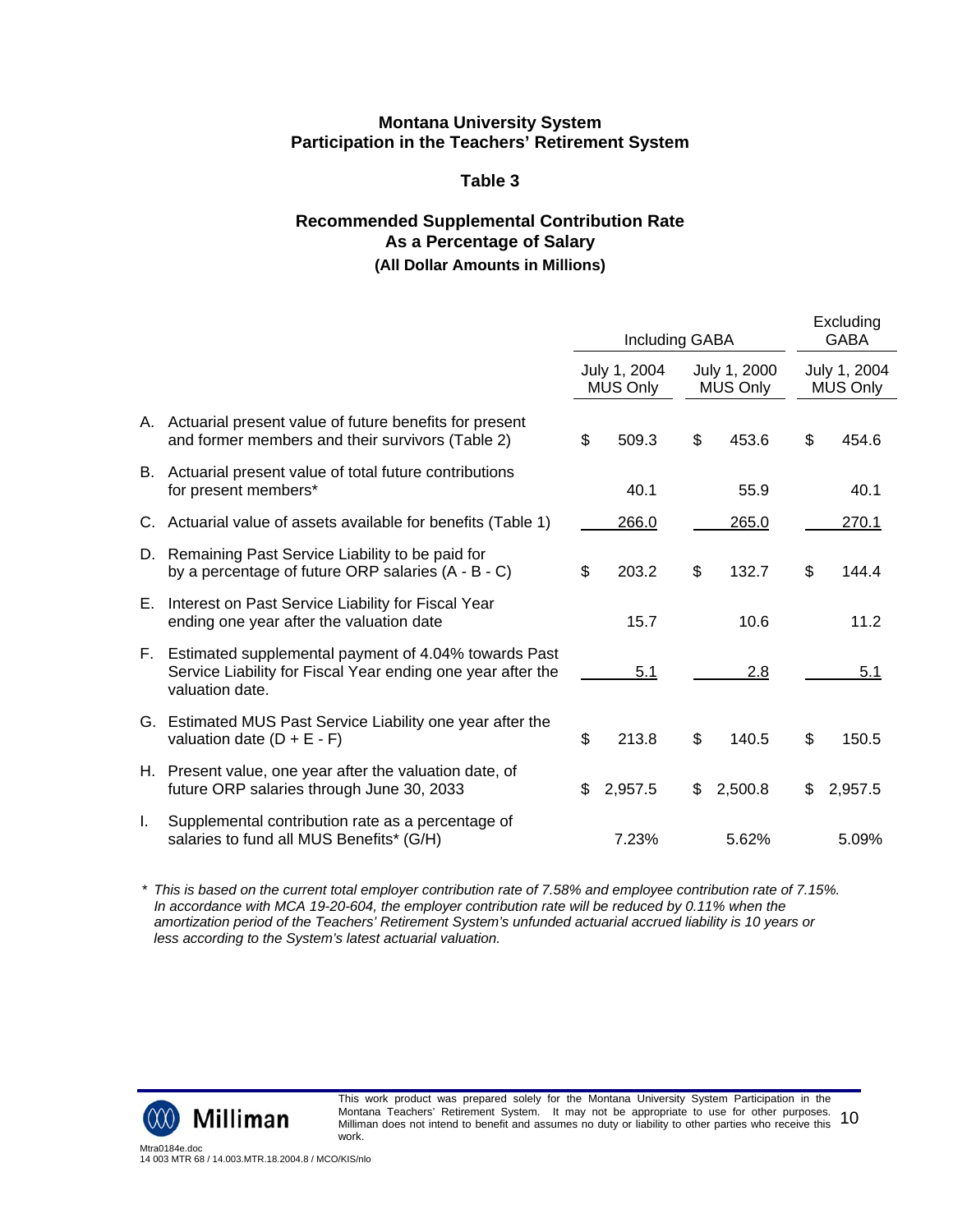# **Appendix A**

# **Actuarial Procedures and Assumptions**

The actuarial assumptions used in this valuation were adopted by the Board for the July 1, 2004 Teachers' Retirement System Actuarial Valuation. The Board adopted new economic assumptions at the May 14, 2004 Retirement Board Meeting. Active demographic assumptions were reviewed in the 2002 Investigation of Experience Study. Retired demographic assumptions were last reviewed in the 2000 Investigation of Experience Study.

Tables A-3 through A-6 give rates of decrement for service retirement, disablement, mortality, and other terminations of employment. These rates of decrement are referred to in actuarial literature as the absolute rate of decrement, or  $\mathsf{q}'_{\mathsf{X}}$ . Table A-7 shows the assumed probability of immediate refund of contributions among members terminating with five or more years of service.

# **Actuarial Cost Method**

The funding of the MUS benefits was based on a derivation of an aggregate cost method, as required by legislative provisions. The excess of the Actuarial Present Value of Future Benefits of the MUS members over the Actuarial Value of Assets and Present Value of Future Contributions made by the MUS members and their employers is allocated as a level percent of the salaries of members in the ORP between the valuation date and July 1, 2033.

# **Records and Data**

The data used in the valuation consist of financial information; records of age, sex, service, salary, contribution rates, and account balances of contributing members; and records of age, sex, and amount of benefit for retired members and beneficiaries. All of the data were supplied by the System and are accepted for valuation purposes without audit.

# **Replacement of Terminated Members**

No replacement of MUS members is assumed.

# **Employer Contributions**

At the time of this valuation, the TRS employer contribution rate for normal costs and amortization of the unfunded actuarial accrued liability was 7.58% of members' salaries. In accordance with MCA 19-20-604, the employer contribution rate will return to 7.47% when the amortization period of the System's unfunded actuarial accrued liability is 10 years or less according to the System's latest actuarial valuation.

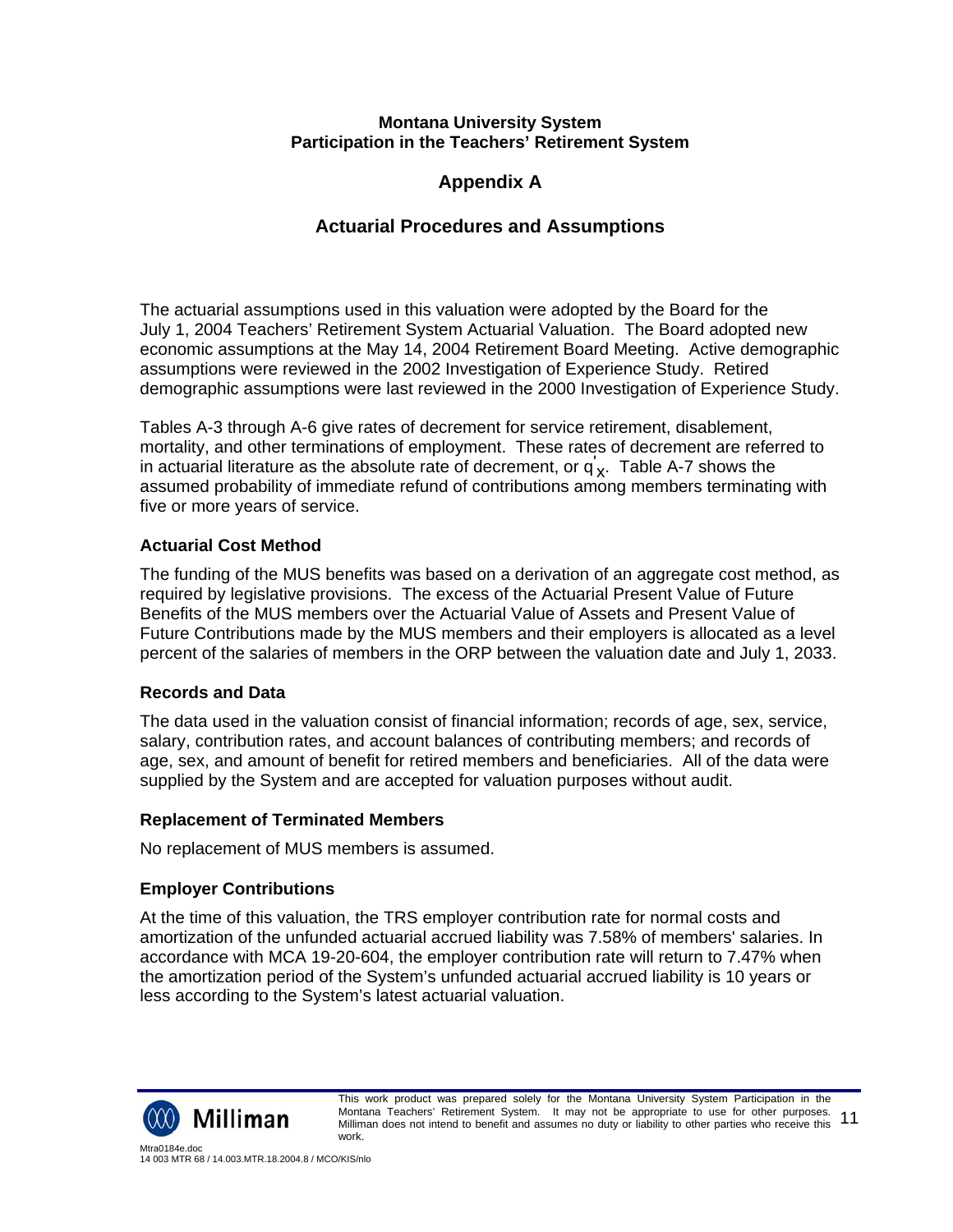#### **Administrative and Investment Expenses**

The administrative and investment expenses of the System are assumed to be funded by investment earnings in excess of 7.75% per year. (Adopted effective July 1, 2004)

#### **Valuation of Assets - Actuarial Basis**

The actuarial asset valuation method spreads asset gains and losses over five years. The expected return is determined each year based on the beginning of year market value and actual cash flows during the year. Any difference between the expected market value return and the actual market value return is recognized evenly over a period of five years. The gains and losses are measured starting with the year ended June 30, 1997. Adopted in the July 1, 2000 actuarial valuation.

#### **Investment Earnings**

The annual rate of investment earnings of the assets of the System is assumed to be 7.75% per year, compounded annually. (Adopted effective July 1, 2004)

#### **Interest on Member Contributions**

Interest on member contributions is assumed to accrue at a rate of 5% per annum, compounded annually. This assumption was set as of July 1, 2004.

#### **Postretirement Benefit Increases**

On January 1 of each year, the retirement allowance payable must be increased by 1.5% if the retiree's most recent retirement effective date is at least 36 months prior to January 1 of the year in which the adjustment is to be made.

#### **Future Salaries**

The rates of annual salary increase assumed for the purpose of the valuation are illustrated in Table A-2. In addition to increases in salary due to merit and longevity, this scale includes an assumed 4.5% annual rate of increase in the general wage level of the membership. The merit and longevity increases for the MUS members did not show a pattern of increasing or decreasing with service at the time of our most recent study. Therefore, the MUS members have a flat 1% merit and longevity assumption. The general wage increase assumption was adopted July 1, 2004 and the merit and longevity scales were adopted July 1, 2002.

Montana University System (MUS) members are assumed to have a 0.63% higher average final compensation to account for the larger than average annual compensation increases observed in the years immediately preceding retirement.

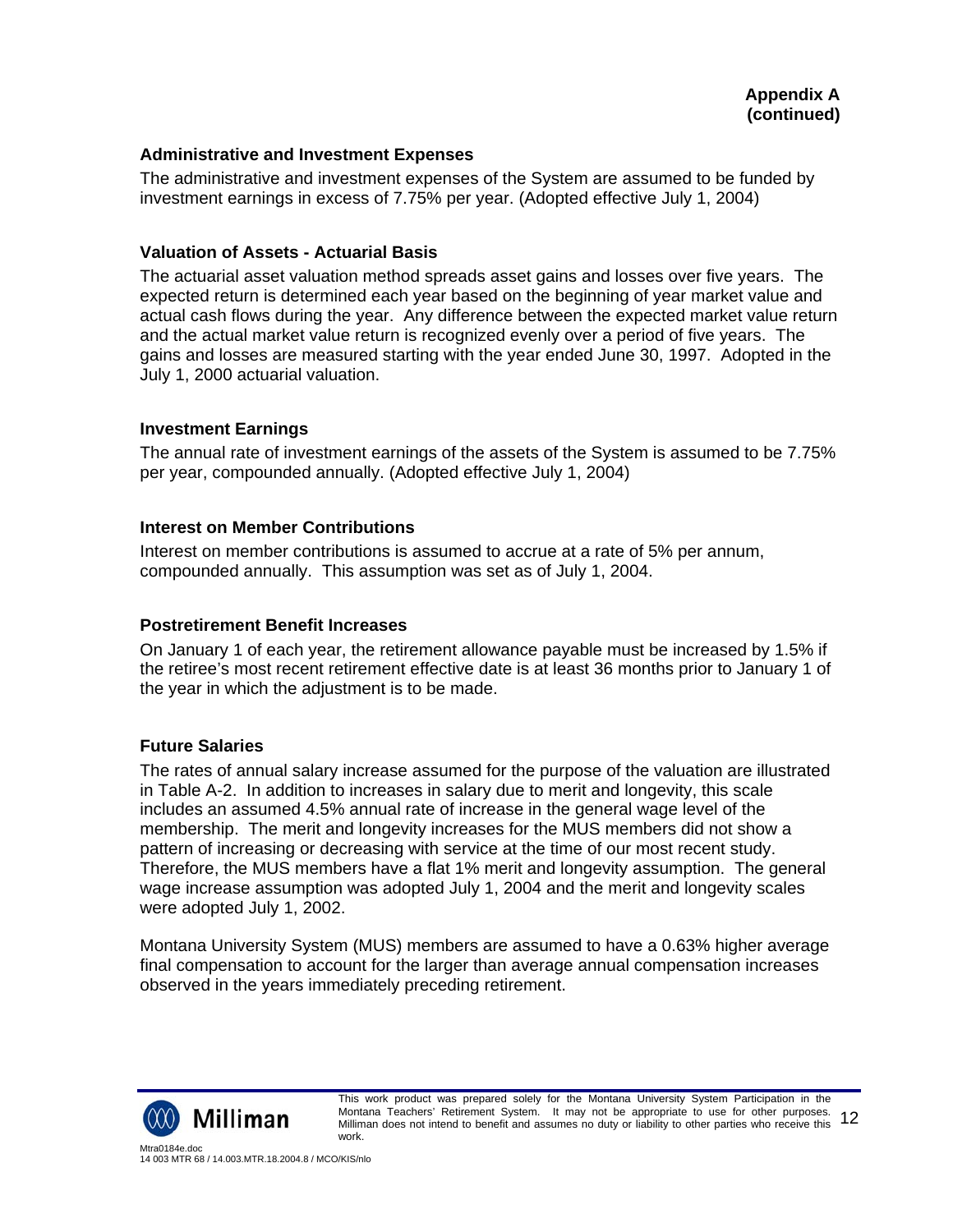#### **Service Retirement**

Table A-3 shows the annual assumed rates of retirement among members eligible for service retirement. Separate rates are used when a member is eligible for reduced benefits, for the first year a member is eligible for full benefits, and for the years following the first year a member is eligible for full benefits. The rates for General Members were adopted July 1, 2002. The rates for University Members were adopted July 1, 2002.

#### **Disablement**

The rates of disablement used in this valuation are illustrated in Table A-4. The rates for General Members were adopted July 1, 2002. The rates for University Members were adopted July 1, 1996.

#### **Mortality**

The mortality rates used in this valuation are illustrated in Table A-5. A written description of each table used is included in Table A-1. These rates were adopted July 1, 2000.

#### **Other Terminations of Employment**

The rates of assumed future withdrawal from active service for reasons other than death, disability or retirement are shown for representative ages in Table A-6. These rates were adopted July 1, 2002.

#### **Benefits for Terminating Members**

Members terminating with less than five years of service are assumed to request an immediate withdrawal of their contributions with interest. Table A-7 shows the assumed probability of retaining membership in the System among members terminating with five or more years of service. These rates were adopted July 1, 2002.

We estimated the present value of future benefits for terminated vested members based on their available contribution account.

### **Part-Time Employees**

The valuation data for active members identify part-time members, but give no indication as to the number of hours worked. As done in the past, we imputed a "part-time percentage" by comparing the pay received with their annual equivalent full-time salary. Part-time members earning less than \$1,000 during the last year were valued at their current member contribution balance.

### **Optional Retirement Program**

The total contribution received for the fiscal year ending June 30, 2004 was \$4,673,484. Based on a contribution rate of 4.04%, we assumed the total ORP payroll for the fiscal year to be \$115,680,297 (\$4,673,484 divided by 4.04%).

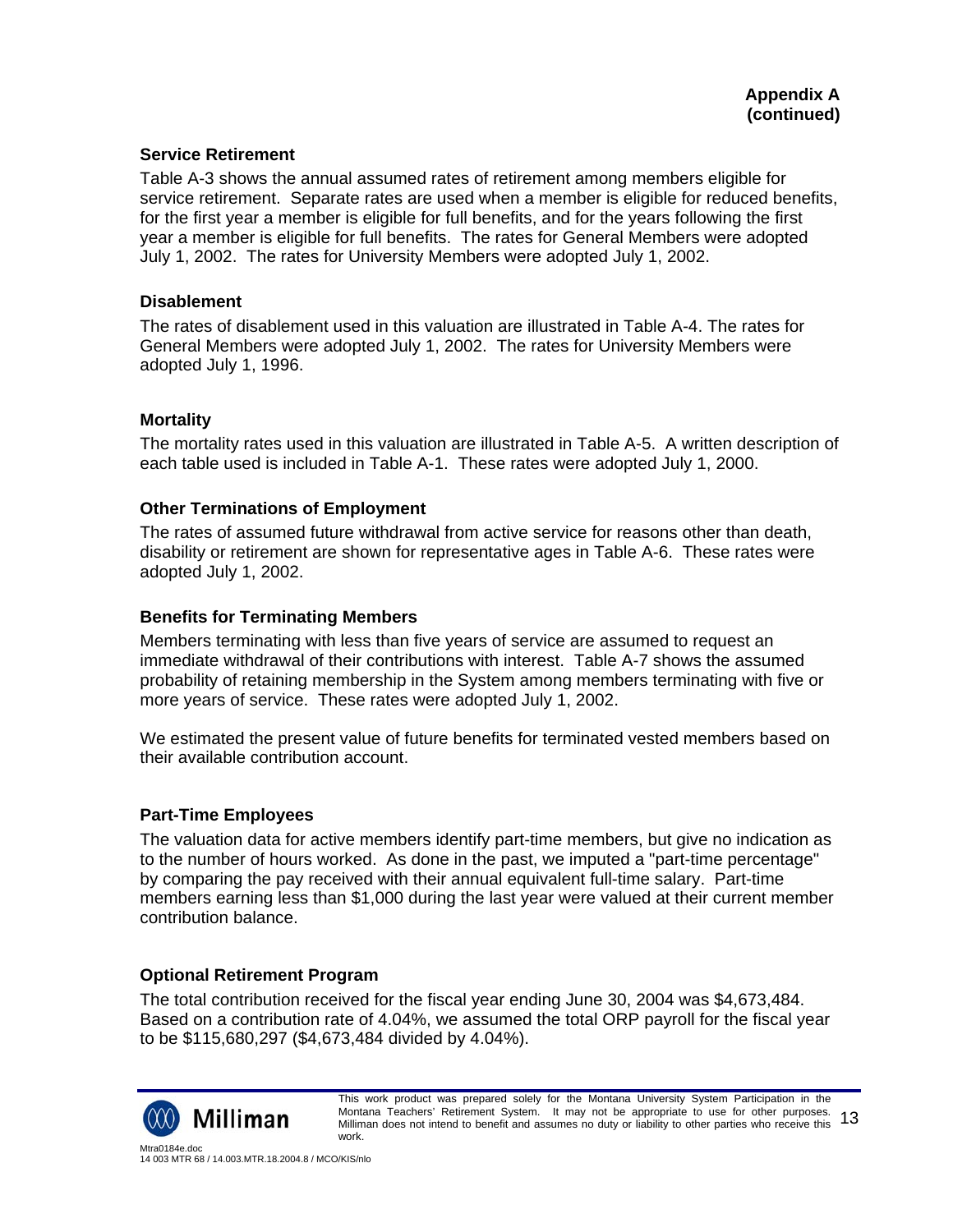#### **Buybacks, Purchase of Service, and Military Service**

The active liabilities and normal cost were increased to 100.5% of their original value to fund this additional service based on a study of the System's experience for the five calendar years 1995 through 1999. Effective July 1, 2000.

#### **Probability of Marriage**

If death occurs in active status, all members are assumed to have an eligible surviving spouse and two children. The spouse is assumed to be the same age as the member.



This work product was prepared solely for the Montana University System Participation in the Montana Teachers' Retirement System. It may not be appropriate to use for other purposes. Montana Teacners' Retirement System. To may not be appropriate to use for other purposes. 14<br>Milliman does not intend to benefit and assumes no duty or liability to other parties who receive this 14 work.

Mtra0184e.doc 14 003 MTR 68 / 14.003.MTR.18.2004.8 / MCO/KIS/nlo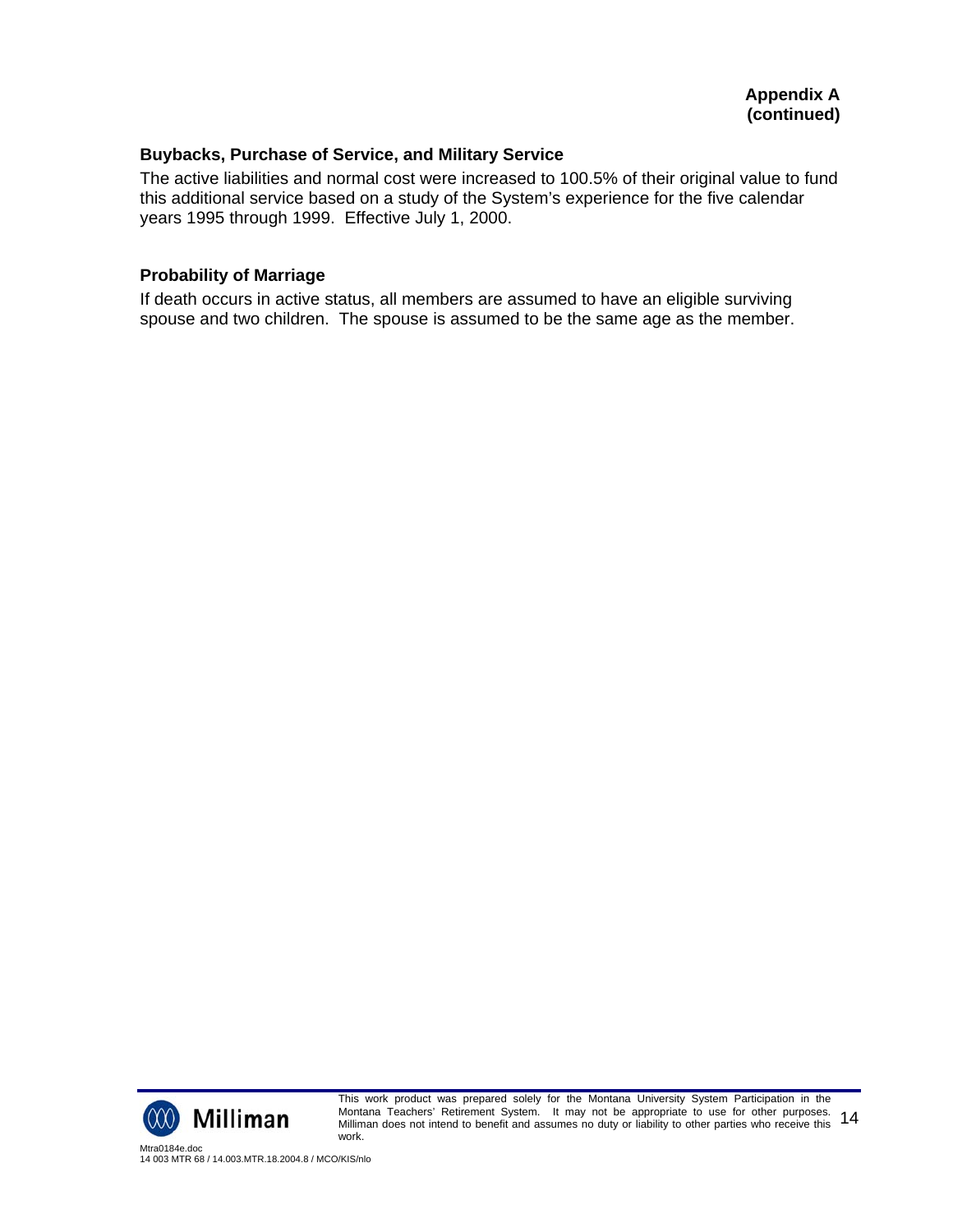### **Table A-1**

### **Summary of Valuation Assumptions**

#### *(July 1, 2004)*

| L.  |           | Economic assumptions                                                                                                                                                                                                                                                                                                                                      |           |
|-----|-----------|-----------------------------------------------------------------------------------------------------------------------------------------------------------------------------------------------------------------------------------------------------------------------------------------------------------------------------------------------------------|-----------|
|     | А.        | General wage increases* (Adopted July 1, 2004)                                                                                                                                                                                                                                                                                                            | 4.50%     |
|     | <b>B.</b> | Investment return (Adopted July 1, 2004)                                                                                                                                                                                                                                                                                                                  | 7.75%     |
|     | C.        | Price Inflation Assumption (Adopted July 1, 2004)                                                                                                                                                                                                                                                                                                         | 3.50%     |
|     | D.        | Growth in membership                                                                                                                                                                                                                                                                                                                                      | 0.00%     |
|     | Е.        | Postretirement benefit increases<br>(Starting three years after retirement)                                                                                                                                                                                                                                                                               | 1.50%     |
|     | F.,       | Interest on member accounts (Adopted July 1, 2004)                                                                                                                                                                                                                                                                                                        | 5.00%     |
| ΙΙ. |           | Demographic assumptions                                                                                                                                                                                                                                                                                                                                   |           |
|     | А.        | Individual salary increase due to promotion and longevity<br>(General Member assumptions adopted July 1, 2002)<br>(University Member assumptions adopted July 1, 2000)                                                                                                                                                                                    | Table A-2 |
|     | <b>B.</b> | Retirement<br>(adopted July 1, 2002)                                                                                                                                                                                                                                                                                                                      | Table A-3 |
|     | C.        | Disablement (adopted July 1, 2002)<br>(General Member assumptions adopted July 1, 2002)<br>(University Member assumptions adopted July 1, 1996)                                                                                                                                                                                                           | Table A-4 |
|     | D.        | Mortality among contributing members, service retired<br>members, and beneficiaries<br>1994 Group Annuity Mortality Table, with ages set back 3<br>years for males and ages set back 1 year for females.<br>(adopted July 1, 2000)                                                                                                                        | Table A-5 |
|     | Ε.        | Mortality among disabled members<br>Based on the IRS Social Security Disabled Mortality Tables<br>published in Revenue Ruling 96-7.<br>Males are 70% of the Male IRS table to age 80, grading into<br>the 1983 Group Annuity Mortality Table for Males between<br>ages 80 and 85. Females are 85% of the IRS table at all<br>ages. (adopted July 1, 2000) | Table A-5 |
|     | F.        | Other terminations of employment (adopted July 1, 2002)                                                                                                                                                                                                                                                                                                   | Table A-6 |
|     | G.        | Probability of retaining membership in the System upon vested<br>termination (adopted July 1, 2002)                                                                                                                                                                                                                                                       | Table A-7 |

\* Montana University System (MUS) members are assumed to have a 0.63% higher average final compensation to account for the larger than average annual compensation increases observed in the years immediately preceding retirement.



This work product was prepared solely for the Montana University System Participation in the Montana Teachers' Retirement System. It may not be appropriate to use for other purposes. montana Teacners' Retirement System. To may not be appropriate to use for other purposes.  $15$ <br>Milliman does not intend to benefit and assumes no duty or liability to other parties who receive this  $15$ work.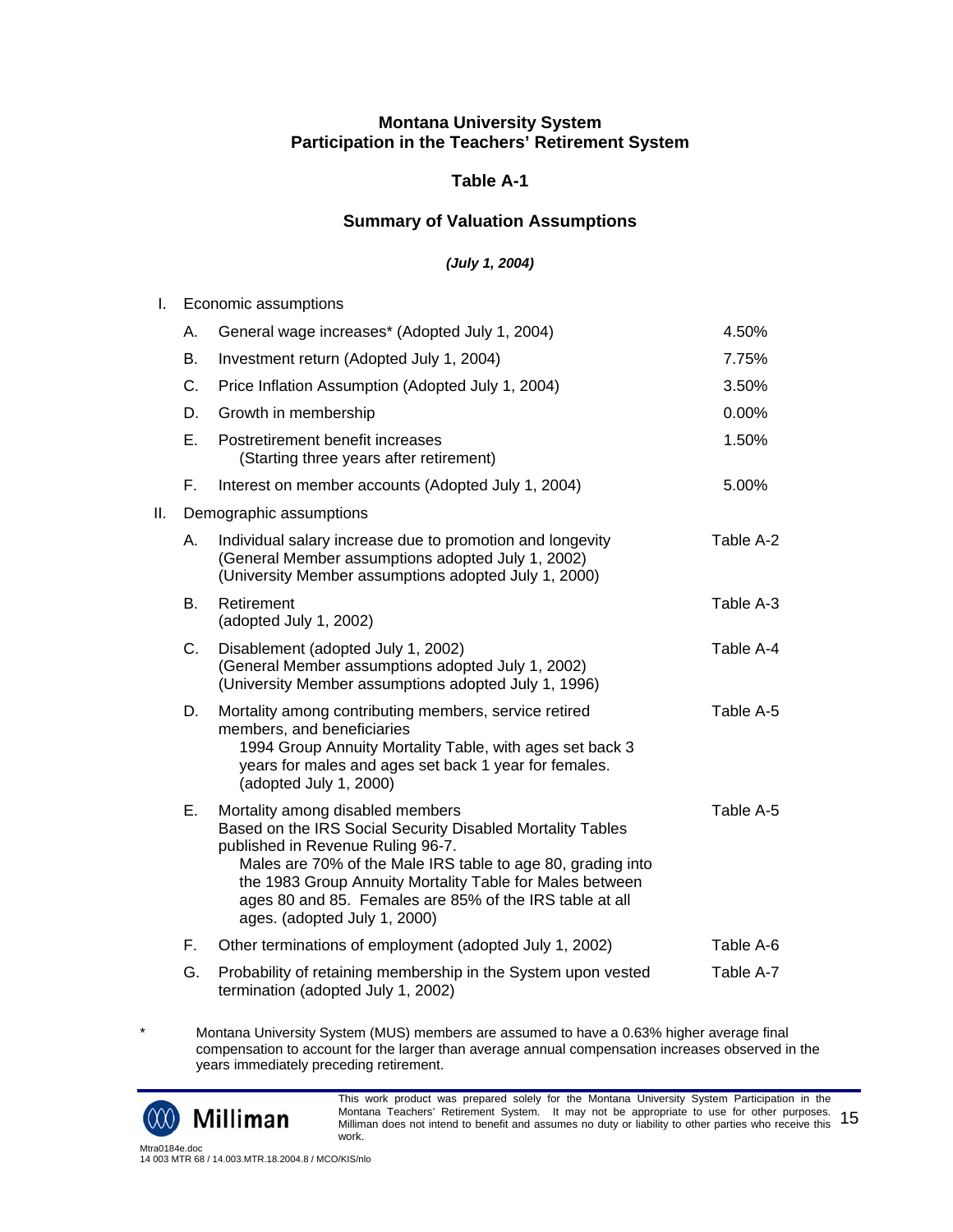#### **Table A-2**

#### **Future Salaries**

|                         |                                    | General<br><b>Members</b>   |                                 |                                    | University<br><b>Members</b> |                                 |
|-------------------------|------------------------------------|-----------------------------|---------------------------------|------------------------------------|------------------------------|---------------------------------|
| Years of<br>Service     | Individual<br>Merit &<br>Longevity | General<br>Wage<br>Increase | <b>Total Salary</b><br>Increase | Individual<br>Merit &<br>Longevity | General<br>Wage<br>Increase  | <b>Total Salary</b><br>Increase |
|                         |                                    |                             |                                 |                                    |                              |                                 |
| 1                       | 4.51%                              | 4.50%                       | 9.01%                           | 1.00%                              | 4.50%                        | 5.50%                           |
| $\overline{c}$          | 4.09                               | 4.50                        | 8.59                            | 1.00                               | 4.50                         | 5.50                            |
| 3                       | 3.46                               | 4.50                        | 7.96                            | 1.00                               | 4.50                         | 5.50                            |
| $\overline{\mathbf{4}}$ | 2.94                               | 4.50                        | 7.44                            | 1.00                               | 4.50                         | 5.50                            |
| 5                       | 2.52                               | 4.50                        | 7.02                            | 1.00                               | 4.50                         | 5.50                            |
| 6                       | 2.21                               | 4.50                        | 6.71                            | 1.00                               | 4.50                         | 5.50                            |
| $\overline{7}$          | 1.89                               | 4.50                        | 6.39                            | 1.00                               | 4.50                         | 5.50                            |
| 8                       | 1.68                               | 4.50                        | 6.18                            | 1.00                               | 4.50                         | 5.50                            |
| 9                       | 1.47                               | 4.50                        | 5.97                            | 1.00                               | 4.50                         | 5.50                            |
| 10                      | 1.31                               | 4.50                        | 5.81                            | 1.00                               | 4.50                         | 5.50                            |
| 11                      | 1.16                               | 4.50                        | 5.66                            | 1.00                               | 4.50                         | 5.50                            |
| 12                      | 1.00                               | 4.50                        | 5.50                            | 1.00                               | 4.50                         | 5.50                            |
| 13                      | 0.84                               | 4.50                        | 5.34                            | 1.00                               | 4.50                         | 5.50                            |
| 14                      | 0.68                               | 4.50                        | 5.18                            | 1.00                               | 4.50                         | 5.50                            |
| 15                      | 0.58                               | 4.50                        | 5.08                            | 1.00                               | 4.50                         | 5.50                            |
| 16                      | 0.47                               | 4.50                        | 4.97                            | 1.00                               | 4.50                         | 5.50                            |
| 17                      | 0.37                               | 4.50                        | 4.87                            | 1.00                               | 4.50                         | 5.50                            |
| 18                      | 0.26                               | 4.50                        | 4.76                            | 1.00                               | 4.50                         | 5.50                            |
| 19                      | 0.21                               | 4.50                        | 4.71                            | 1.00                               | 4.50                         | 5.50                            |
| 20                      | 0.16                               | 4.50                        | 4.66                            | 1.00                               | 4.50                         | 5.50                            |
| 21                      | 0.11                               | 4.50                        | 4.61                            | 1.00                               | 4.50                         | 5.50                            |
| 22 & Up                 | 0.00                               | 4.50                        | 4.50                            | 1.00                               | 4.50                         | 5.50                            |



This work product was prepared solely for the Montana University System Participation in the Montana Teachers' Retirement System. It may not be appropriate to use for other purposes. montana Teacners' Retirement System. To may not be appropriate to use for other purposes.  $16$ work.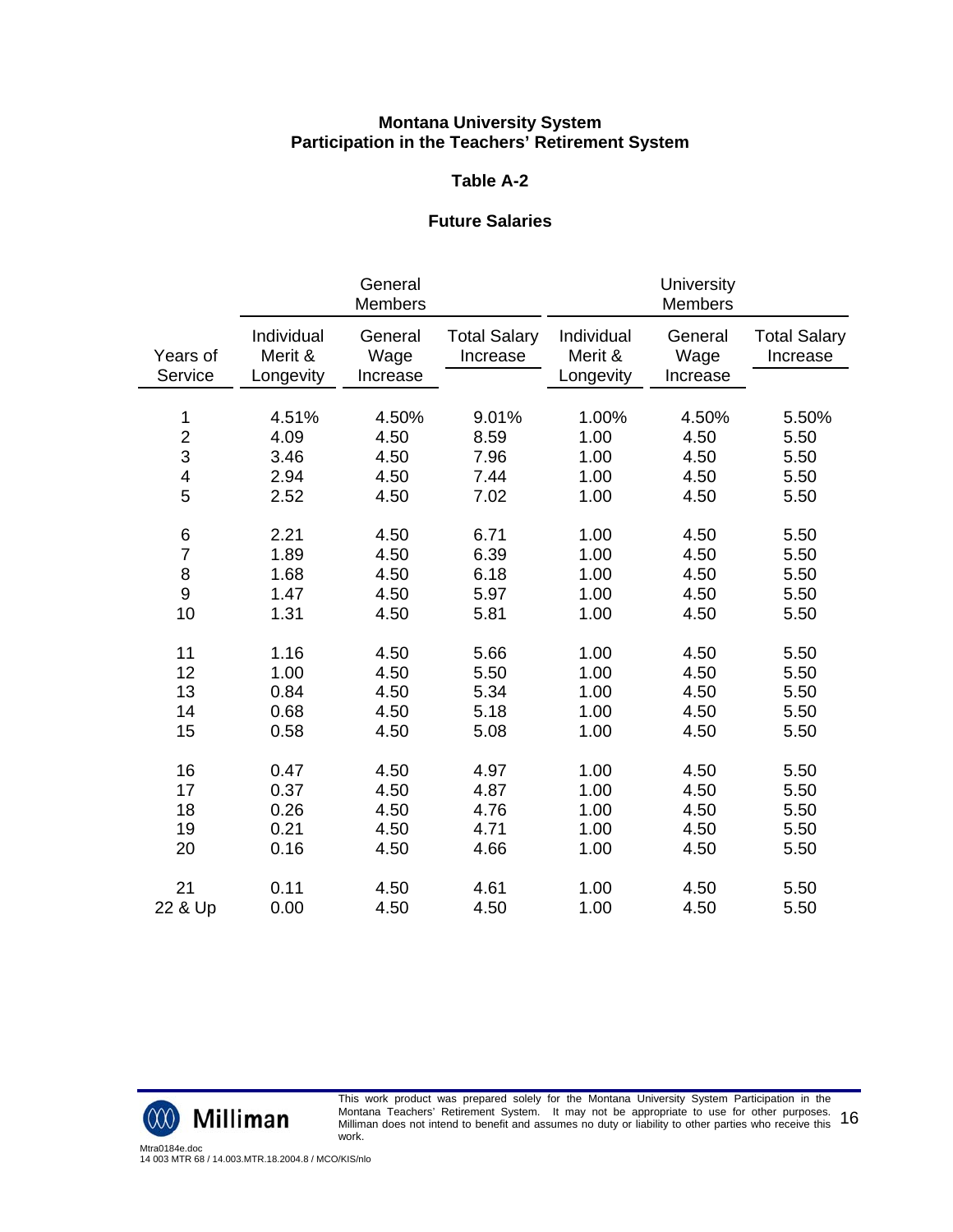#### **Table A-3**

## **Retirement Annual Rates**

|     | <b>General Members</b>                     |                                                           |            | <b>University Members</b>                     |                                                           |            |  |
|-----|--------------------------------------------|-----------------------------------------------------------|------------|-----------------------------------------------|-----------------------------------------------------------|------------|--|
| Age | Eligible for<br>Reduced<br><b>Benefits</b> | <b>First Year</b><br>Eligible for<br><b>Full Benefits</b> | Thereafter | Eligible<br>for<br>Reduced<br><b>Benefits</b> | <b>First Year</b><br>Eligible for<br><b>Full Benefits</b> | Thereafter |  |
| 45  |                                            | 18.0%                                                     | 9.5%       |                                               | 5.0%                                                      | 4.9%       |  |
| 46  |                                            | 18.0                                                      | 9.5        |                                               | 5.0                                                       | 4.9        |  |
| 47  |                                            | 12.5                                                      | 9.5        |                                               | 5.0                                                       | 4.9        |  |
| 48  |                                            | 12.5                                                      | 9.5        |                                               | 5.0                                                       | 4.9        |  |
| 49  | $\star$                                    | 12.5                                                      | 9.5        | $\star$                                       | 5.0                                                       | 4.9        |  |
| 50  | 4.0%                                       | 12.5                                                      | 9.5        | 1.9%                                          | 8.0                                                       | 4.9        |  |
| 51  | 4.0                                        | 16.0                                                      | 9.5        | 2.2                                           | 8.0                                                       | 4.9        |  |
| 52  | 4.5                                        | 16.0                                                      | 9.5        | 2.5                                           | 8.0                                                       | 6.0        |  |
| 53  | 4.5                                        | 16.0                                                      | 9.5        | 2.8                                           | 8.0                                                       | 6.0        |  |
| 54  | 5.0                                        | 16.0                                                      | 9.5        | 3.1                                           | 12.0                                                      | 6.0        |  |
| 55  | 5.5                                        | 22.0                                                      | 14.0       | 3.4                                           | 15.0                                                      | 6.0        |  |
| 56  | 6.0                                        | 22.0                                                      | 14.0       | 3.7                                           | 15.0                                                      | 6.0        |  |
| 57  | 6.5                                        | 22.0                                                      | 14.0       | 4.0                                           | 15.0                                                      | 7.0        |  |
| 58  | 6.5                                        | 22.0                                                      | 15.0       | 4.3                                           | 15.0                                                      | 7.0        |  |
| 59  | 7.0                                        | 22.0                                                      | 18.0       | 4.7                                           | 15.0                                                      | 9.0        |  |
| 60  | $\star$                                    | 22.0                                                      | 22.0       | $\star$                                       | 19.0                                                      | 10.0       |  |
| 61  |                                            | 22.0                                                      | 22.0       |                                               | 19.0                                                      | 14.0       |  |
| 62  |                                            | 27.0                                                      | 27.0       |                                               | 24.0                                                      | 24.0       |  |
| 63  |                                            | 22.0                                                      | 22.0       |                                               | 14.0                                                      | 14.0       |  |
| 64  |                                            | 25.0                                                      | 25.0       |                                               | 20.0                                                      | 20.0       |  |
| 65  |                                            | 35.0                                                      | 35.0       |                                               | 33.0                                                      | 33.0       |  |
| 66  |                                            | 30.0                                                      | 30.0       |                                               | 23.0                                                      | 23.0       |  |
| 67  |                                            | 24.0                                                      | 24.0       |                                               | 23.0                                                      | 23.0       |  |
| 68  |                                            | 22.0                                                      | 22.0       |                                               | 23.0                                                      | 23.0       |  |
| 69  |                                            | 22.0                                                      | 22.0       |                                               | 23.0                                                      | 23.0       |  |
| 70  |                                            | $***$                                                     | $***$      |                                               | $***$                                                     | $***$      |  |

*\*\* All benefits are unreduced after attaining age 60. Reduced benefits are not available before age 50.*

*\*\* Immediate retirement is assumed at age 70 or over.*



This work product was prepared solely for the Montana University System Participation in the Montana Teachers' Retirement System. It may not be appropriate to use for other purposes. Montana Teacners' Retirement System. To may not be appropriate to use for other purposes. 17<br>Milliman does not intend to benefit and assumes no duty or liability to other parties who receive this 17 work.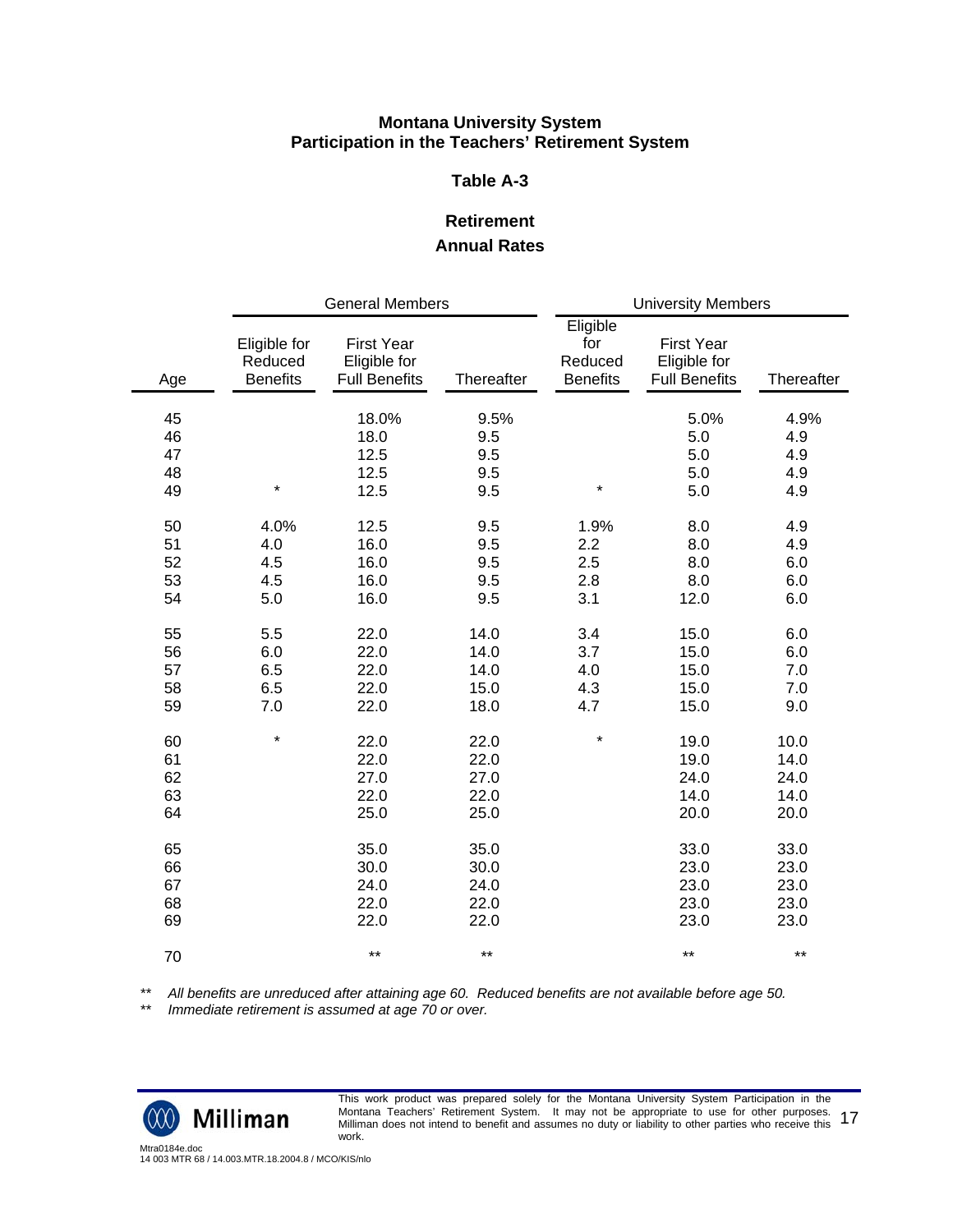## **Table A-4**

# **Disablement Annual Rates**

| Age | <b>General Members</b> | <b>University Members</b> |
|-----|------------------------|---------------------------|
|     |                        |                           |
| 25  | .010%                  | .003%                     |
| 30  | .010                   | .006                      |
| 35  | .020                   | .012                      |
| 40  | .040                   | .021                      |
|     |                        |                           |
| 45  | .080                   | .036                      |
| 50  | .130                   | .055                      |
| 55  | .180                   | .083                      |
| 60  | .260                   | .126                      |



This work product was prepared solely for the Montana University System Participation in the Montana Teachers' Retirement System. It may not be appropriate to use for other purposes. Montana Teacners' Retirement System. To may not be appropriate to use for other purposes. 18<br>Milliman does not intend to benefit and assumes no duty or liability to other parties who receive this 18 work.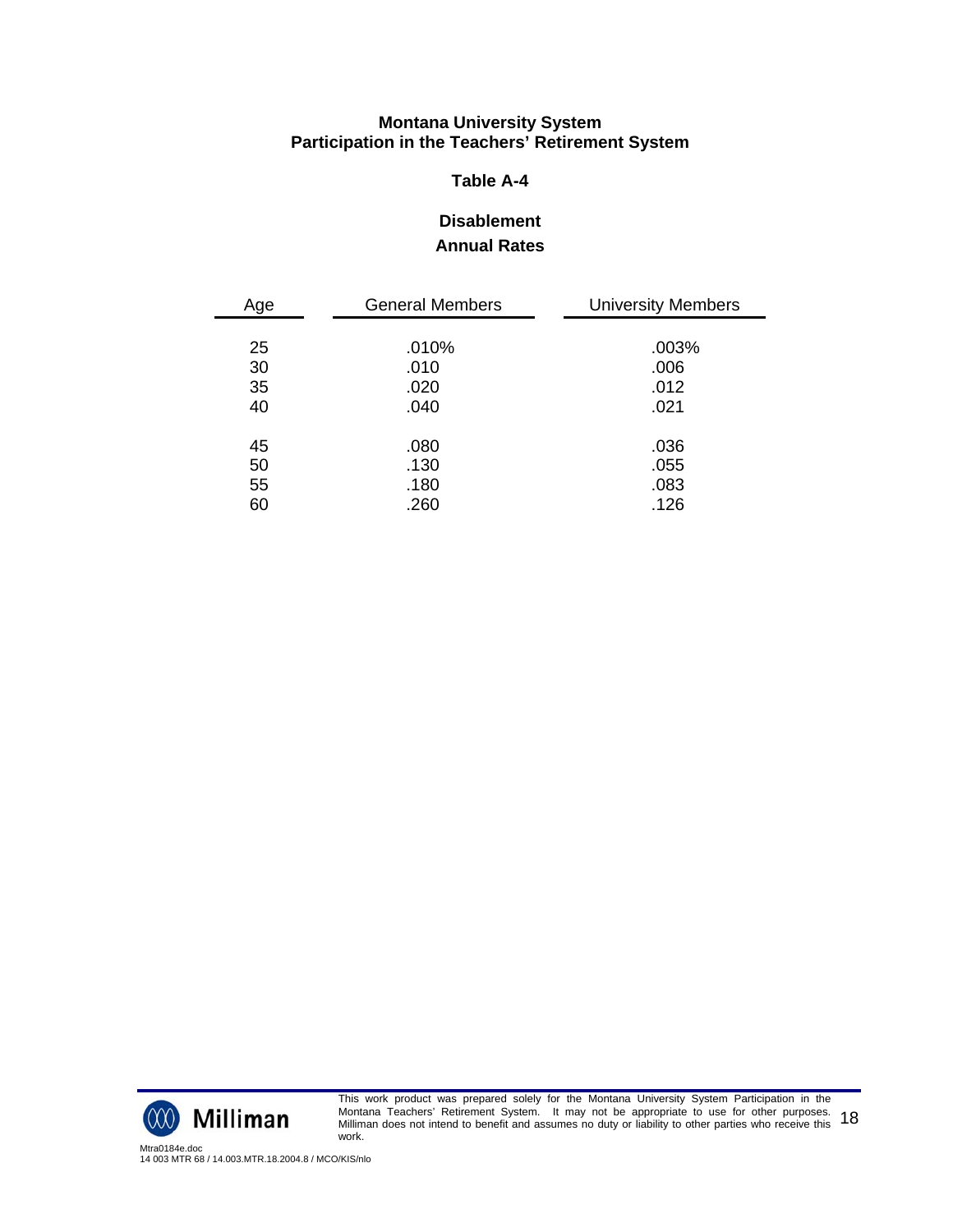#### **Table A-5**

# **Mortality Annual Rates**

| <b>Contributing Members, Service</b><br><b>Retired Members and</b><br><b>Beneficiaries</b> |            |            |              | <b>Disabled Members</b> |
|--------------------------------------------------------------------------------------------|------------|------------|--------------|-------------------------|
| Age                                                                                        | Men        | Women      | Men          | Women                   |
| 25                                                                                         | .06%       | .03%       | 1.92%        | 1.02%                   |
| 30<br>35                                                                                   | .07<br>.08 | .03<br>.04 | 2.15<br>2.39 | 1.26<br>1.50            |
| 40                                                                                         | .09        | .07        | 2.69         | 1.75                    |
| 45                                                                                         | .13        | .09        | 3.01         | 2.04                    |
| 50                                                                                         | .19        | .13        | 3.36         | 2.38                    |
| 55                                                                                         | .32        | .21        | 3.72         | 2.77                    |
| 60                                                                                         | .56        | .39        | 4.07         | 3.23                    |
| 65                                                                                         | 1.01       | .76        | 4.46         | 3.76                    |
| 70                                                                                         | 1.80       | 1.27       | 5.13         | 4.36                    |
| 75                                                                                         | 2.85       | 2.04       | 6.22         | 5.32                    |
| 80                                                                                         | 4.52       | 3.54       | 7.50         | 6.84                    |
| 85                                                                                         | 7.55       | 6.10       | 11.48        | 9.30                    |



This work product was prepared solely for the Montana University System Participation in the Montana Teachers' Retirement System. It may not be appropriate to use for other purposes. Montana Teacners' Retirement System. To may not be appropriate to use for other purposes. 19<br>Milliman does not intend to benefit and assumes no duty or liability to other parties who receive this 19 work.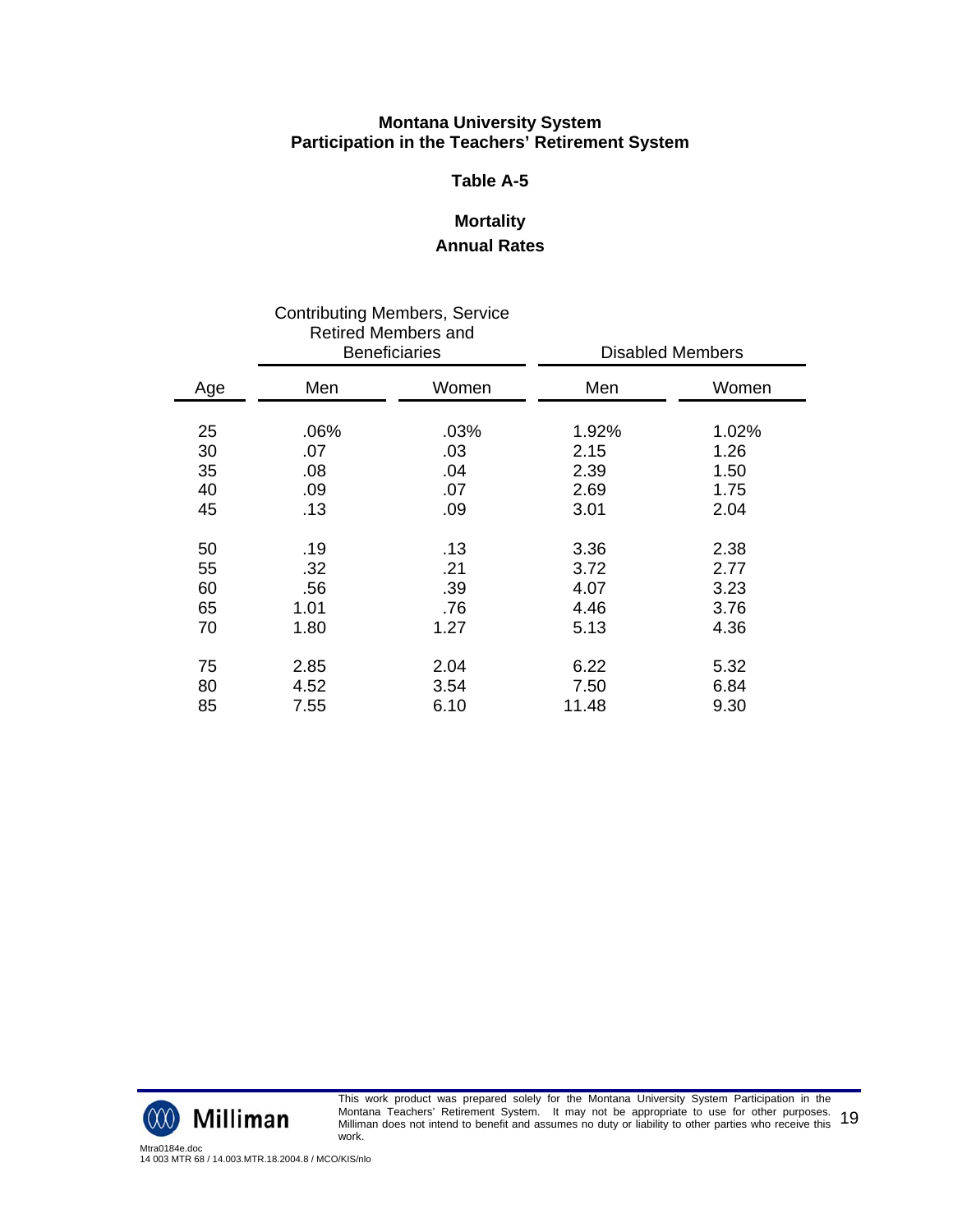#### **Table A-6**

# **Other Terminations of Employment Among Members Not Eligible to Retire Annual Rates**

| Years of                | General        | University     |
|-------------------------|----------------|----------------|
| Service                 | <b>Members</b> | <b>Members</b> |
| 1                       | 30.0%          | 33.0%          |
| $\boldsymbol{2}$        | 16.0           | 17.0           |
| 3                       | 11.0           | 13.0           |
| $\overline{\mathbf{4}}$ | 9.0            | 11.0           |
| 5                       | 8.0            | 9.0            |
| 6                       | 7.7            | 8.3            |
| $\overline{7}$          | 7.3            | 7.7            |
| 8                       | 7.0            | 7.0            |
| 9                       | 6.6            | 6.6            |
| 10                      | 6.2            | 6.2            |
| 11                      | 5.8            | 5.8            |
| 12                      | 5.4            | 5.4            |
| 13                      | 5.0            | 5.0            |
| 14                      | 4.6            | 4.6            |
| 15                      | 4.2            | 4.2            |
| 16                      | 3.8            | 3.8            |
| 17                      | 3.4            | 3.4            |
| 18 and up               | 3.0            | 3.0            |



This work product was prepared solely for the Montana University System Participation in the Montana Teachers' Retirement System. It may not be appropriate to use for other purposes. Montana Teacners' Retirement System. To may not be appropriate to use for other purposes.<br>Milliman does not intend to benefit and assumes no duty or liability to other parties who receive this 20 work.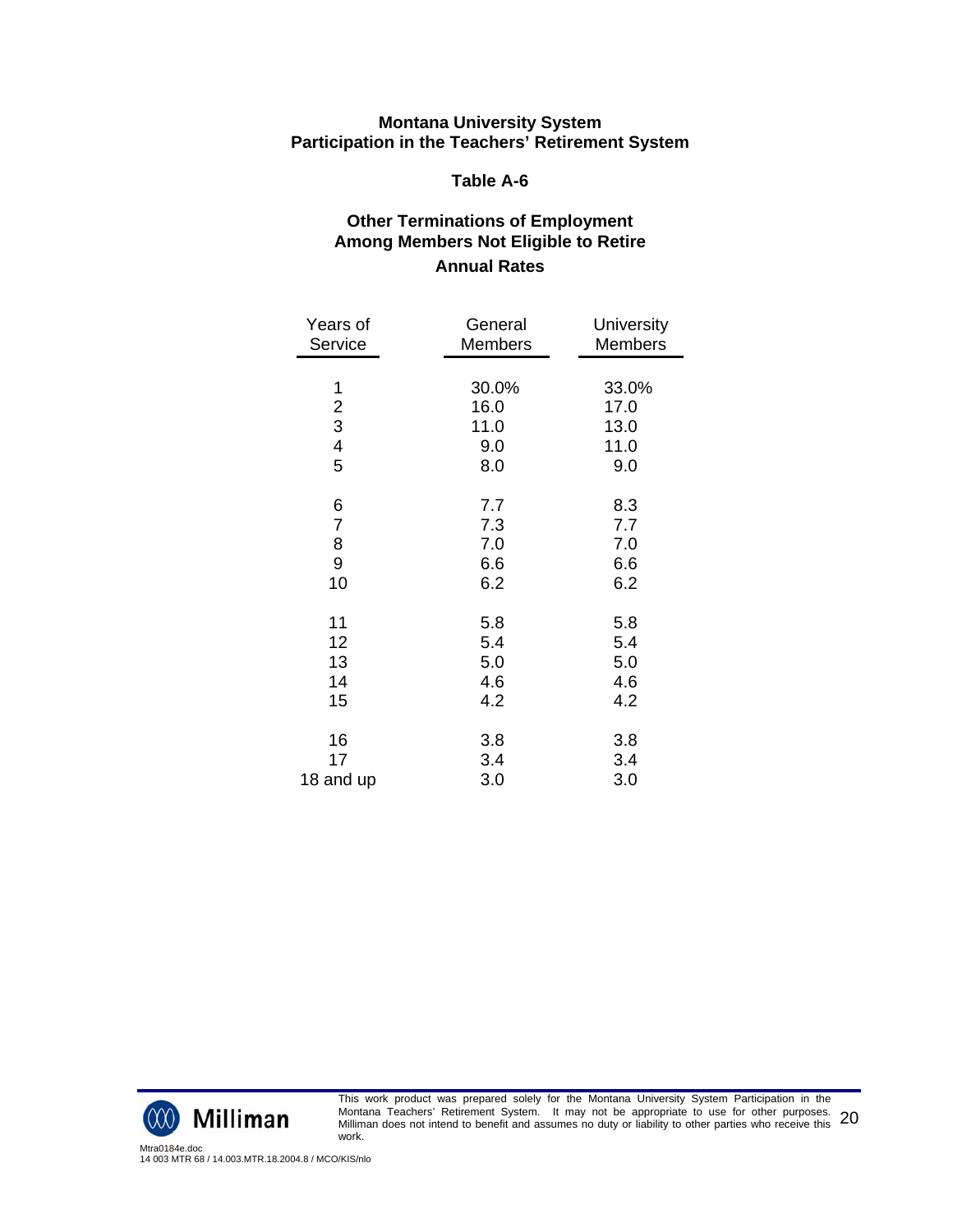#### **Table A-7**

#### **Probability of Retaining Membership in the System Upon Vested Termination**

| Age | Probability of<br><b>Retaining Membership</b> |
|-----|-----------------------------------------------|
|     |                                               |
| 25  | 54%                                           |
| 30  | 54                                            |
| 35  | 58                                            |
| 40  | 58                                            |
| 45  | 60                                            |
|     |                                               |
| 50  | 70                                            |
| 55  | 75                                            |
|     |                                               |



This work product was prepared solely for the Montana University System Participation in the Montana Teachers' Retirement System. It may not be appropriate to use for other purposes. Montana Teacners' Retirement System. To may not be appropriate to use for other purposes. 21<br>Milliman does not intend to benefit and assumes no duty or liability to other parties who receive this 21 work.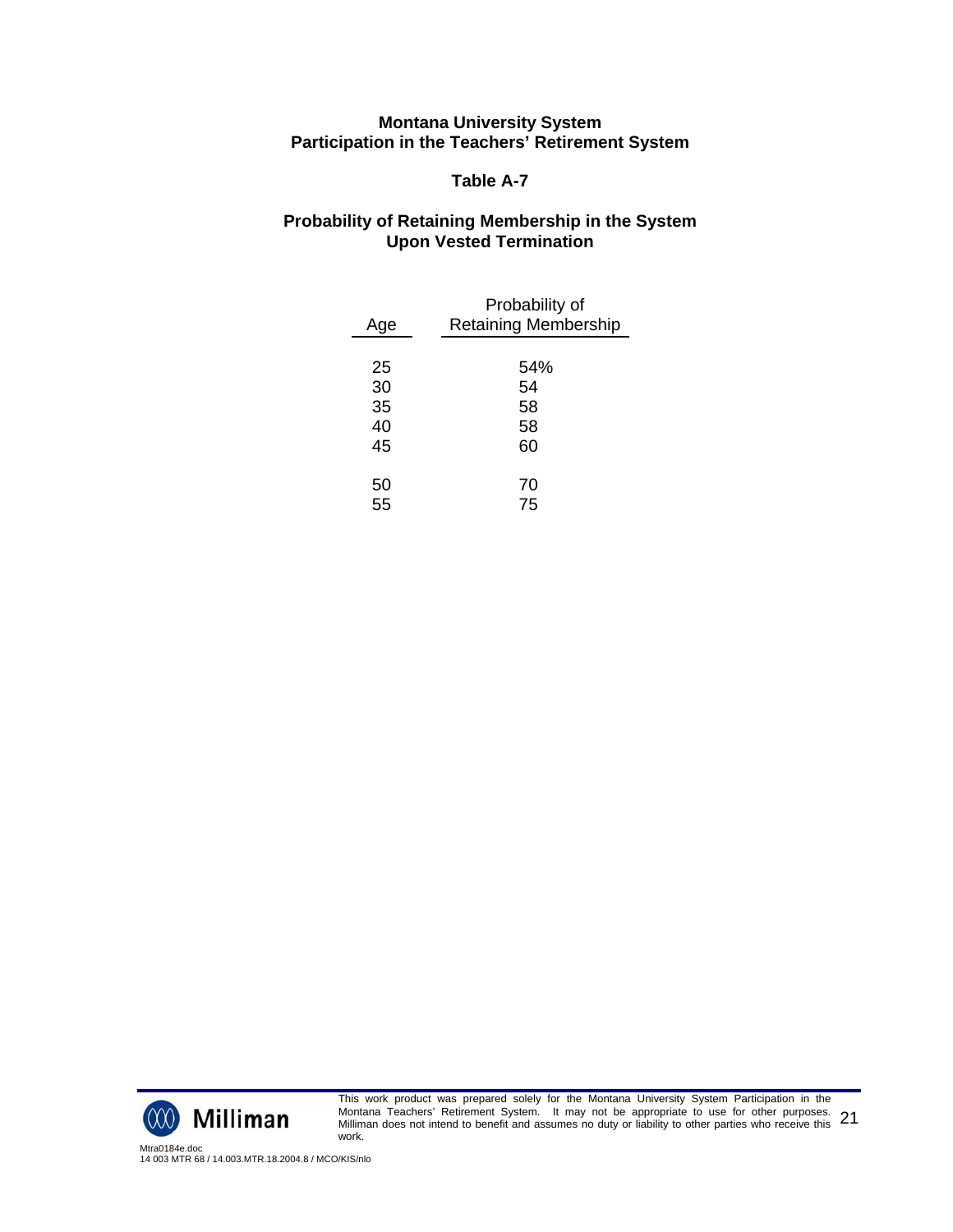# **Appendix B**

# **Summary of Benefit Provisions**

| <b>Effective Date</b>             | September 1, 1937                                                                                                                                                                                                                    |
|-----------------------------------|--------------------------------------------------------------------------------------------------------------------------------------------------------------------------------------------------------------------------------------|
| <b>Vesting Period</b>             | 5 years. No benefits are payable unless the member has<br>a vested right, except the return of employee contributions<br>with interest.                                                                                              |
| <b>Final Compensation</b>         | Average of highest 3 consecutive years of earned<br>compensation.                                                                                                                                                                    |
| Normal Form of Benefits           | Life only annuity. All benefits cease upon death; however,<br>in no event will the member receive less than the amount<br>of employee contributions with interest.                                                                   |
| <b>Normal Retirement Benefits</b> |                                                                                                                                                                                                                                      |
| Eligibility:                      | 25 years of service or age 60 and 5 years of service.                                                                                                                                                                                |
| Benefit:                          | The retirement benefit is equal to 1/60 of final<br>compensation for each year of service.                                                                                                                                           |
| <b>Early Retirement Benefits</b>  |                                                                                                                                                                                                                                      |
| Eligibility:                      | 5 years of service and age 50.                                                                                                                                                                                                       |
| Benefit:                          | The retirement benefit is calculated in the same manner as<br>described for normal retirement, but the benefit is reduced<br>1/2 of 1% for each of the first 60 months early and 3/10 of<br>1% for each of the next 60 months early. |

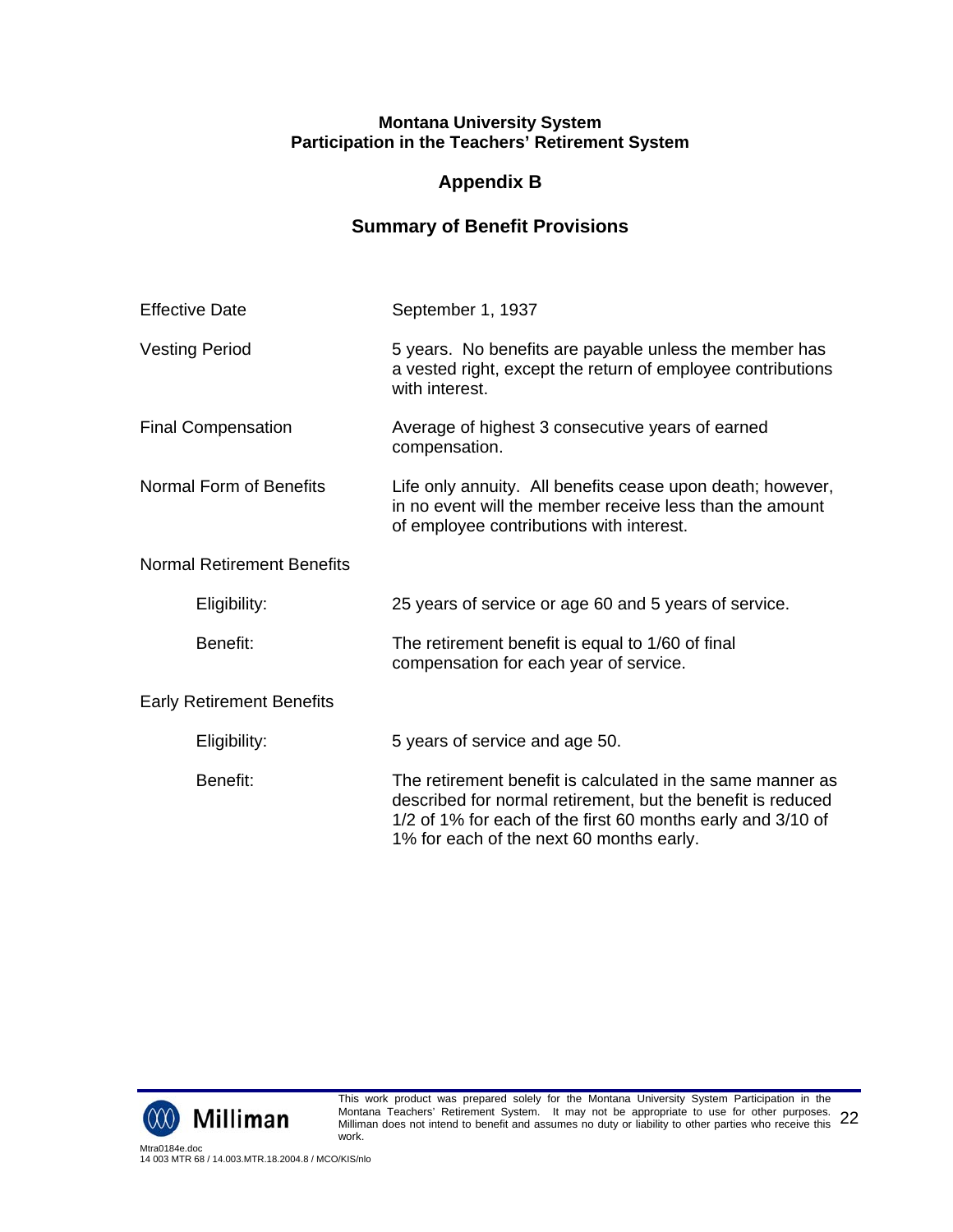| Death Benefit                       |                                                                                                                                                                                                                                                                                                                                                                                                         |
|-------------------------------------|---------------------------------------------------------------------------------------------------------------------------------------------------------------------------------------------------------------------------------------------------------------------------------------------------------------------------------------------------------------------------------------------------------|
| Eligibility:                        | 5 years of service.                                                                                                                                                                                                                                                                                                                                                                                     |
| Benefit:                            | The death benefit is equal to 1/60 of final compensation for<br>each year of service accrued at date of death, with an<br>actuarial adjustment based on the relation of the member's<br>age at death to the beneficiary's age. A monthly benefit of<br>\$200 is paid to each child until age 18. In addition, a lump-<br>sum benefit of \$500 is paid upon the death of an active or<br>retired member. |
| <b>Disability Benefit</b>           |                                                                                                                                                                                                                                                                                                                                                                                                         |
| Eligibility:                        | 5 years of service.                                                                                                                                                                                                                                                                                                                                                                                     |
| Benefit:                            | The disability benefit is equal to 1/60 of final compensation<br>for each year of service accrued at date of disability. The<br>minimum benefit is 1/4 of the final compensation.                                                                                                                                                                                                                       |
| <b>Withdrawal Benefits</b>          | With less than 5 years of service, the accumulated<br>employee contributions with interest are returned. With<br>more than 5 years, the member may elect a refund of<br>contributions with interest or leave the contributions and<br>interest in the System and retain a vested right to<br>retirement benefits.                                                                                       |
| Contributions                       | Member: 7.150% of compensation.<br>Employer: 7.580% of compensation.                                                                                                                                                                                                                                                                                                                                    |
|                                     | MCA 19-20-604 specifies that the employer contribution<br>rate will be reduced by 0.11% when the amortization<br>period of the System's unfunded actuarial accrued liability<br>is 10 years or less according to the System's latest<br>actuarial valuation.                                                                                                                                            |
|                                     | Each employer within the University System shall<br>contribute 4.04% of the salaries of the employees<br>participating in the ORP until July 1, 2033.                                                                                                                                                                                                                                                   |
| Interest on Member<br>Contributions | Interest on member contributions is currently being<br>credited at a rate of 4.0% per annum.                                                                                                                                                                                                                                                                                                            |
| Cost-of-Living Adjustments          | On January 1 of each year, the retirement allowance<br>payable must be increased by 1.5% if the retiree's most<br>recent retirement effective date is at least 36 months prior<br>to January 1 of the year in which the adjustment is to be<br>made.                                                                                                                                                    |



This work product was prepared solely for the Montana University System Participation in the Montana Teachers' Retirement System. It may not be appropriate to use for other purposes. Montana Teacners' Retirement System. To may not be appropriate to use for other purposes. 23<br>Milliman does not intend to benefit and assumes no duty or liability to other parties who receive this 23 work.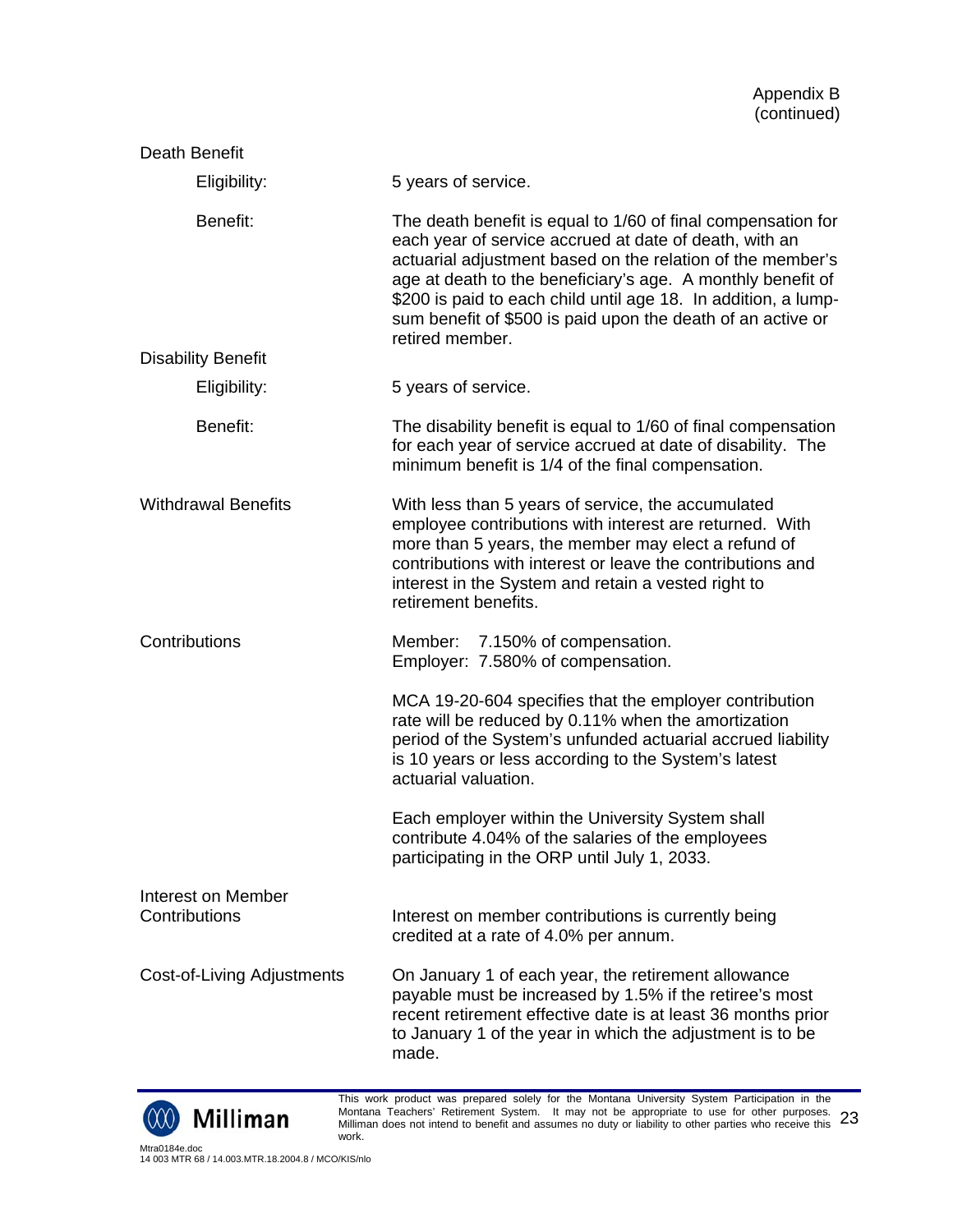# **Appendix C**

# **Valuation Data**

This valuation is based upon the membership of the System as of July 1, 2004. Membership data were supplied by the System and accepted for valuation purposes without audit. However, tests were performed to ensure that the data are sufficiently accurate for valuation purposes.

Table C-1 contains summaries of the data for contributing members. For full-time members, values shown in the tables are the numbers of members and their total and average annual salaries. For part-time members, only the numbers of members are shown.

| <b>MUS Active Members</b>                                           | Number | <b>Annual Salaries</b><br>in Millions |
|---------------------------------------------------------------------|--------|---------------------------------------|
| <b>Full-Time Members</b>                                            | 636    | \$<br>40.6                            |
| Part-Time Members*                                                  | 88     | 3.9                                   |
| <b>Total Contributing Members*</b>                                  | 724    | \$<br>44.5                            |
| <b>Active Members with</b><br>Annual Compensation less than \$1,000 |        |                                       |
| <b>Total Active Members</b>                                         | 725    |                                       |

| <b>Non-MUS Active Members</b>                                | Number | <b>Annual Salaries</b><br>in Millions |  |  |  |
|--------------------------------------------------------------|--------|---------------------------------------|--|--|--|
| <b>Full-Time Members</b>                                     | 11,965 | \$<br>470.2                           |  |  |  |
| Part-Time Members*                                           | 4,925  | 56.5                                  |  |  |  |
| <b>Total Contributing Members*</b>                           | 16,890 | \$<br>526.7                           |  |  |  |
| Active Members with<br>Annual Compensation less than \$1,000 | 636    |                                       |  |  |  |
| <b>Total Active Members</b>                                  | 17,526 |                                       |  |  |  |

*\* Excludes part-time members with annual compensation less than \$1,000.*

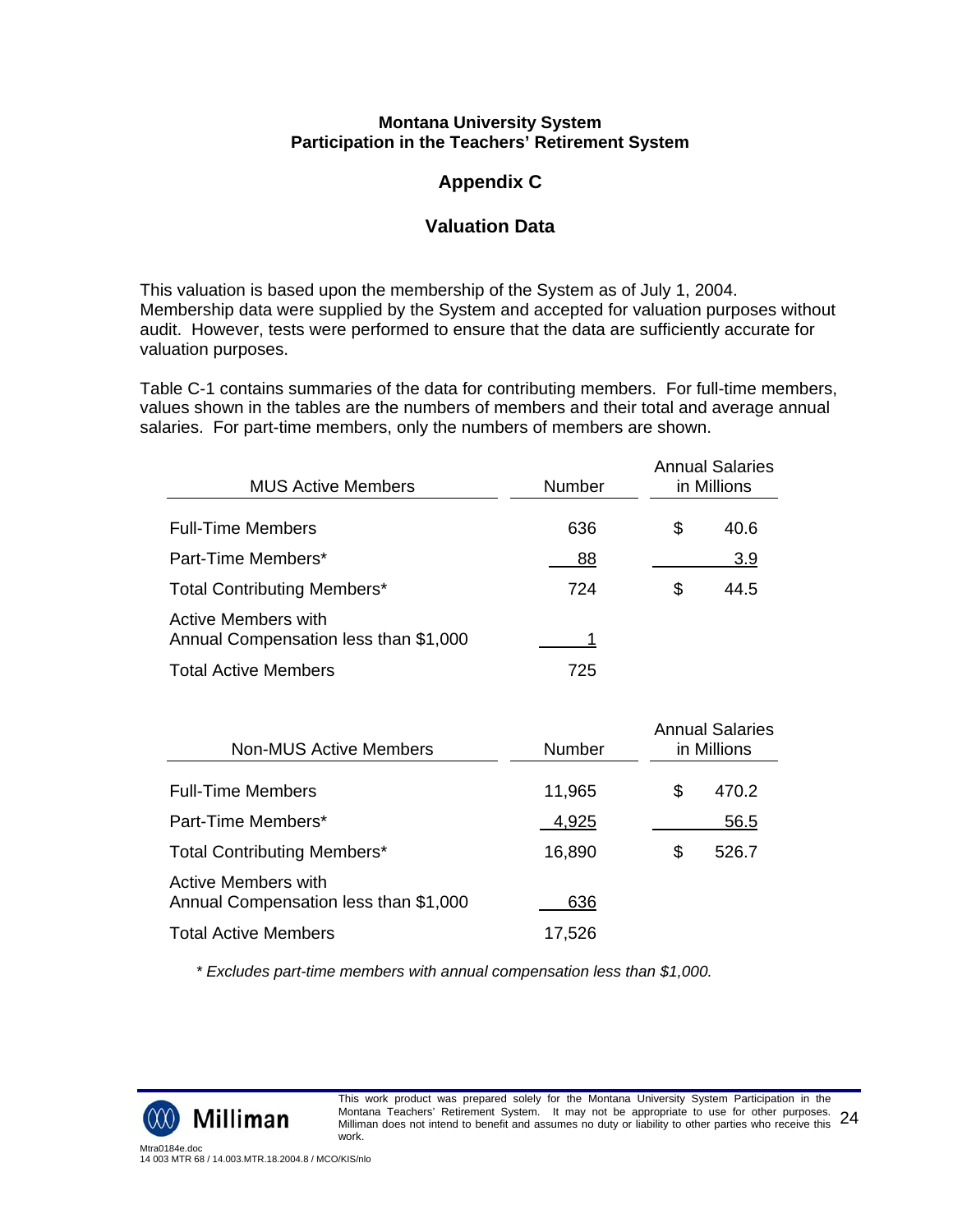Table C-2 presents distributions of the following:

- Members receiving service retirement benefits.
- Members receiving disability retirement benefits.
- Survivors of deceased retired members receiving benefits.
- Survivors of deceased active members.
- Child beneficiaries.
- Terminated vested members.

The following is a summary of retired members and beneficiaries currently receiving benefits:

| Type of Annuitant                     | Number | <b>Annual Benefits</b><br>in Thousands |  |  |
|---------------------------------------|--------|----------------------------------------|--|--|
| Service Retirement                    |        |                                        |  |  |
| <b>MUS</b>                            | 1,155  | \$<br>24,829                           |  |  |
| Non-MUS                               | 7,814  | 122,012                                |  |  |
| <b>Disability Retirement</b>          |        |                                        |  |  |
| <b>MUS</b>                            | 9      | 95                                     |  |  |
| Non-MUS                               | 190    | 1,590                                  |  |  |
| Survivors of Deceased Retired Members |        |                                        |  |  |
| <b>MUS</b>                            | 147    | 1,897                                  |  |  |
| Non-MUS                               | 625    | 6,066                                  |  |  |
| Survivors of Deceased Active Members  |        |                                        |  |  |
| <b>MUS</b>                            | 62     | 735                                    |  |  |
| Non-MUS                               | 345    | 2,484                                  |  |  |
| <b>Child Beneficiaries</b>            |        |                                        |  |  |
| <b>MUS</b>                            | 0      | 0                                      |  |  |
| Non-MUS                               | 28     | 67                                     |  |  |
| <b>Total Annuitants</b>               | 10,375 | 159,776<br>S                           |  |  |

|                                                                |     | Number  |  |
|----------------------------------------------------------------|-----|---------|--|
| <b>Terminated Members with Contributions Not</b><br>Withdrawn* | MUS | Non-Mus |  |
| <b>Vested Terminated Members</b>                               | 146 | 1.474   |  |
| Non-Vested Terminated Members                                  | 322 | 7.539   |  |
| <b>Total Terminated Members</b>                                | 468 | 9.013   |  |

 *\* Includes 209 records provided in the active data with salary equal to zero and contributions greater than zero.*



This work product was prepared solely for the Montana University System Participation in the Montana Teachers' Retirement System. It may not be appropriate to use for other purposes. Montana Teacners' Retirement System. To may not be appropriate to use for other purposes. 25<br>Milliman does not intend to benefit and assumes no duty or liability to other parties who receive this 25 work.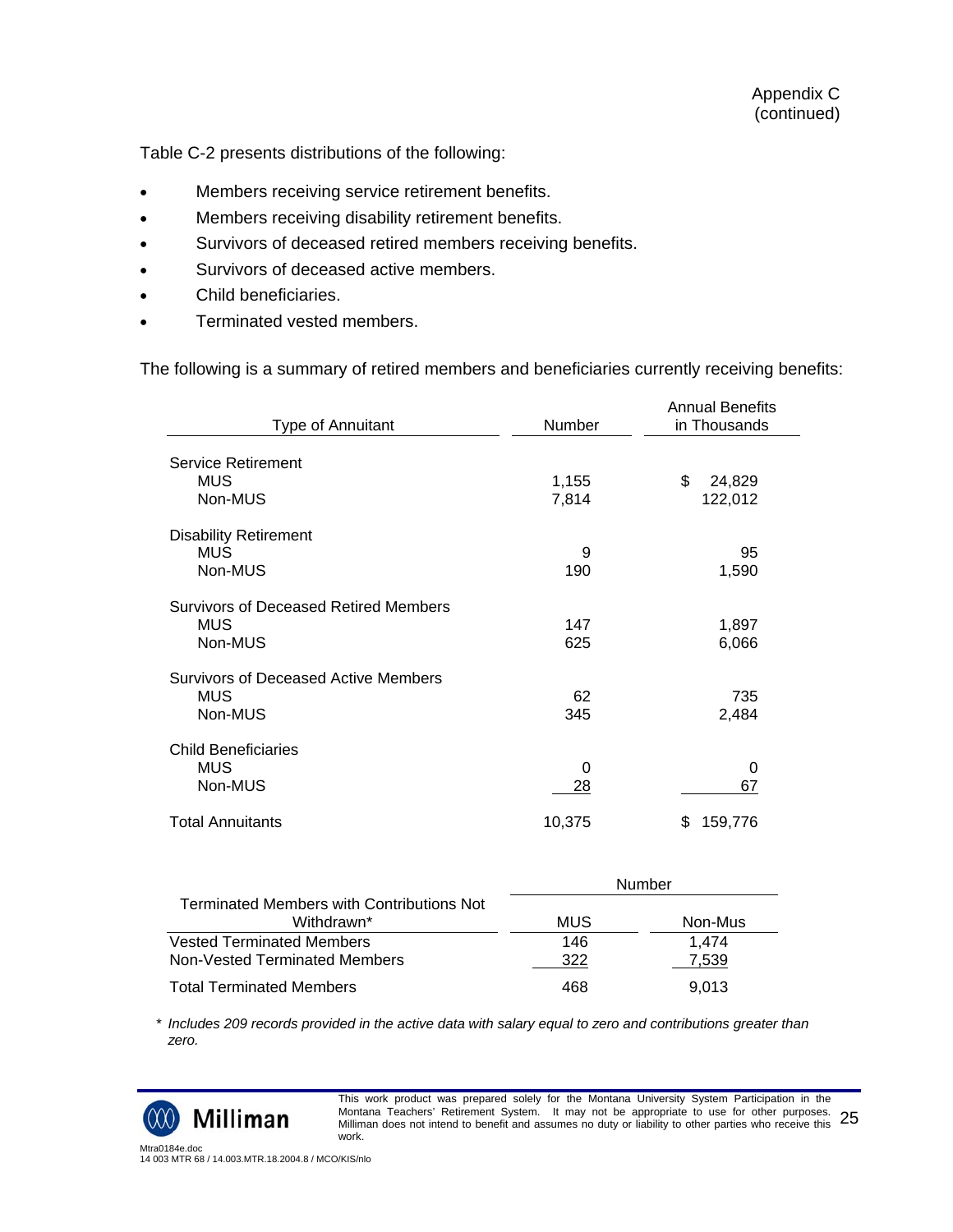#### **Table C-1**

#### **Active Members – Full TimeDistribution of Employees and Salaries as of July 1, 2004**

#### **Number of Employees - By Age Group - MUS**

|           |                          |                          |   |            |        |          | <b>Completed Years of Service</b> |                          |          |          |          |        |          |
|-----------|--------------------------|--------------------------|---|------------|--------|----------|-----------------------------------|--------------------------|----------|----------|----------|--------|----------|
| Age       |                          |                          | 2 | $3$ to $4$ | 5 to 9 | 10 to 14 | 15 to 19                          | 20 to 24                 | 25 to 29 | 30 to 34 | 35 to 39 | $40+$  | Totals   |
| $<$ 25    |                          |                          |   |            |        |          |                                   |                          |          |          |          |        |          |
| 25 to 29  | $\sim$                   | $\overline{\phantom{0}}$ |   |            |        |          | $\sim$                            | $\sim$                   |          |          |          |        | $\left($ |
| 30 to 34  | $\,$                     |                          |   |            |        |          | $\sim$                            | $\overline{\phantom{a}}$ |          |          |          |        | Ð.       |
| 35 to 39  |                          |                          |   |            |        |          |                                   |                          |          |          |          |        | 9        |
| 40 to 44  |                          | $\overline{\phantom{0}}$ |   |            |        | 12       | 11                                |                          |          |          |          |        | 27       |
| 45 to 49  | -                        |                          |   |            |        | 23       | 19                                | 19                       | ົ        |          |          | $\sim$ | 69       |
| 50 to 54  | -                        |                          |   |            |        | 21       | 41                                | 43                       | 20       | З        |          |        | 135      |
| 55 to 59  | $\overline{\phantom{a}}$ |                          |   |            |        | 24       | 32                                | 53                       | 55       | 31       | 6        |        | 203      |
| 60 to 64  |                          |                          |   |            |        |          | 13                                | 18                       | 29       | 39       | 27       |        | 133      |
| 65 to 69  |                          |                          |   |            |        |          |                                   | 8                        | 4        | 11       | 14       |        | 46       |
| 70 and up |                          | $\,$                     |   |            |        |          |                                   |                          |          |          |          |        | 9        |
| Totals    | $\overline{\phantom{a}}$ | 3                        |   | 5          | 16     | 93       | 121                               | 145                      | 111      | 87       | 48       | 6      | 636      |



This work product was prepared solely for the Montana University System Participation in the Montana Teachers' Retirement System. It may not be appropriate  $~26$ 

Mtra0184e.doc14 003 MTR 68 / 14.003.MTR.18.2004.8 / MCO/KIS/nlo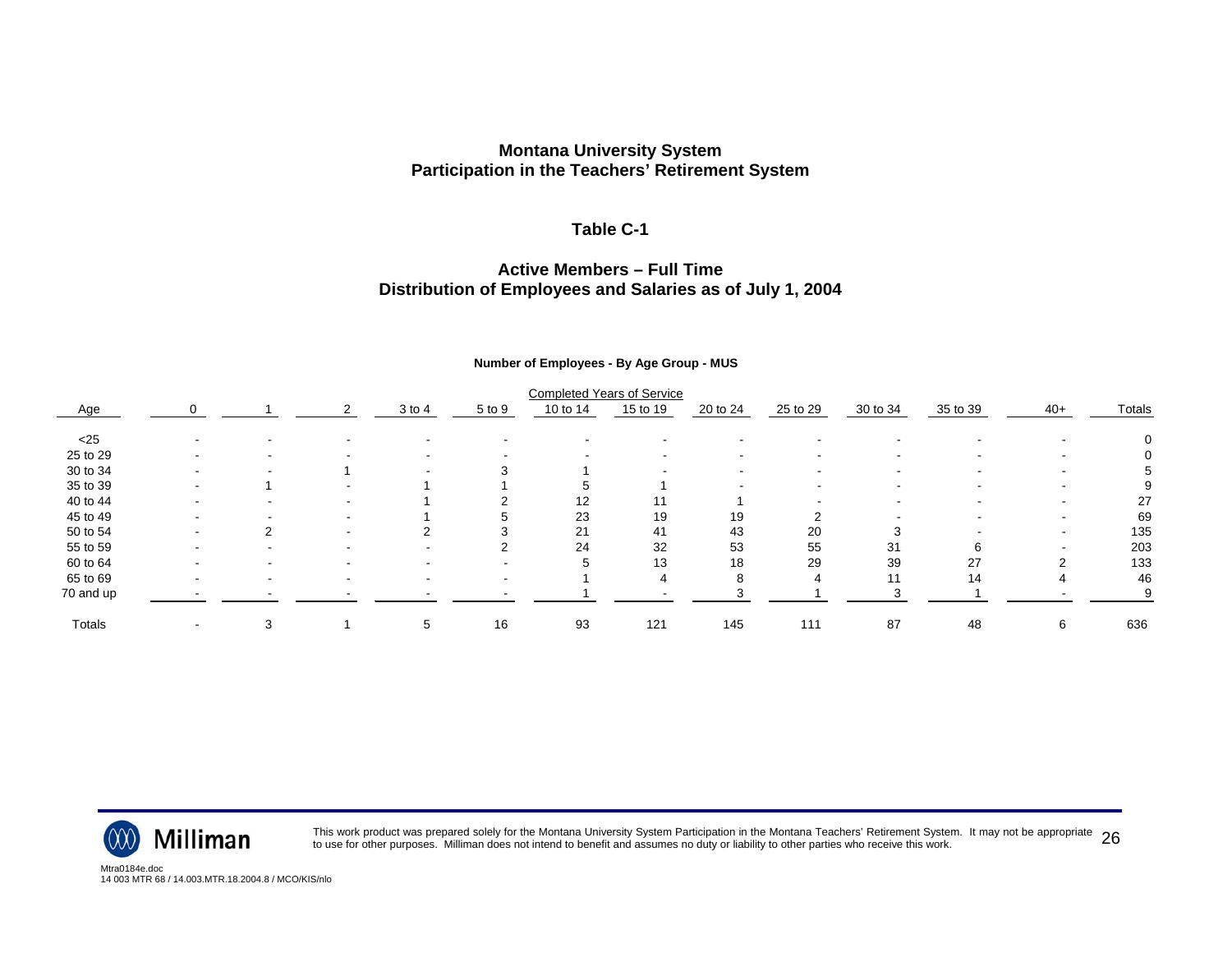#### **Active Members – Full TimeDistribution of Employees and Salaries as of July 1, 2004**

#### **Annual Salaries in Thousands - By Age Group - MUS**

|           |                          |        |    |                          |                | <b>Completed Years of Service</b> |          |                          |                          |          |          |       |               |
|-----------|--------------------------|--------|----|--------------------------|----------------|-----------------------------------|----------|--------------------------|--------------------------|----------|----------|-------|---------------|
| Age       |                          |        |    | 3 to 4                   | 5 to 9         | 10 to 14                          | 15 to 19 | 20 to 24                 | 25 to 29                 | 30 to 34 | 35 to 39 | $40+$ | <b>Totals</b> |
| $25$      |                          |        |    | -                        |                |                                   |          |                          |                          |          |          |       |               |
| 25 to 29  |                          |        |    |                          |                |                                   |          |                          |                          |          |          |       |               |
| 30 to 34  | $\overline{\phantom{a}}$ | . .    | 24 | $\overline{\phantom{a}}$ | 106            | 19                                |          | $\overline{\phantom{0}}$ | $\overline{\phantom{0}}$ |          |          |       | 149           |
| 35 to 39  |                          | 34     |    | 32                       | 46             | 220                               | 41       |                          |                          |          |          |       | 373           |
| 40 to 44  | $\overline{\phantom{a}}$ | . .    |    | 86                       | 90             | 594                               | 531      | 100                      |                          |          |          |       | 1,401         |
| 45 to 49  | . .                      | . .    |    | 58                       | 186            | 1,415                             | 1,082    | 1,064                    | 95                       |          |          |       | 3,900         |
| 50 to 54  |                          | 61     |    | 88                       | 106            | 1.115                             | 2,314    | 2,704                    | 1,474                    | 301      |          |       | 8,163         |
| 55 to 59  |                          | $\sim$ |    | $\sim$                   | 85             | 1,185                             | 1,965    | 3,844                    | 4,073                    | 2,177    | 358      |       | 13,687        |
| 60 to 64  |                          |        |    | ۰.                       | ۰.             | 204                               | 772      | 1,090                    | 1,971                    | 2,813    | 1,938    | 135   | 8,923         |
| 65 to 69  | $\overline{\phantom{a}}$ |        |    | $\,$                     | $\blacksquare$ | 55                                | 345      | 560                      | 289                      | 715      | 1,023    | 444   | 3,431         |
| 70 and up |                          |        |    |                          |                |                                   |          | 214                      | 66                       | 199      | 68       |       | 556           |
| Totals    |                          | 95     | 24 | 264                      | 619            | 4,816                             | 7,050    | 9,576                    | 7,968                    | 6,205    | 3,387    | 579   | 40,583        |



This work product was prepared solely for the Montana University System Participation in the Montana Teachers' Retirement System. It may not be appropriate 27 to use for other purposes. Milliman does not intend to benefit and assumes no duty or liability to other parties who receive this work. <sup>27</sup>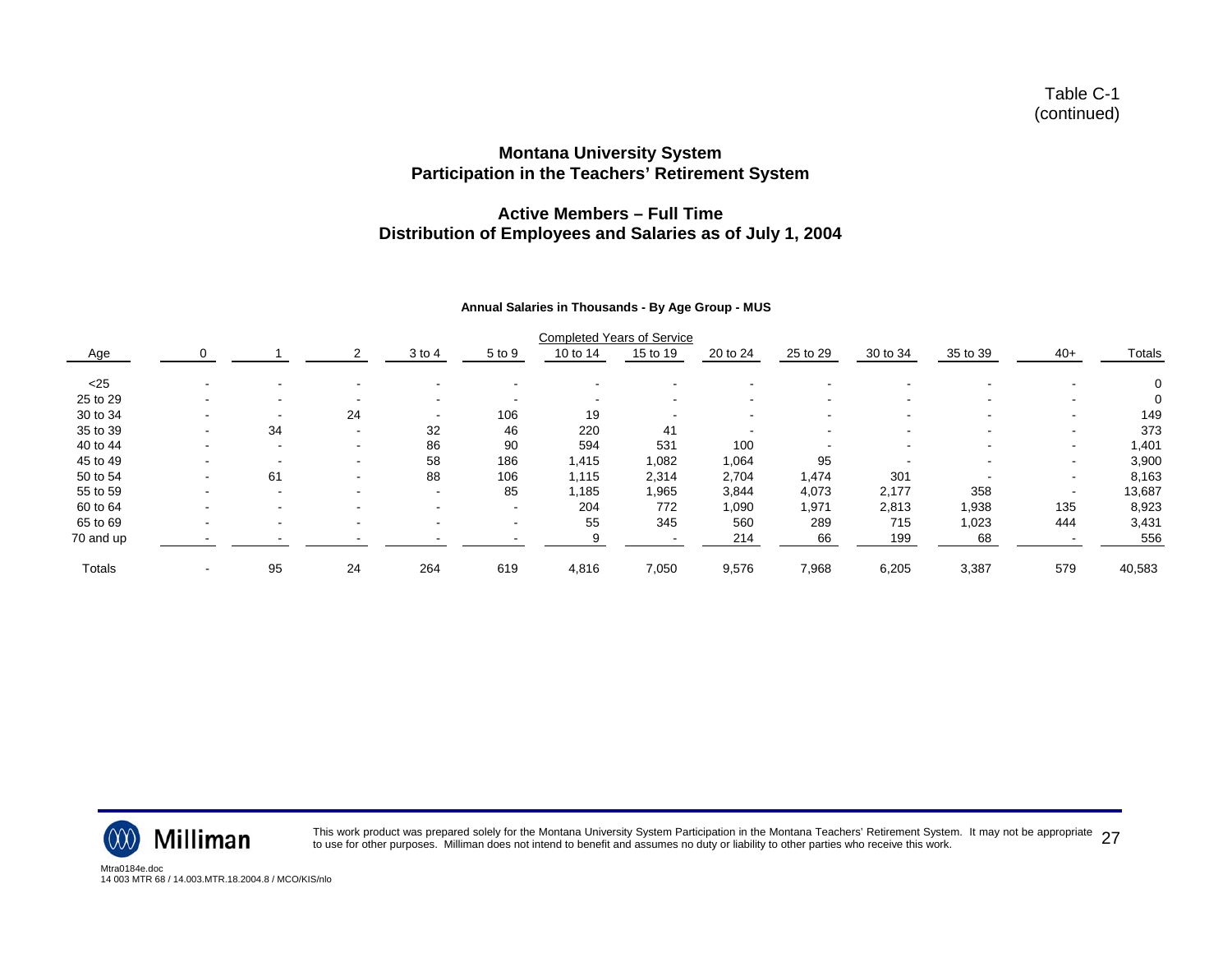#### **Active Members – Full TimeDistribution of Employees and Salaries as of July 1, 2004**

#### **Average Annual Salary - By Age Group - MUS**

|           |                          |        |        |                |                          | <b>Completed Years of Service</b> |          |          |          |          |          |         |        |
|-----------|--------------------------|--------|--------|----------------|--------------------------|-----------------------------------|----------|----------|----------|----------|----------|---------|--------|
| Age       |                          |        |        | $3$ to 4       | 5 to 9                   | 10 to 14                          | 15 to 19 | 20 to 24 | 25 to 29 | 30 to 34 | 35 to 39 | $40+$   | Totals |
| $25$      |                          |        |        |                |                          |                                   |          |          |          |          |          |         |        |
| 25 to 29  |                          | $\sim$ |        | $\blacksquare$ | $\overline{\phantom{a}}$ |                                   |          |          |          |          |          |         |        |
| 30 to 34  |                          | $\sim$ | 23,801 | ۰.             | 35,226                   | 18,566                            |          |          |          |          |          |         | 29,609 |
| 35 to 39  |                          | 34,467 | ۰      | 31.500         | 45,715                   | 43,902                            | 41,208   |          |          |          |          |         | 41,378 |
| 40 to 44  |                          | $\sim$ | -      | 85,867         | 44,887                   | 49,518                            | 48,285   | 99,771   |          |          |          |         | 51,880 |
| 45 to 49  |                          |        | -      | 58,173         | 37,295                   | 61,512                            | 56,964   | 55,983   | 47,622   |          |          |         | 56,531 |
| 50 to 54  | $\overline{\phantom{a}}$ | 30,567 | ۰      | 43,945         | 35.438                   | 53,093                            | 56,444   | 62,875   | 73,686   | 100,402  |          |         | 60,467 |
| 55 to 59  |                          |        |        |                | 42,598                   | 49,366                            | 61,403   | 72,526   | 74,049   | 70,224   | 59,746   |         | 67,423 |
| 60 to 64  |                          |        |        | -              | $\overline{\phantom{a}}$ | 40,763                            | 59,369   | 60,581   | 67,954   | 72.138   | 71,762   | 67,577  | 67,089 |
| 65 to 69  |                          |        |        | $\sim$         | $\sim$                   | 55,131                            | 86,338   | 69,947   | 72.185   | 64,997   | 73,065   | 111,119 | 74,590 |
| 70 and up |                          |        |        |                |                          | 9,083                             |          | 71,412   | 66,263   | 66,272   | 67,820   |         | 61,802 |
| Totals    |                          | 31,867 | 23,801 | 52,686         | 38,697                   | 51,772                            | 58,272   | 66,036   | 71,778   | 71,325   | 70,558   | 96,605  | 63,808 |



This work product was prepared solely for the Montana University System Participation in the Montana Teachers' Retirement System. It may not be appropriate  $~28$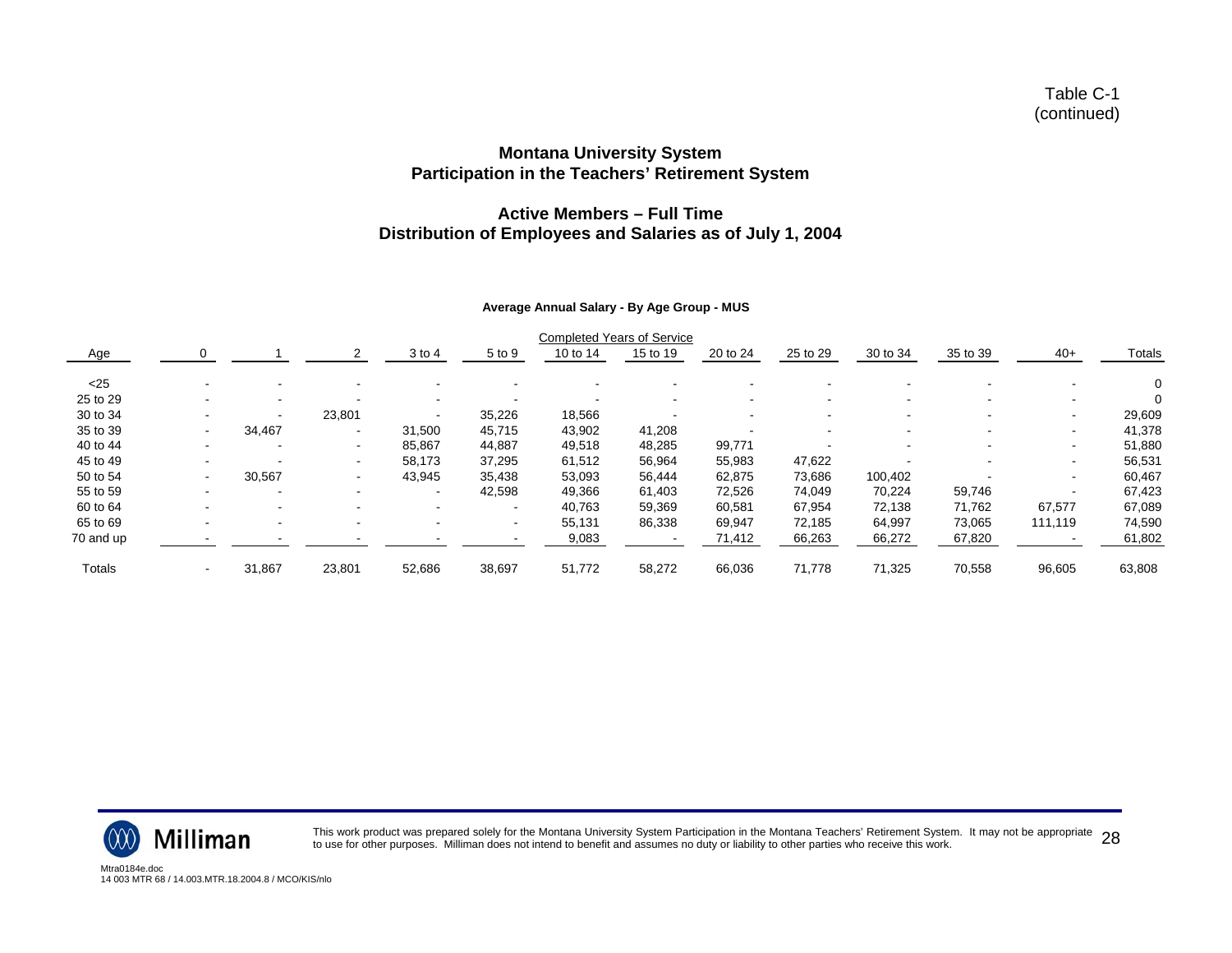#### **Active Members – Full TimeDistribution of Employees and Salaries as of July 1, 2004**

#### **Number of Employees - By Age Group - Non--MUS**

|           |     |          |     |        |        | <b>Completed Years of Service</b> |          |                          |          |          |          |       |        |
|-----------|-----|----------|-----|--------|--------|-----------------------------------|----------|--------------------------|----------|----------|----------|-------|--------|
| Age       |     |          |     | 3 to 4 | 5 to 9 | 10 to 14                          | 15 to 19 | 20 to 24                 | 25 to 29 | 30 to 34 | 35 to 39 | $40+$ | Totals |
| $25$      | 17  | 62       | 17  |        |        |                                   |          |                          |          |          |          |       | 97     |
| 25 to 29  | 13  | 226      | 230 | 338    | 124    | $\overline{\phantom{a}}$          |          | $\overline{\phantom{0}}$ | $\sim$   |          |          | . .   | 931    |
| 30 to 34  | 12  | 92       | 117 | 239    | 609    | 105                               |          |                          |          |          |          |       | 1,174  |
| 35 to 39  | 14  | 76       | 67  | 133    | 376    | 521                               | 86       |                          |          |          |          |       | 1,273  |
| 40 to 44  | 15  | 75       | 61  | 131    | 299    | 378                               | 430      | 142                      |          |          |          | . .   | 1,531  |
| 45 to 49  | 19  | 56       | 58  | 126    | 280    | 368                               | 405      | 553                      | 161      |          |          |       | 2,026  |
| 50 to 54  | 10  | 43       | 60  | 99     | 278    | 338                               | 379      | 468                      | 585      | 210      |          |       | 2,470  |
| 55 to 59  | 10  | 37       | 23  | 47     | 153    | 229                               | 255      | 263                      | 288      | 422      | 70       |       | 1,797  |
| 60 to 64  | ⌒   | 9        | 13  | 18     | 53     | 60                                | 69       | 75                       | 90       | 94       | 82       | 10    | 575    |
| 65 to 69  |     | $\Omega$ |     |        | 9      | 11                                | 15       | 9                        |          |          | 10       | 5     | 75     |
| 70 and up |     |          |     |        |        |                                   |          |                          |          |          |          |       | 16     |
| Totals    | 113 | 680      | 646 | 1,137  | 2,183  | 2,011                             | 1,641    | .510                     | 1,130    | 734      | 164      | 16    | 11,965 |



This work product was prepared solely for the Montana University System Participation in the Montana Teachers' Retirement System. It may not be appropriate 29 to use for other purposes. Milliman does not intend to benefit and assumes no duty or liability to other parties who receive this work. <sup>29</sup>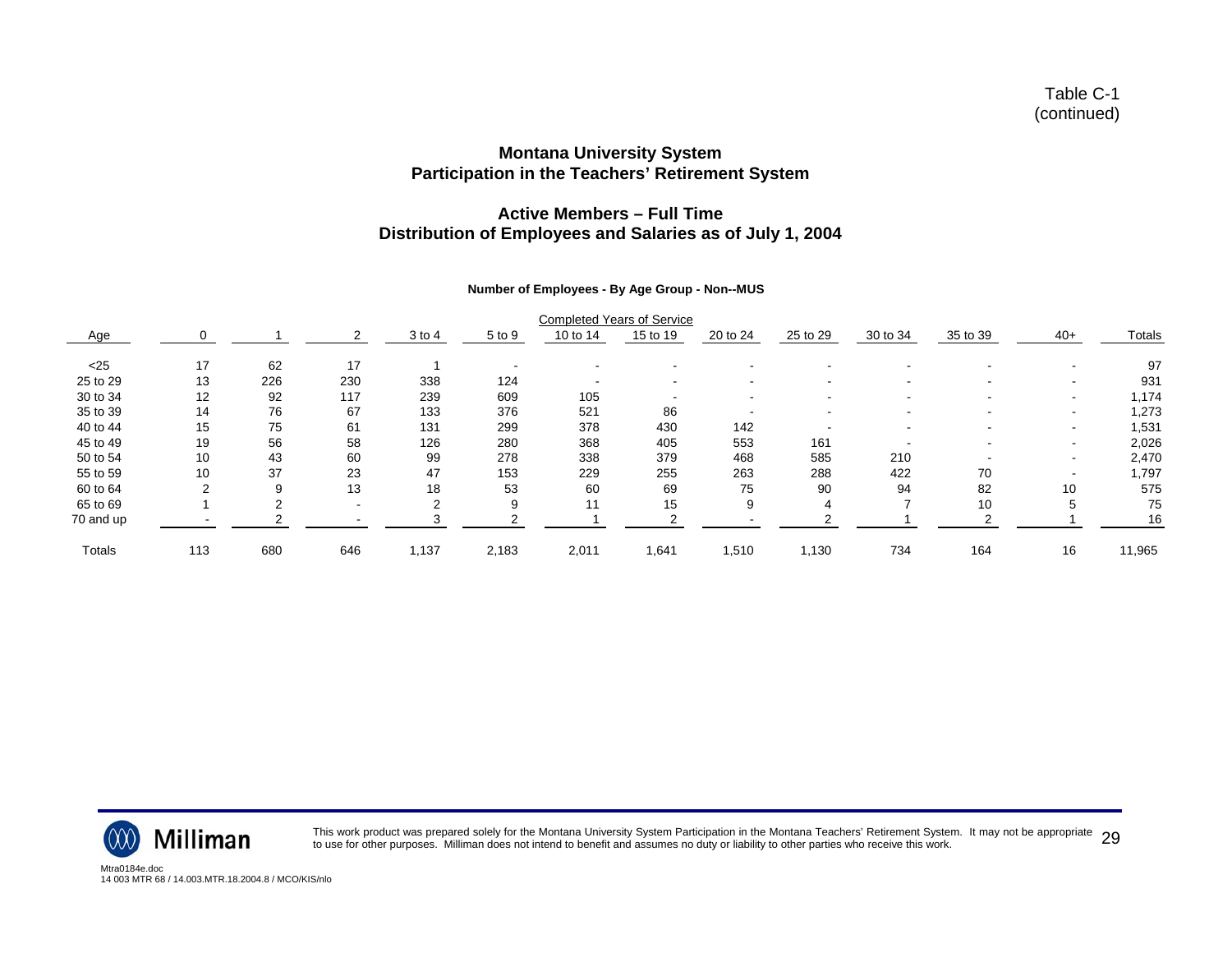#### **Active Members – Full TimeDistribution of Employees and Salaries as of July 1, 2004**

#### **Annual Salaries in Thousands - By Age Group - Non-MUS**

|           |       |        |        |        |        | <b>Completed Years of Service</b> |          |                          |          |                          |          |                          |         |
|-----------|-------|--------|--------|--------|--------|-----------------------------------|----------|--------------------------|----------|--------------------------|----------|--------------------------|---------|
| Age       |       |        |        | 3 to 4 | 5 to 9 | 10 to 14                          | 15 to 19 | 20 to 24                 | 25 to 29 | 30 to 34                 | 35 to 39 | $40+$                    | Totals  |
| $25$      | 208   | 470، ا | 409    | 24     |        |                                   |          |                          |          |                          |          |                          | 2,111   |
| 25 to 29  | 168   | 5.736  | 6,027  | 9,105  | 3,701  | $\overline{\phantom{a}}$          | $\sim$   | $\overline{\phantom{0}}$ |          | $\overline{\phantom{a}}$ |          | $\overline{\phantom{a}}$ | 24,737  |
| 30 to 34  | 117   | 2,422  | 3,332  | 6,949  | 19,782 | 3,984                             |          |                          |          |                          |          |                          | 36,586  |
| 35 to 39  | 142   | 2,114  | 1,986  | 3,932  | 12,658 | 20,480                            | 3,729    |                          |          |                          |          | $\,$                     | 45,041  |
| 40 to 44  | 186   | 2,127  | 1,577  | 3,967  | 10,359 | 15,290                            | 19,208   | 6,374                    |          | -                        |          | ۰.                       | 59,088  |
| 45 to 49  | 247   | .579   | 1,672  | 4,110  | 9,453  | 14,777                            | 18,086   | 26,222                   | 7,695    |                          |          |                          | 83,841  |
| 50 to 54  | 155   | 1,264  | 1,878  | 3,168  | 10,031 | 13,571                            | 16,635   | 21,901                   | 28,441   | 10,277                   |          | $\overline{\phantom{a}}$ | 107,321 |
| 55 to 59  | 110   | 1.210  | 744    | 1.757  | 5.705  | 9,270                             | 11.299   | 12.442                   | 14.182   | 21,589                   | 3,469    |                          | 81,777  |
| 60 to 64  | 31    | 249    | 489    | 646    | 2,156  | 2,362                             | 3,081    | 3,495                    | 4,211    | 4,567                    | 4,176    | 456                      | 25,919  |
| 65 to 69  | 17    | 49     |        | 92     | 320    | 453                               | 630      | 445                      | 196      | 271                      | 553      | 271                      | 3,297   |
| 70 and up |       | 45     |        | 48     | 39     | 26                                | 64       |                          | 100      | 47                       | 94       | 44                       | 507     |
| Totals    | 1,381 | 18,265 | 18,114 | 33,798 | 74,204 | 80,213                            | 72,732   | 70,879                   | 54,825   | 36,751                   | 8,292    | 771                      | 470,225 |



This work product was prepared solely for the Montana University System Participation in the Montana Teachers' Retirement System. It may not be appropriate 30 to use for other purposes. Milliman does not intend to benefit and assumes no duty or liability to other parties who receive this work.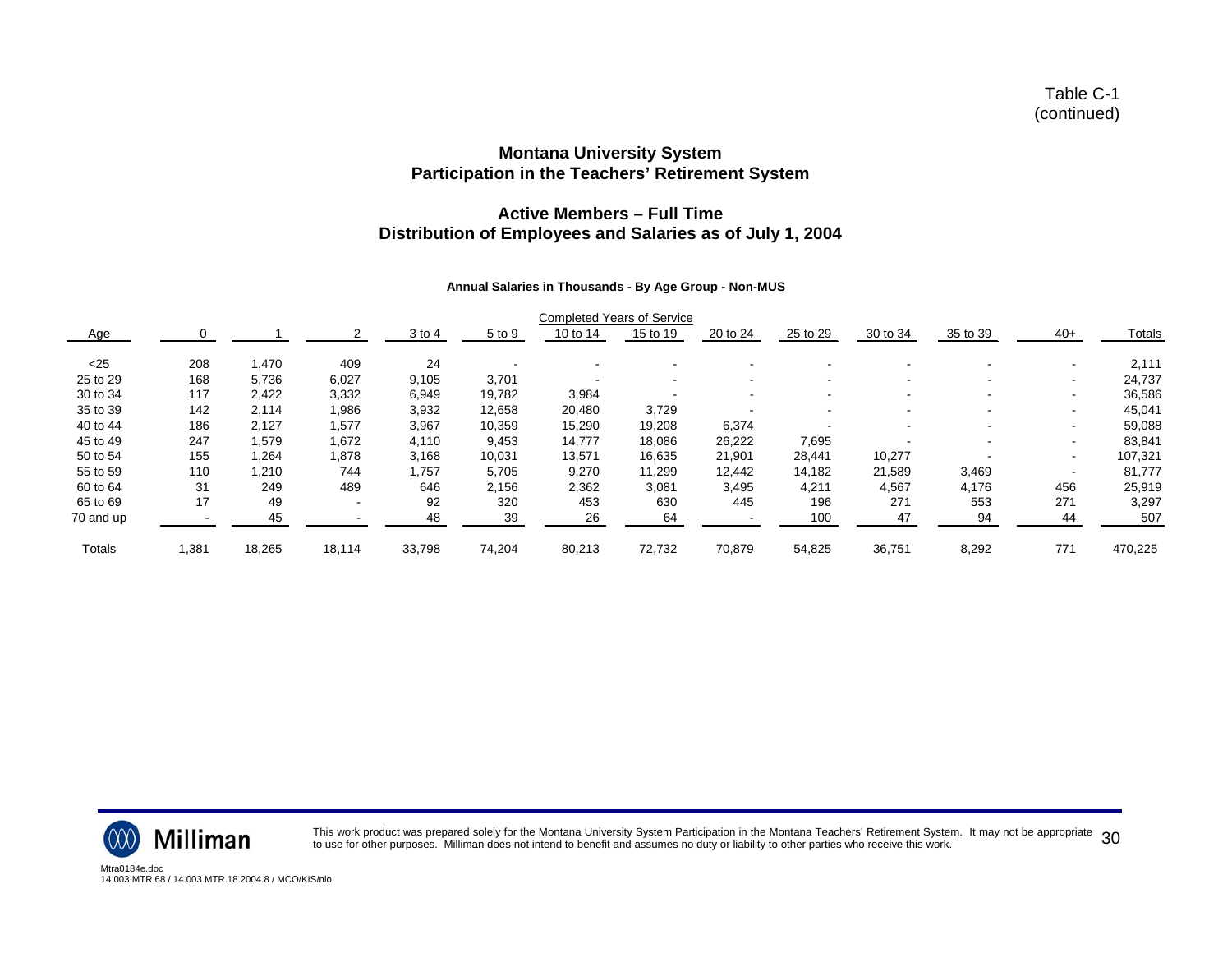#### **Active Members – Part TimeDistribution of Employees and Salaries as of July 1, 2004**

#### **Average Annual Salary - By Age Group - Non-MUS**

|           |        |        |                          |        |        |          | <b>Completed Years of Service</b> |                          |          |                          |          |                          |        |
|-----------|--------|--------|--------------------------|--------|--------|----------|-----------------------------------|--------------------------|----------|--------------------------|----------|--------------------------|--------|
| Age       |        |        |                          | 3 to 4 | 5 to 9 | 10 to 14 | 15 to 19                          | 20 to 24                 | 25 to 29 | 30 to 34                 | 35 to 39 | $40+$                    | Totals |
| $25$      | 12,215 | 23.706 | 24,038                   | 24,370 |        |          |                                   |                          |          |                          |          |                          | 21,757 |
| 25 to 29  | 12,955 | 25,381 | 26,204                   | 26,939 | 29,847 |          |                                   | $\overline{\phantom{a}}$ |          | $\sim$                   |          | $\overline{\phantom{a}}$ | 26,571 |
| 30 to 34  | 9,755  | 26,327 | 28,476                   | 29,077 | 32.482 | 37,946   |                                   | $\overline{\phantom{a}}$ |          | $\overline{\phantom{0}}$ |          |                          | 31,164 |
| 35 to 39  | 10,127 | 27,813 | 29,648                   | 29,562 | 33,664 | 39,310   | 43,358                            |                          |          |                          |          | $\overline{\phantom{a}}$ | 35,381 |
| 40 to 44  | 12.420 | 28,361 | 25,849                   | 30,280 | 34,645 | 40,450   | 44.671                            | 44,888                   |          |                          |          |                          | 38,595 |
| 45 to 49  | 12,989 | 28.194 | 28,835                   | 32,616 | 33,762 | 40,156   | 44,657                            | 47,418                   | 47,795   |                          |          |                          | 41,383 |
| 50 to 54  | 15,499 | 29,391 | 31,301                   | 32,001 | 36,084 | 40,150   | 43,893                            | 46,796                   | 48,618   | 48,939                   |          |                          | 43,450 |
| 55 to 59  | 11,042 | 32,697 | 32,367                   | 37,380 | 37.286 | 40,479   | 44,309                            | 47,309                   | 49,243   | 51,158                   | 49,561   |                          | 45,507 |
| 60 to 64  | 15,252 | 27.710 | 37,581                   | 35,907 | 40,676 | 39,369   | 44,652                            | 46,602                   | 46.789   | 48,582                   | 50,932   | 45,642                   | 45,077 |
| 65 to 69  | 17,385 | 24,436 | $\overline{\phantom{a}}$ | 45,977 | 35,544 | 41,226   | 41,971                            | 49,399                   | 48,920   | 38,694                   | 55,321   | 54,295                   | 43,960 |
| 70 and up |        | 22,353 |                          | 15,975 | 19,696 | 25,687   | 32,199                            |                          | 50,110   | 46,875                   | 47,125   | 43,649                   | 31,694 |
| Totals    | 12,224 | 26,859 | 28,040                   | 29,726 | 33,991 | 39,888   | 44,322                            | 46,940                   | 48,518   | 50,068                   | 50,568   | 48,222                   | 39,300 |



This work product was prepared solely for the Montana University System Participation in the Montana Teachers' Retirement System. It may not be appropriate 31 to use for other purposes. Milliman does not intend to benefit and assumes no duty or liability to other parties who receive this work.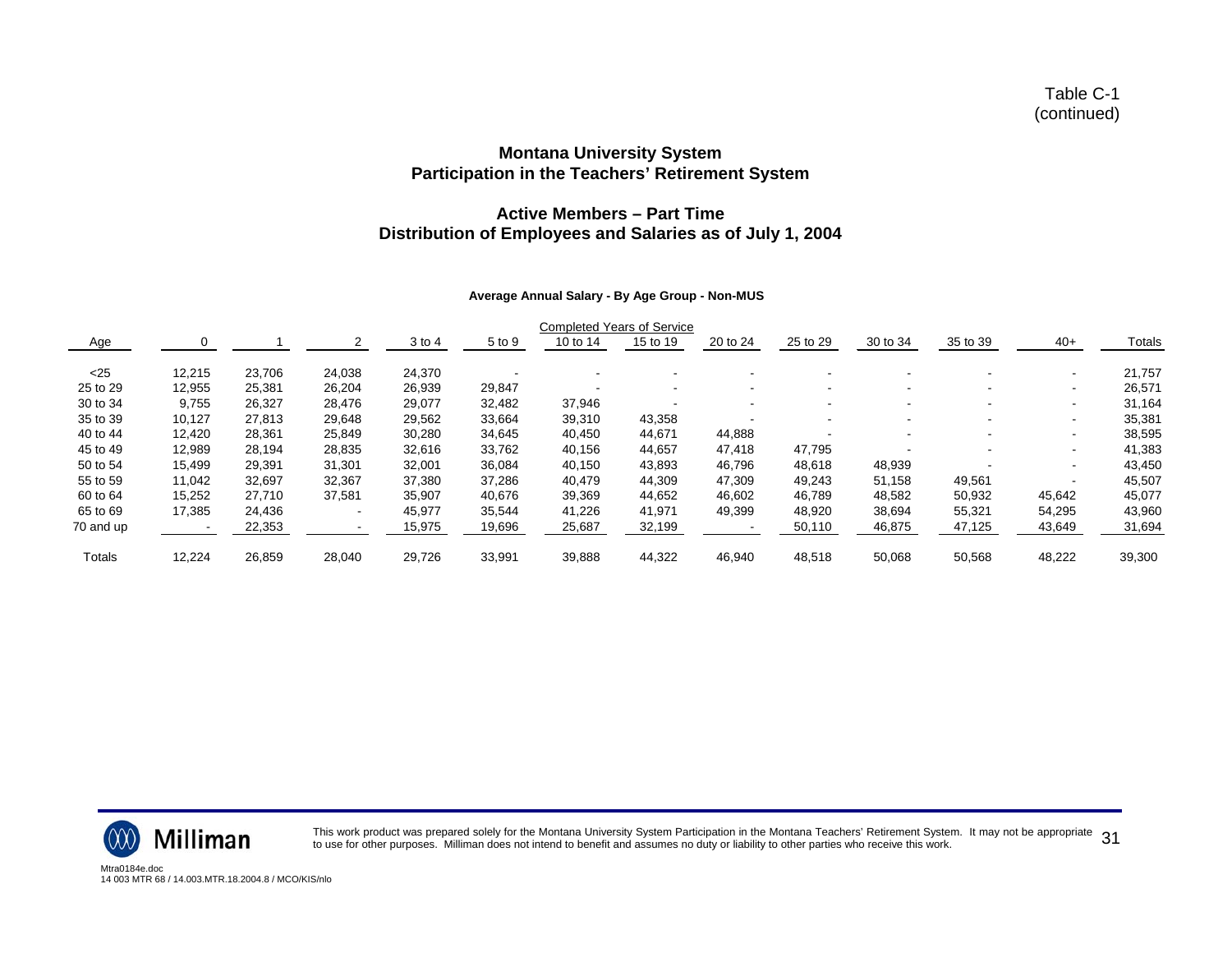#### **Active Members – Part Time Distribution of Employees and Salaries as of July 1, 2004**

#### **Number of Employees - By Age Group - MUS**

|           |                          |                          |        |                          |          | <b>Completed Years of Service</b> |                          |                          |          |          |                          |        |
|-----------|--------------------------|--------------------------|--------|--------------------------|----------|-----------------------------------|--------------------------|--------------------------|----------|----------|--------------------------|--------|
| Age       | $\Omega$                 | 2                        | 3 to 4 | 5 to 9                   | 10 to 14 | 15 to 19                          | 20 to 24                 | 25 to 29                 | 30 to 34 | 35 to 39 | $40+$                    | Totals |
| $<$ 25    |                          | $\overline{\phantom{a}}$ |        | $\overline{\phantom{a}}$ |          |                                   | $\overline{\phantom{0}}$ |                          |          |          | $\overline{\phantom{a}}$ |        |
| 25 to 29  | $\overline{\phantom{a}}$ | $\overline{\phantom{a}}$ |        |                          |          | $\overline{\phantom{a}}$          | ٠                        | -                        |          |          | -                        |        |
| 30 to 34  |                          |                          |        |                          |          |                                   |                          |                          |          |          |                          |        |
| 35 to 39  |                          | $\overline{\phantom{a}}$ |        |                          |          | $\overline{\phantom{a}}$          | $\overline{\phantom{0}}$ |                          |          |          | -                        |        |
| 40 to 44  | $\overline{\phantom{a}}$ | $\overline{\phantom{0}}$ |        |                          |          |                                   |                          | $\overline{\phantom{a}}$ |          |          | $\overline{\phantom{a}}$ |        |
| 45 to 49  |                          | $\overline{\phantom{a}}$ |        |                          |          |                                   |                          |                          |          |          | $\overline{\phantom{a}}$ | 9      |
| 50 to 54  |                          | $\overline{\phantom{a}}$ |        |                          |          |                                   |                          |                          |          |          | $\overline{\phantom{a}}$ | 16     |
| 55 to 59  |                          |                          |        |                          |          |                                   |                          | з                        |          |          | $\overline{\phantom{a}}$ | 21     |
| 60 to 64  | -                        |                          |        |                          |          |                                   |                          |                          |          |          | ۰.                       | 24     |
| 65 to 69  | -                        | $\,$                     |        |                          |          |                                   |                          |                          |          | 4        | ۰.                       | 9      |
| 70 and up |                          |                          |        |                          |          |                                   |                          |                          |          |          |                          |        |
| Totals    |                          | $\blacksquare$           | 3      | 10                       | 21       | 15                                | 13                       |                          | 8        | 9        | $\overline{\phantom{a}}$ | 88     |

#### **Number of Employees - By Age Group - Non-MUS**

|               |     |     |     |            |        | <b>Completed Years of Service</b> |                          |                          |          |                          |                          |                          |        |
|---------------|-----|-----|-----|------------|--------|-----------------------------------|--------------------------|--------------------------|----------|--------------------------|--------------------------|--------------------------|--------|
| Age           |     |     |     | $3$ to $4$ | 5 to 9 | 10 to 14                          | 15 to 19                 | 20 to 24                 | 25 to 29 | 30 to 34                 | 35 to 39                 | $40+$                    | Totals |
| < 25          | 137 | 26  | 15  |            |        |                                   | -                        |                          |          |                          |                          | ٠                        | 186    |
| 25 to 29      | 201 | 135 | 48  | 59         | 10     |                                   | $\overline{\phantom{a}}$ | $\overline{\phantom{a}}$ |          | $\overline{\phantom{a}}$ | $\overline{\phantom{0}}$ | $\overline{\phantom{a}}$ | 453    |
| 30 to 34      | 85  | 80  | 52  | 78         | 127    | 20                                | $\overline{\phantom{a}}$ | $\overline{\phantom{a}}$ |          |                          |                          | $\overline{\phantom{a}}$ | 442    |
| 35 to 39      | 106 | 100 | 55  | 87         | 80     | 76                                | 11                       |                          |          |                          |                          | $\overline{\phantom{a}}$ | 515    |
| 40 to 44      | 108 | 105 | 95  | 148        | 161    | 58                                | 52                       | 10                       |          |                          | $\overline{\phantom{0}}$ | $\overline{\phantom{a}}$ | 738    |
| 45 to 49      | 96  | 107 | 98  | 149        | 217    | 104                               | 46                       | 43                       |          |                          |                          | $\overline{\phantom{a}}$ | 864    |
| 50 to 54      | 80  | 108 | 87  | 100        | 218    | 123                               | 66                       | 32                       | 26       | 3                        |                          | $\overline{\phantom{a}}$ | 843    |
| 55 to 59      | 42  | 74  | 41  | 56         | 103    | 93                                | 47                       | 18                       | 9        | 26                       |                          | $\overline{\phantom{a}}$ | 509    |
| 60 to 64      | 35  | 29  | 30  | 30         | 48     | 35                                | 14                       | 12                       |          |                          | ົ                        |                          | 247    |
| 65 to 69      |     | 5   | 20  | 15         | 19     | 15                                | b                        | ◠                        |          |                          |                          | $\overline{\phantom{a}}$ | 90     |
| 70 and up     |     |     |     |            | 10     |                                   |                          |                          |          |                          |                          |                          | 38     |
| <b>Totals</b> | 900 | 776 | 544 | 733        | 994    | 528                               | 247                      | 118                      | 48       | 34                       | $\sim$                   |                          | 4,925  |



This work product was prepared solely for the Montana University System Participation in the Montana Teachers' Retirement System. It may not be appropriate  $\,32$ <br>to use for other purposes. Milliman does not intend to bene

Mtra0184e.doc14 003 MTR 68 / 14.003.MTR.18.2004.8 / MCO/KIS/nlo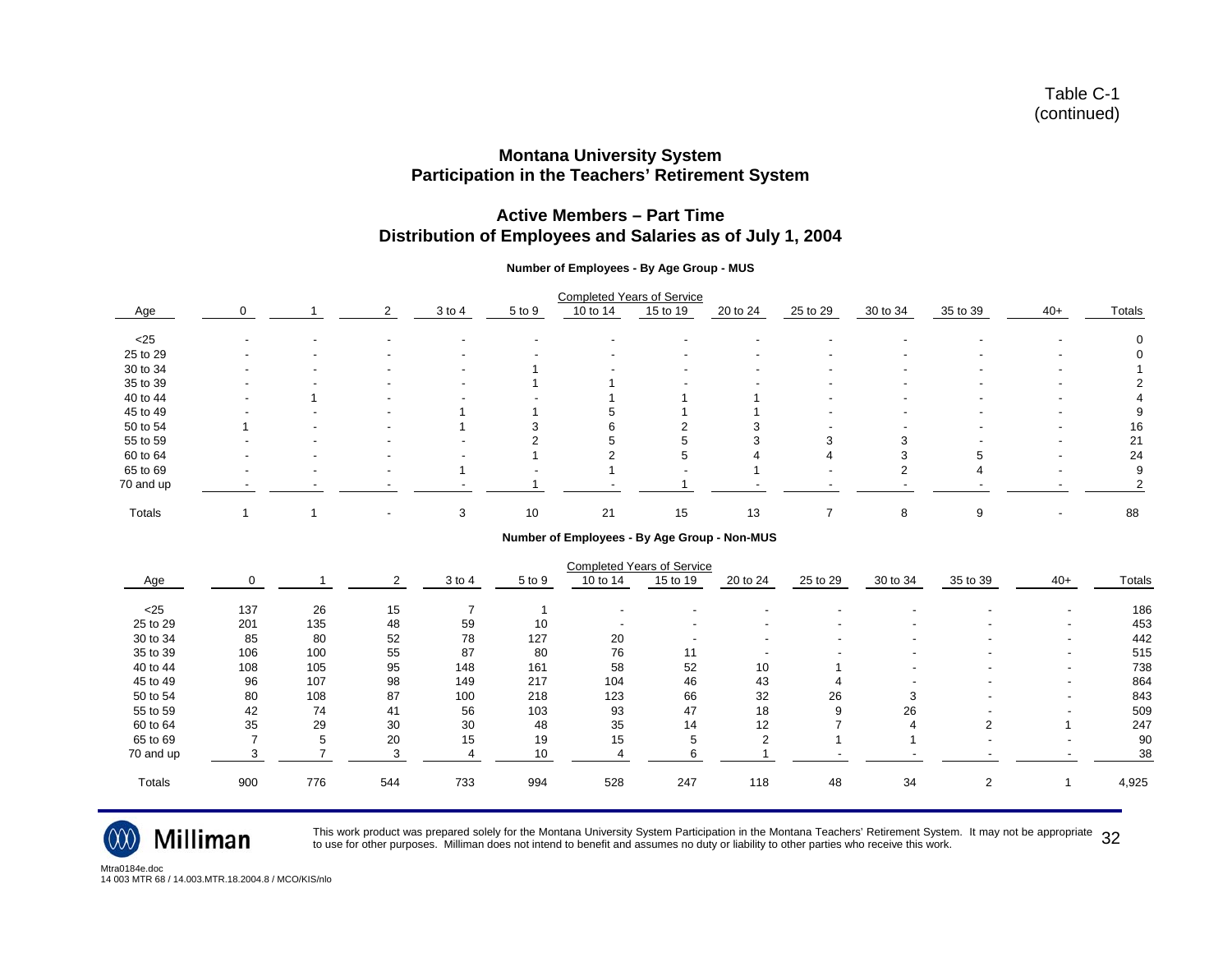#### **Table C-2**

## **Distribution of Inactive Lives**

#### **MUS Members Receiving Service Retirement Benefits as of July 1, 2004**

|            |                   | <b>Annual Benefits</b> | Average                |
|------------|-------------------|------------------------|------------------------|
| <u>Age</u> | Number of Persons | in Thousands           | <b>Annual Benefits</b> |
|            |                   |                        |                        |
| $50$       | 1                 | \$<br>18               | \$<br>17,891           |
| 50 to 54   | 14                | 313                    | 22                     |
| 55 to 59   | 70                | 1,550                  | 22,142                 |
| 60 to 64   | 177               | 4,272                  | 24,136                 |
| 65 to 69   | 268               | 6,582                  | 24,559                 |
| 70 to 74   | 254               | 5,853                  | 23,043                 |
| 75 to 79   | 158               | 3,018                  | 19,100                 |
| 80 to 84   | 123               | 2,114                  | 17,188                 |
| 85 to 89   | 51                | 711                    | 13,947                 |
| 90 and up  | 39                | 398                    | 10,205                 |
|            |                   |                        |                        |
| Total      | 1,155             | 24,829                 | 21,497                 |

#### **Non-MUS Members Receiving Service Retirement Benefits as of July 1, 2004**

| Age       | <b>Number of Persons</b> | <b>Annual Benefits</b><br>in Thousands | Average<br><b>Annual Benefits</b> |
|-----------|--------------------------|----------------------------------------|-----------------------------------|
|           |                          |                                        |                                   |
| $50$      | 27                       | \$<br>515                              | \$<br>19,057                      |
| 50 to 54  | 416                      | 7,872                                  | 19                                |
| 55 to 59  | 1,181                    | 23,188                                 | 19,634                            |
| 60 to 64  | 1,621                    | 30,613                                 | 18,885                            |
| 65 to 69  | 1,338                    | 22,836                                 | 17,067                            |
| 70 to 74  | 1,063                    | 15,875                                 | 14,934                            |
| 75 to 79  | 776                      | 9,710                                  | 12,513                            |
| 80 to 84  | 566                      | 5,624                                  | 9,936                             |
| 85 to 89  | 450                      | 3,514                                  | 7,810                             |
| 90 and up | 376                      | 2,266                                  | 6,027                             |
| Total     | 7,814                    | 122,012                                | 15,615                            |
|           |                          |                                        |                                   |



This work product was prepared solely for the Montana University System Participation in the Montana Teachers' Retirement System. It may not be appropriate to use for other purposes. Montana Teacners' Retirement System. To may not be appropriate to use for other purposes. 33<br>Milliman does not intend to benefit and assumes no duty or liability to other parties who receive this 33 work.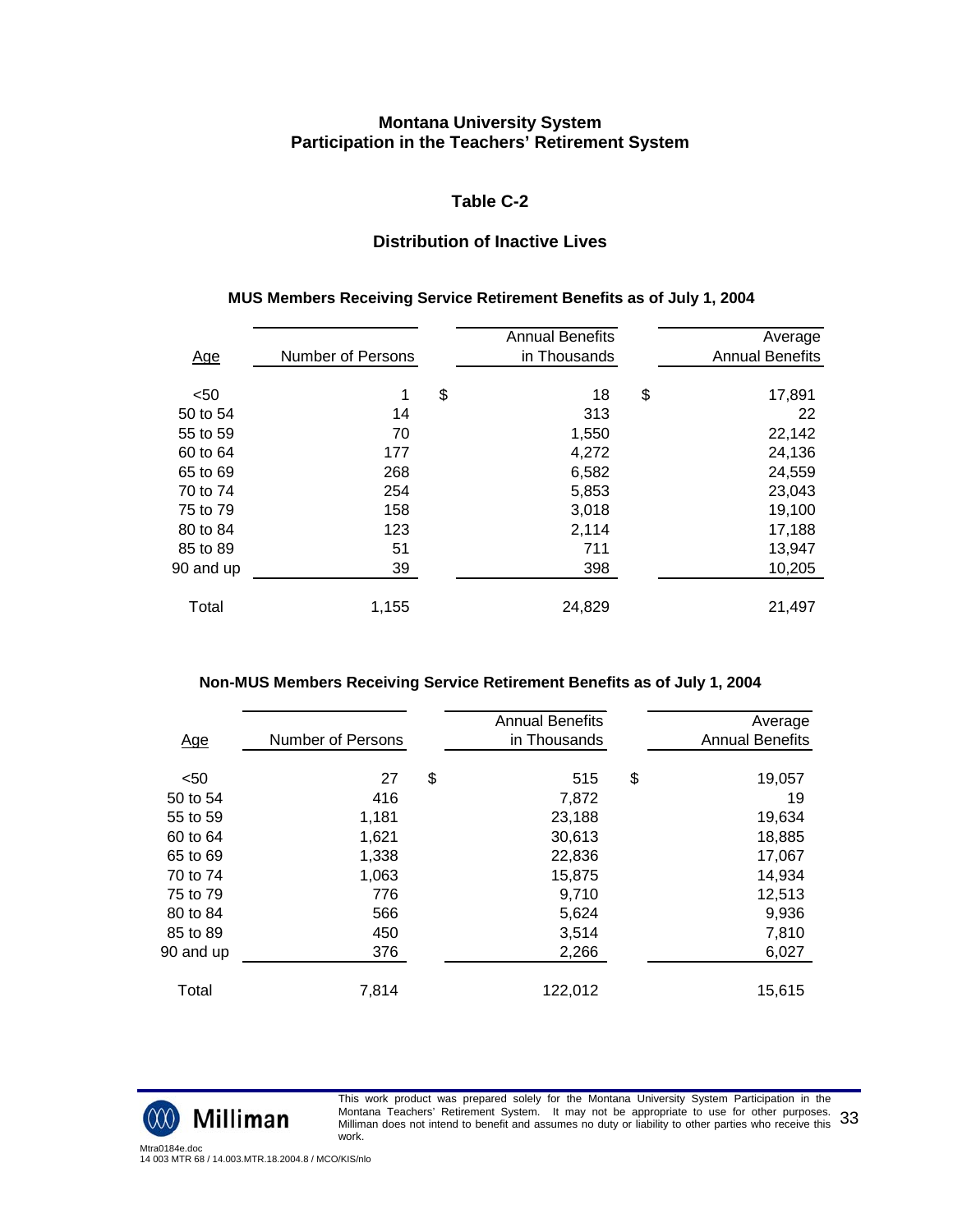## **Distribution of Inactive Lives**

| Age       | <b>Number of Persons</b> | <b>Annual Benefits</b><br>in Thousands | Average<br><b>Annual Benefits</b> |
|-----------|--------------------------|----------------------------------------|-----------------------------------|
|           |                          |                                        |                                   |
| $50$      |                          | \$                                     | \$                                |
| 50 to 54  |                          |                                        |                                   |
| 55 to 59  | 3                        | 51                                     | 17,113                            |
| 60 to 64  |                          | 8                                      | 8,039                             |
| 65 to 69  |                          | 6                                      | 5,638                             |
| 70 to 74  |                          | 5                                      | 5,240                             |
| 75 to 79  | 2                        | 21                                     | 10,569                            |
| 80 to 84  |                          |                                        |                                   |
| 85 to 89  |                          | 4                                      | 3,997                             |
| 90 and up |                          |                                        |                                   |
|           |                          |                                        |                                   |
| Total     | 9                        | 95                                     | 10,599                            |
|           |                          |                                        |                                   |

# **MUS Members Receiving Disability Retirement Benefits as of July 1, 2004**

| Non-MUS Members Receiving Disability Retirement Benefits as of July 1, 2004 |  |  |
|-----------------------------------------------------------------------------|--|--|
|                                                                             |  |  |

|            |                          | <b>Annual Benefits</b> | Average                |
|------------|--------------------------|------------------------|------------------------|
| <u>Age</u> | <b>Number of Persons</b> | in Thousands           | <b>Annual Benefits</b> |
|            |                          |                        |                        |
| $50$       | 12                       | \$<br>97               | \$<br>8,121            |
| 50 to 54   | 27                       | 218                    | 8,077                  |
| 55 to 59   | 35                       | 310                    | 8,853                  |
| 60 to 64   | 31                       | 289                    | 9,325                  |
| 65 to 69   | 26                       | 251                    | 9,660                  |
| 70 to 74   | 17                       | 156                    | 9,154                  |
| 75 to 79   | 18                       | 133                    | 7,379                  |
| 80 to 84   | 13                       | 73                     | 5,632                  |
| 85 to 89   | 9                        | 54                     | 5,998                  |
| 90 and up  | $\overline{2}$           | 9                      | 4,506                  |
|            |                          |                        |                        |
| Total      | 190                      | 1,590                  | 8,370                  |
|            |                          |                        |                        |



This work product was prepared solely for the Montana University System Participation in the Montana Teachers' Retirement System. It may not be appropriate to use for other purposes. Montana Teacners' Retirement System. To may not be appropriate to use for other purposes. 34<br>Milliman does not intend to benefit and assumes no duty or liability to other parties who receive this 34 work.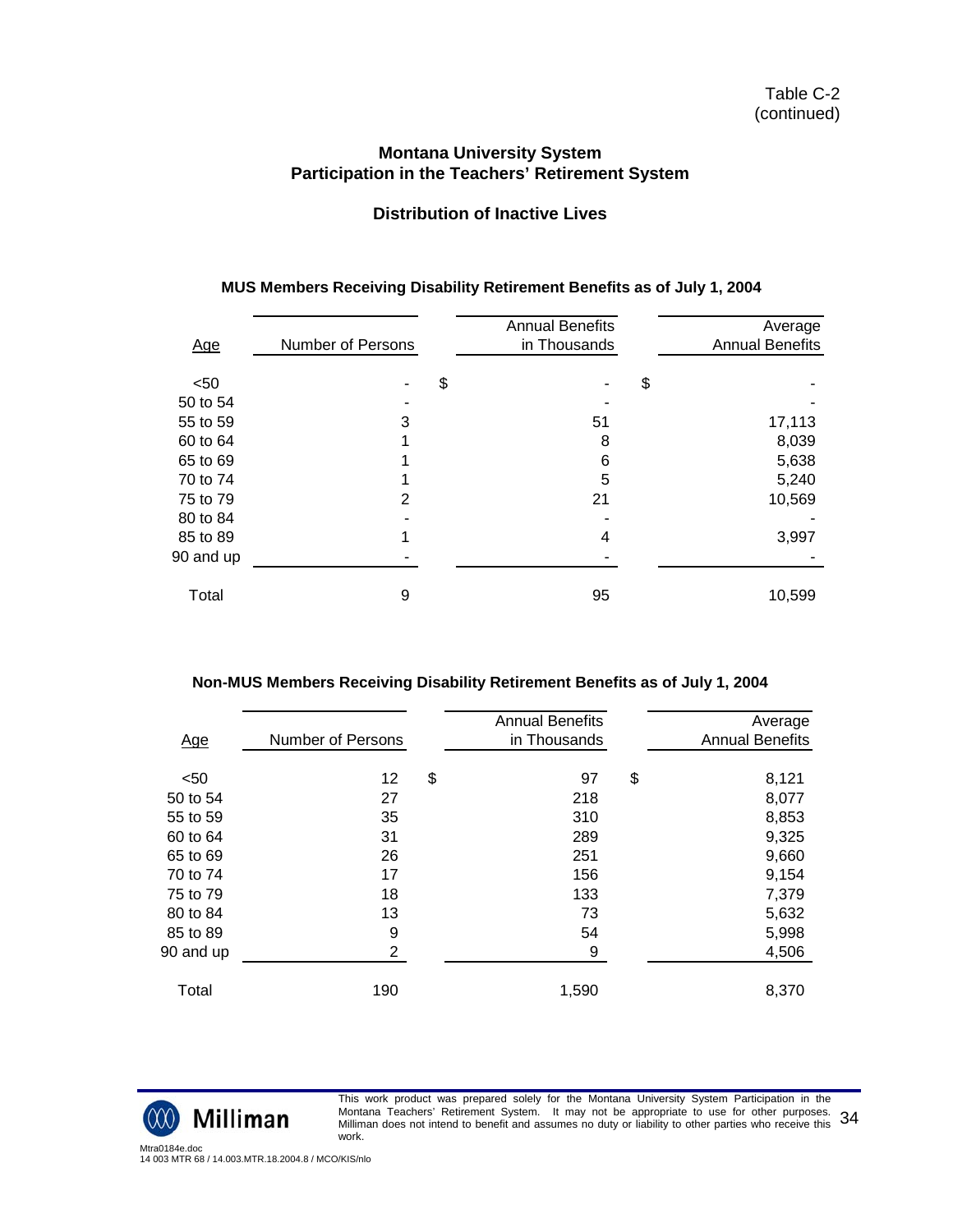## **Distribution of Inactive Lives**

|            |                   | <b>Annual Benefits</b> | Average                |
|------------|-------------------|------------------------|------------------------|
| <u>Age</u> | Number of Persons | in Thousands           | <b>Annual Benefits</b> |
|            |                   |                        |                        |
| $50$       | 4                 | \$<br>56               | \$<br>14,010           |
| 50 to 54   | 3                 | 40                     | 13,390                 |
| 55 to 59   | 3                 | 33                     | 10,843                 |
| 60 to 64   | 10                | 185                    | 18,513                 |
| 65 to 69   | 21                | 309                    | 14,693                 |
| 70 to 74   | 13                | 188                    | 14,448                 |
| 75 to 79   | 19                | 247                    | 13,000                 |
| 80 to 84   | 41                | 510                    | 12,434                 |
| 85 to 89   | 20                | 223                    | 11,133                 |
| 90 and up  | 13                | 108                    | 8,274                  |
|            |                   |                        |                        |
| Total      | 147               | 1,897                  | 12,906                 |
|            |                   |                        |                        |

#### **MUS Survivors of Deceased Retired Members as of July 1, 2004**

#### **Non-MUS Survivors of Deceased Retired Members as of July 1, 2004**

| <u>Age</u> | Number of Persons | <b>Annual Benefits</b><br>in Thousands | Average<br><b>Annual Benefits</b> |
|------------|-------------------|----------------------------------------|-----------------------------------|
| $50$       | 26                | \$<br>193                              | \$<br>7,411                       |
| 50 to 54   | 22                | 192                                    | 8,714                             |
| 55 to 59   | 37                | 417                                    | 11,274                            |
| 60 to 64   | 56                | 651                                    | 11,623                            |
| 65 to 69   | 59                | 612                                    | 10,375                            |
| 70 to 74   | 96                | 1,207                                  | 12,575                            |
| 75 to 79   | 87                | 920                                    | 10,576                            |
| 80 to 84   | 109               | 884                                    | 8,107                             |
| 85 to 89   | 82                | 646                                    | 7,879                             |
| 90 and up  | 51                | 344                                    | 6,754                             |
| Total      | 625               | 6,066                                  | 9,706                             |



This work product was prepared solely for the Montana University System Participation in the Montana Teachers' Retirement System. It may not be appropriate to use for other purposes. Montana Teacners' Retirement System. To may not be appropriate to use for other purposes. 35<br>Milliman does not intend to benefit and assumes no duty or liability to other parties who receive this 35 work.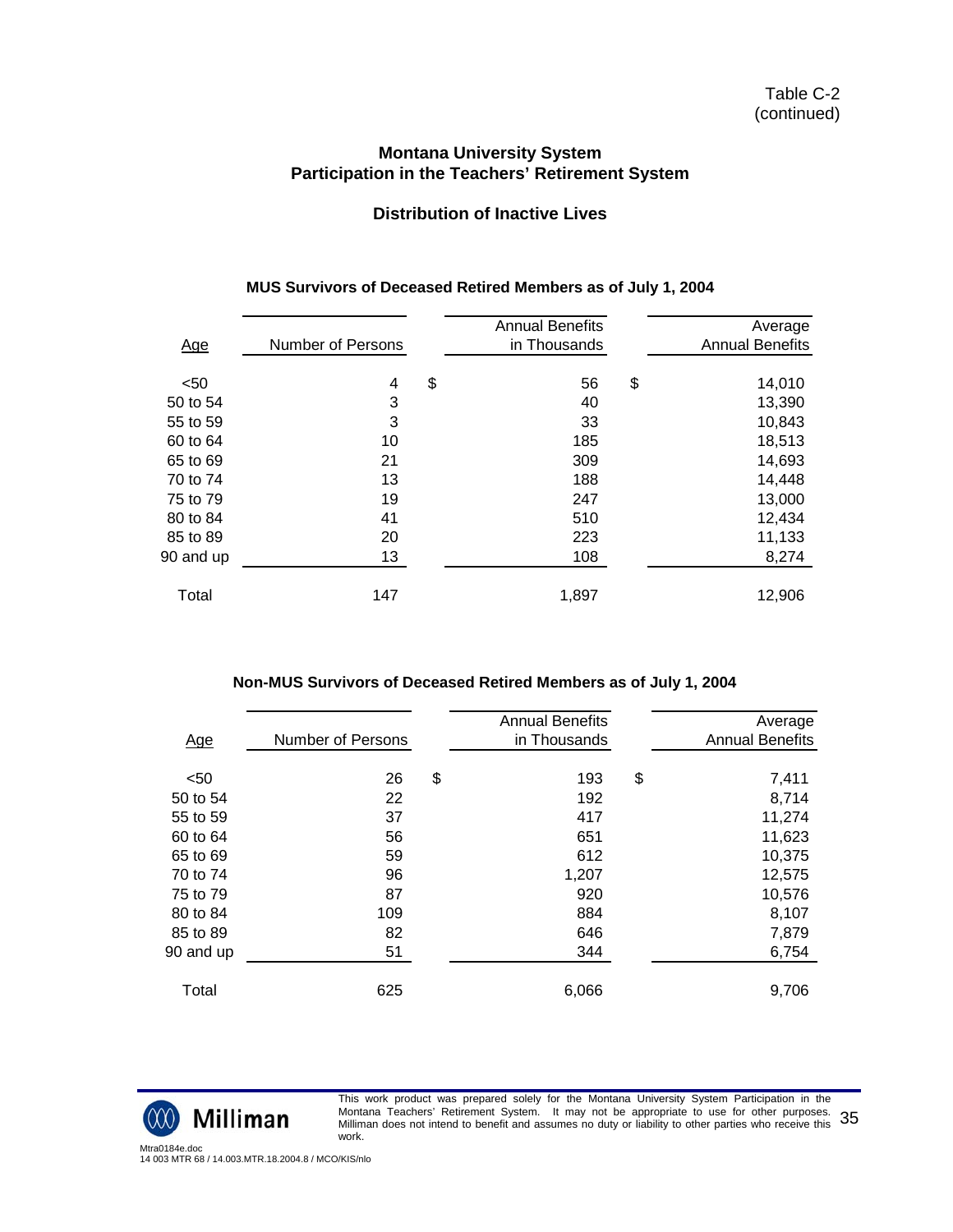## **Distribution of Inactive Lives**

| <u>Age</u> | <b>Number of Persons</b> | <b>Annual Benefits</b><br>in Thousands | Average<br><b>Annual Benefits</b> |
|------------|--------------------------|----------------------------------------|-----------------------------------|
|            |                          |                                        |                                   |
| $50$       | 12                       | \$<br>65                               | \$<br>5,449                       |
| 50 to 54   | 3                        | 33                                     | 10,969                            |
| 55 to 59   | 6                        | 56                                     | 9,296                             |
| 60 to 64   | 10                       | 188                                    | 18,813                            |
| 65 to 69   | 3                        | 19                                     | 6,181                             |
| 70 to 74   | 7                        | 115                                    | 16,477                            |
| 75 to 79   | $\overline{7}$           | 116                                    | 16,606                            |
| 80 to 84   | 11                       | 128                                    | 11,596                            |
| 85 to 89   | $\overline{2}$           | 10                                     | 5,029                             |
| 90 and up  |                          | 5                                      | 5,300                             |
|            |                          |                                        |                                   |
| Total      | 62                       | 735                                    | 11,859                            |
|            |                          |                                        |                                   |

## **MUS Survivors of Deceased Active Members as of July 1, 2004**

#### **Non-MUS Survivors of Deceased Active Members as of July 1, 2004**

| <u>Age</u> | <b>Number of Persons</b> | <b>Annual Benefits</b><br>in Thousands | Average<br><b>Annual Benefits</b> |
|------------|--------------------------|----------------------------------------|-----------------------------------|
|            |                          |                                        |                                   |
| $50$       | 66                       | \$<br>357                              | \$<br>5,413                       |
| 50 to 54   | 40                       | 301                                    | 7,530                             |
| 55 to 59   | 49                       | 403                                    | 8,226                             |
| 60 to 64   | 39                       | 335                                    | 8,580                             |
| 65 to 69   | 35                       | 318                                    | 9,100                             |
| 70 to 74   | 31                       | 262                                    | 8,465                             |
| 75 to 79   | 29                       | 227                                    | 7,812                             |
| 80 to 84   | 27                       | 154                                    | 5,713                             |
| 85 to 89   | 14                       | 69                                     | 4,964                             |
| 90 and up  | 15                       | 56                                     | 3,747                             |
|            |                          |                                        |                                   |
| Total      | 345                      | 2,484                                  | 7,199                             |
|            |                          |                                        |                                   |



This work product was prepared solely for the Montana University System Participation in the Montana Teachers' Retirement System. It may not be appropriate to use for other purposes. montana Teacners' Retirement System. To may not be appropriate to use for other purposes.  $36$ work.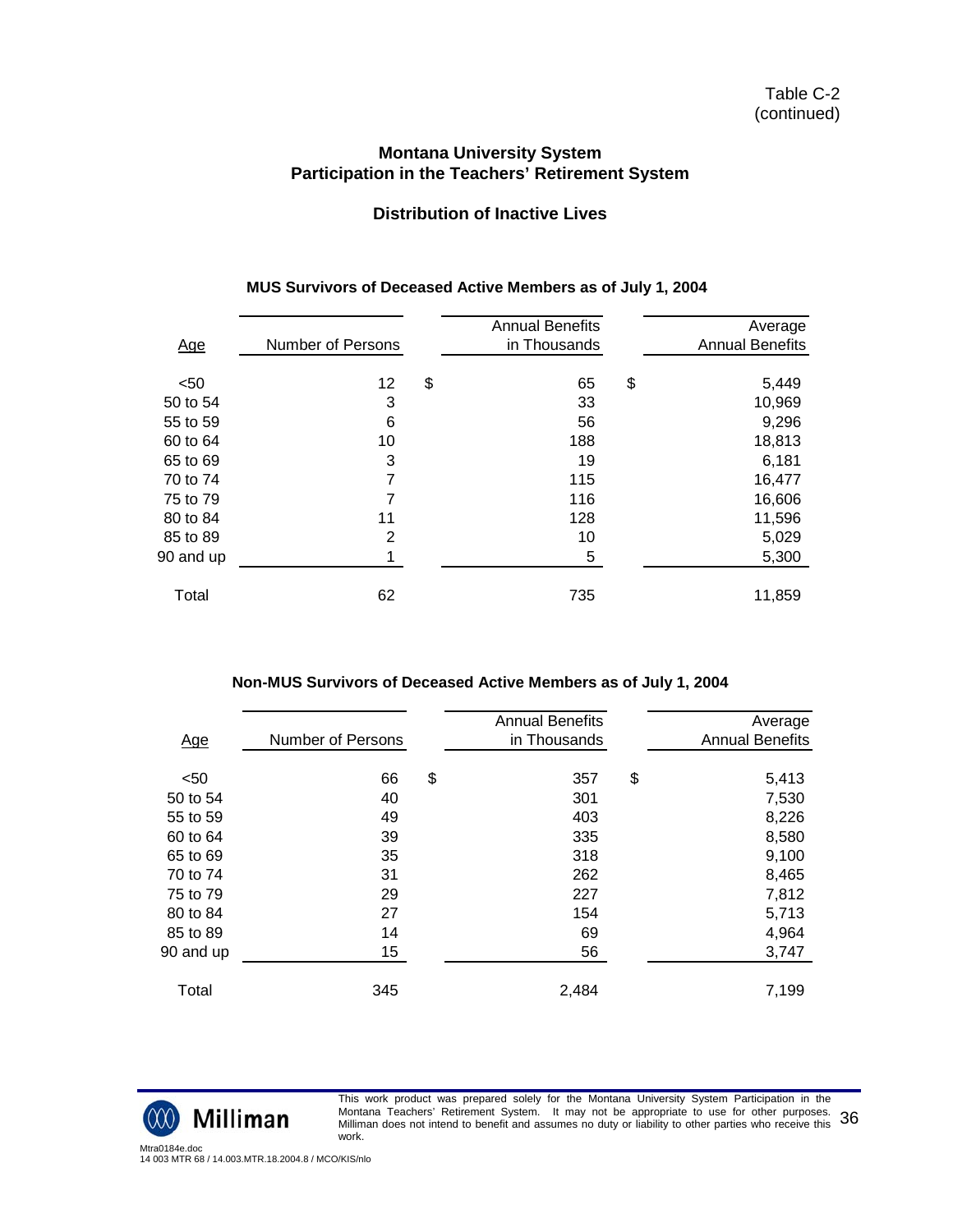#### Table C-2 (continued)

#### **Montana University System Participation in the Teachers' Retirement System**

# **Distribution of Inactive Lives**

#### **MUS Terminated Vested Members as of July 1, 2004 Number of Persons**

| Age        | Number |
|------------|--------|
|            |        |
| $<$ 25     |        |
| 25 to 29   |        |
| 30 to 34   | 1      |
| 35 to 39   | 2      |
| 40 to 44   | 13     |
| 45 to 49   | 22     |
| 50 to 54   | 35     |
| 55 to 69   | 44     |
| 60 to 64   | 25     |
| 65 to 69   | 4      |
| 70 & above |        |
| Total      | 146    |
|            |        |

#### **Non-MUS Terminated Vested Members as of July 1, 2004 Number of Persons**

| Age        | Number |
|------------|--------|
|            |        |
| < 25       |        |
| 25 to 29   | 6      |
| 30 to 34   | 80     |
| 35 to 39   | 155    |
| 40 to 44   | 190    |
| 45 to 49   | 289    |
| 50 to 54   | 358    |
| 55 to 69   | 290    |
| 60 to 64   | 86     |
| 65 to 69   | 16     |
| 70 & above | 4      |
|            |        |
| Total      | 1,474  |



This work product was prepared solely for the Montana University System Participation in the Montana Teachers' Retirement System. It may not be appropriate to use for other purposes. Montana Teacners' Retirement System. To may not be appropriate to use for other purposes. 37<br>Milliman does not intend to benefit and assumes no duty or liability to other parties who receive this 37 work.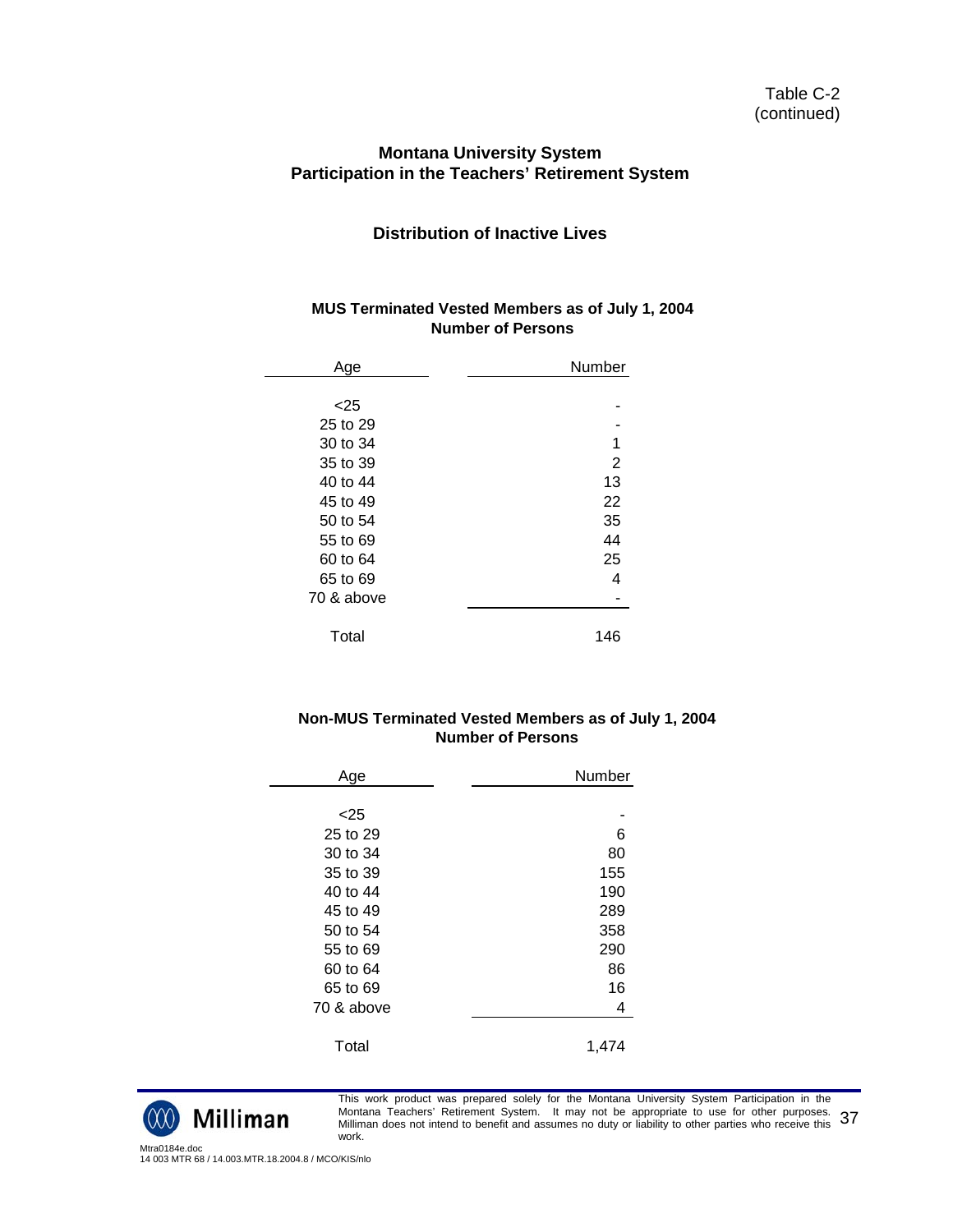#### **Distribution of Inactive Lives**

#### **MUS Child Beneficiaries as of July 1, 2004 Number of Persons**

| Age        | Number |
|------------|--------|
|            |        |
| <5         |        |
| 5 to 6     | 0      |
| $7$ to $8$ | 0      |
| 9 to 10    | 0      |
| 11 to 12   | 0      |
| 13 to 14   | 0      |
| 15 to 16   | 0      |
| 17 to 18   |        |
|            |        |
| Total      |        |

#### **Non-MUS Child Beneficiaries as of July 1, 2004 Number of Persons**

| Age        | Number         |
|------------|----------------|
|            |                |
| $<$ 5      | 0              |
| $5$ to $6$ | $\overline{2}$ |
| $7$ to $8$ | $\overline{2}$ |
| 9 to 10    | $\overline{2}$ |
| 11 to 12   | $\overline{7}$ |
| 13 to 14   | 3              |
| 15 to 16   | 6              |
| 17 to 18   | 6              |
|            |                |
| Total      | 28             |

*\* Child Beneficiaries all receive \$200 per month, for a total of \$67,200 per year.*



This work product was prepared solely for the Montana University System Participation in the Montana Teachers' Retirement System. It may not be appropriate to use for other purposes. Montana Teacners' Retirement System. To may not be appropriate to use for other purposes. 38<br>Milliman does not intend to benefit and assumes no duty or liability to other parties who receive this 38 work.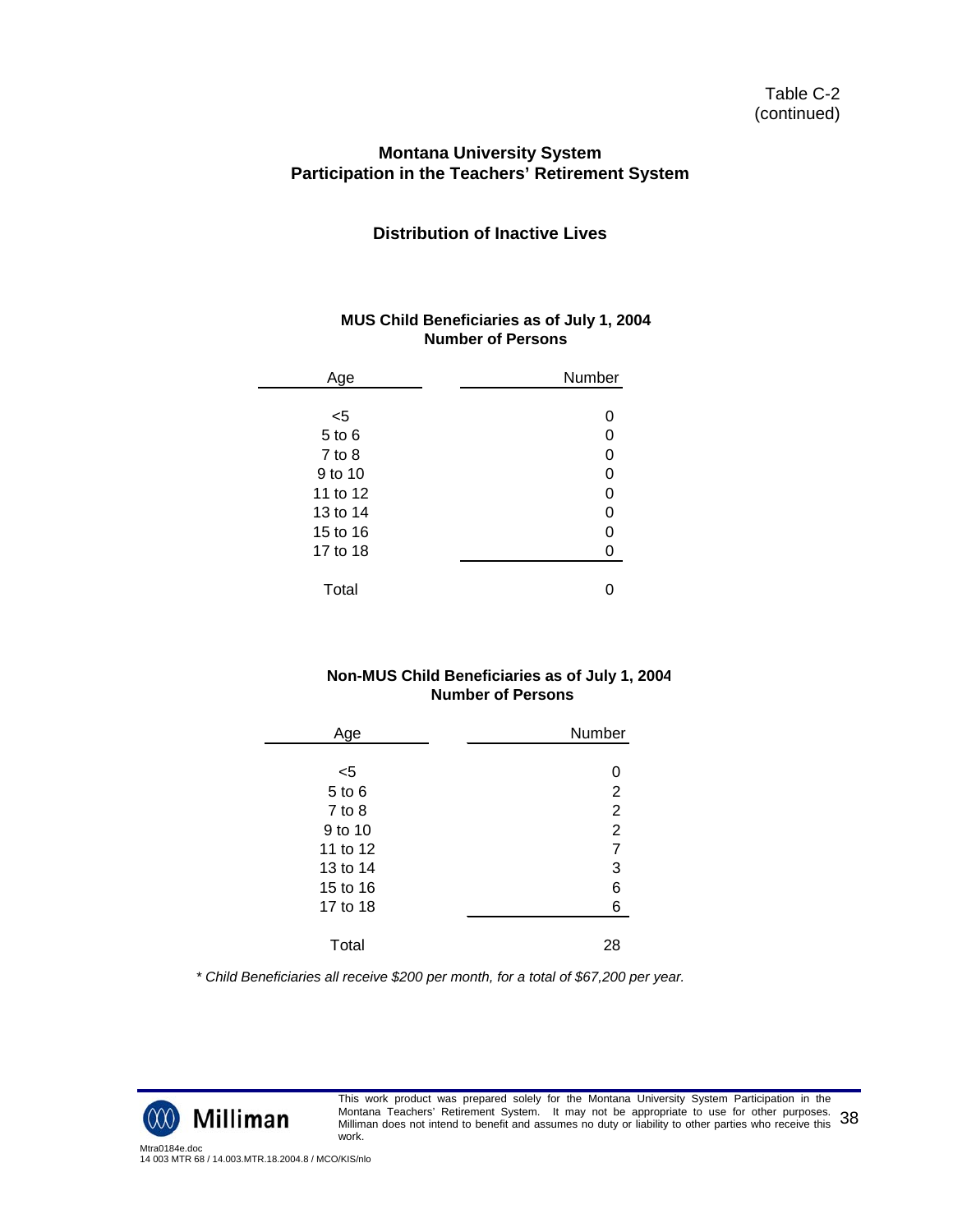# **Appendix D**

# **Glossary**

The following definitions are largely excerpts from a list adopted in 1981 by the major actuarial organizations in the United States. In some cases the definitions have been modified for specific applicability to the Teachers' Retirement System Retirement System. Defined terms are capitalized throughout this Appendix.

### **Actuarial Assumptions**

Assumptions as to the occurrence of future events affecting pension costs, such as: mortality, withdrawal, disablement, and retirement; changes in compensation, rates of investment earnings, and asset appreciation or depreciation; procedures used to determine the Actuarial Value of Assets; and other relevant items.

### **Actuarial Cost Method**

A procedure for determining the Actuarial Present Value of pension plan benefits and expenses and for developing an actuarially equivalent allocation of such value to time periods, usually in the form of a Normal Cost and an Actuarial Accrued Liability.

# **Actuarial Gain (Loss)**

A measure of the difference between actual experience and that expected based upon a set of Actuarial Assumptions during the period between two Actuarial Valuation dates, as determined in accordance with a particular Actuarial Cost Method.

### **Actuarial Present Value**

The value of an amount or series of amounts payable or receivable at various times, determined as of a given date by the application of a particular set of Actuarial Assumptions.

### **Actuarial Valuation**

The determination, as of a valuation date, of the Normal Cost, Actuarial Accrued Liability, Actuarial Value of Assets, and related Actuarial Present Values for a pension plan.

### **Actuarial Value of Assets**

The value of cash, investments and other property belonging to a pension plan, as used by the actuary for the purpose of an Actuarial Valuation.